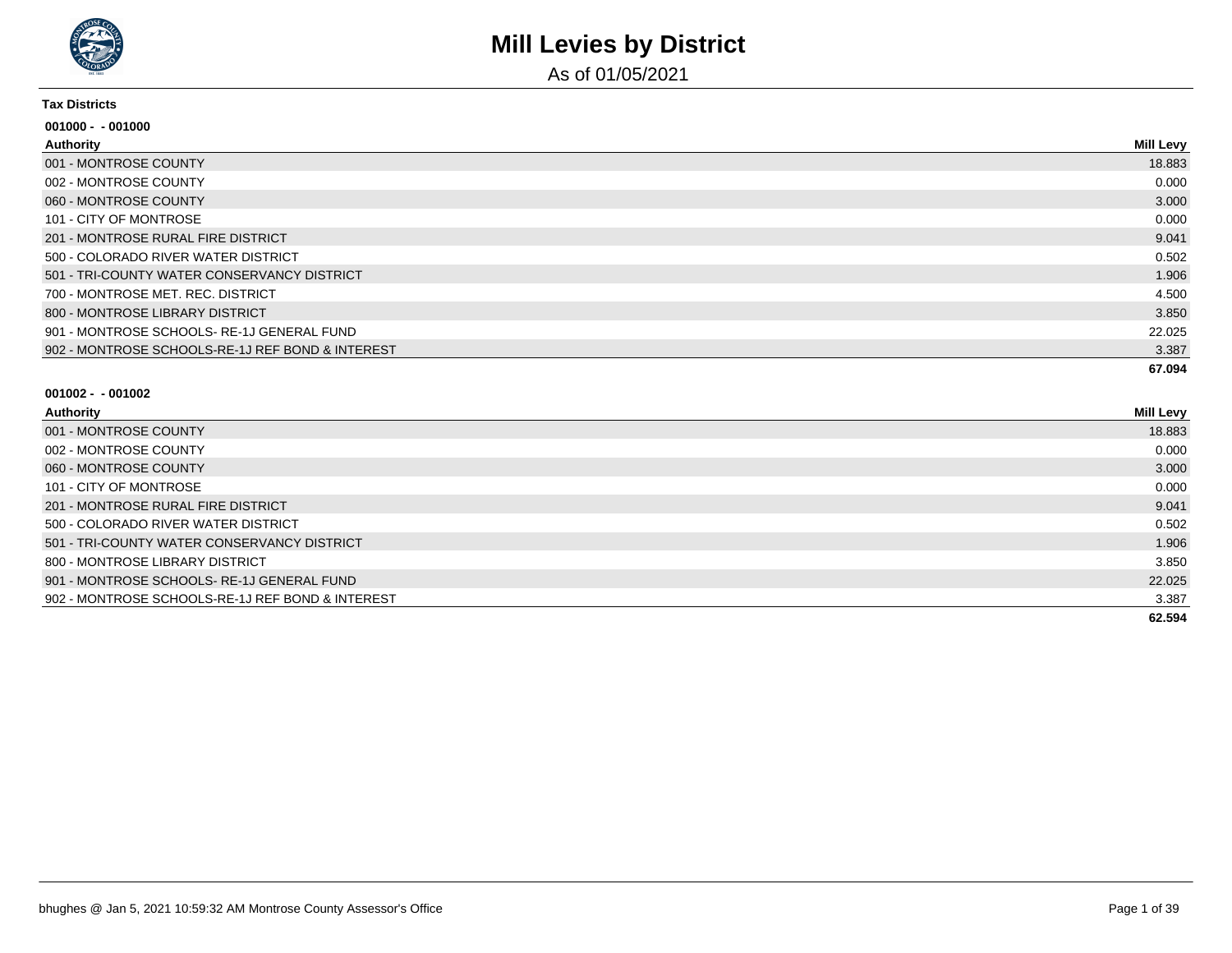

As of 01/05/2021

#### **Tax Districts**

| $001005 - 001005$                                |                  |
|--------------------------------------------------|------------------|
| Authority                                        | <b>Mill Levy</b> |
| 001 - MONTROSE COUNTY                            | 18.883           |
| 002 - MONTROSE COUNTY                            | 0.000            |
| 060 - MONTROSE COUNTY                            | 3.000            |
| 101 - CITY OF MONTROSE                           | 0.000            |
| 201 - MONTROSE RURAL FIRE DISTRICT               | 9.041            |
| 500 - COLORADO RIVER WATER DISTRICT              | 0.502            |
| 501 - TRI-COUNTY WATER CONSERVANCY DISTRICT      | 1.906            |
| 700 - MONTROSE MET, REC, DISTRICT                | 4.500            |
| 715 - MONTROSE DOWNTOWN DEVELOPMENT AUTHORITY    | 0.000            |
| 800 - MONTROSE LIBRARY DISTRICT                  | 3.850            |
| 901 - MONTROSE SCHOOLS-RE-1J GENERAL FUND        | 22.025           |
| 902 - MONTROSE SCHOOLS-RE-1J REF BOND & INTEREST | 3.387            |
|                                                  | 67.094           |

| Authority                                        | <b>Mill Levy</b> |
|--------------------------------------------------|------------------|
| 001 - MONTROSE COUNTY                            | 18.883           |
| 002 - MONTROSE COUNTY                            | 0.000            |
| 060 - MONTROSE COUNTY                            | 3.000            |
| 101 - CITY OF MONTROSE                           | 0.000            |
| 201 - MONTROSE RURAL FIRE DISTRICT               | 9.041            |
| 500 - COLORADO RIVER WATER DISTRICT              | 0.502            |
| 501 - TRI-COUNTY WATER CONSERVANCY DISTRICT      | 1.906            |
| 502 - BOSTWICK PARK WATER DISTRICT               | 0.893            |
| 700 - MONTROSE MET, REC, DISTRICT                | 4.500            |
| 715 - MONTROSE DOWNTOWN DEVELOPMENT AUTHORITY    | 0.000            |
| 800 - MONTROSE LIBRARY DISTRICT                  | 3.850            |
| 901 - MONTROSE SCHOOLS- RE-1J GENERAL FUND       | 22.025           |
| 902 - MONTROSE SCHOOLS-RE-1J REF BOND & INTEREST | 3.387            |
|                                                  | 67.987           |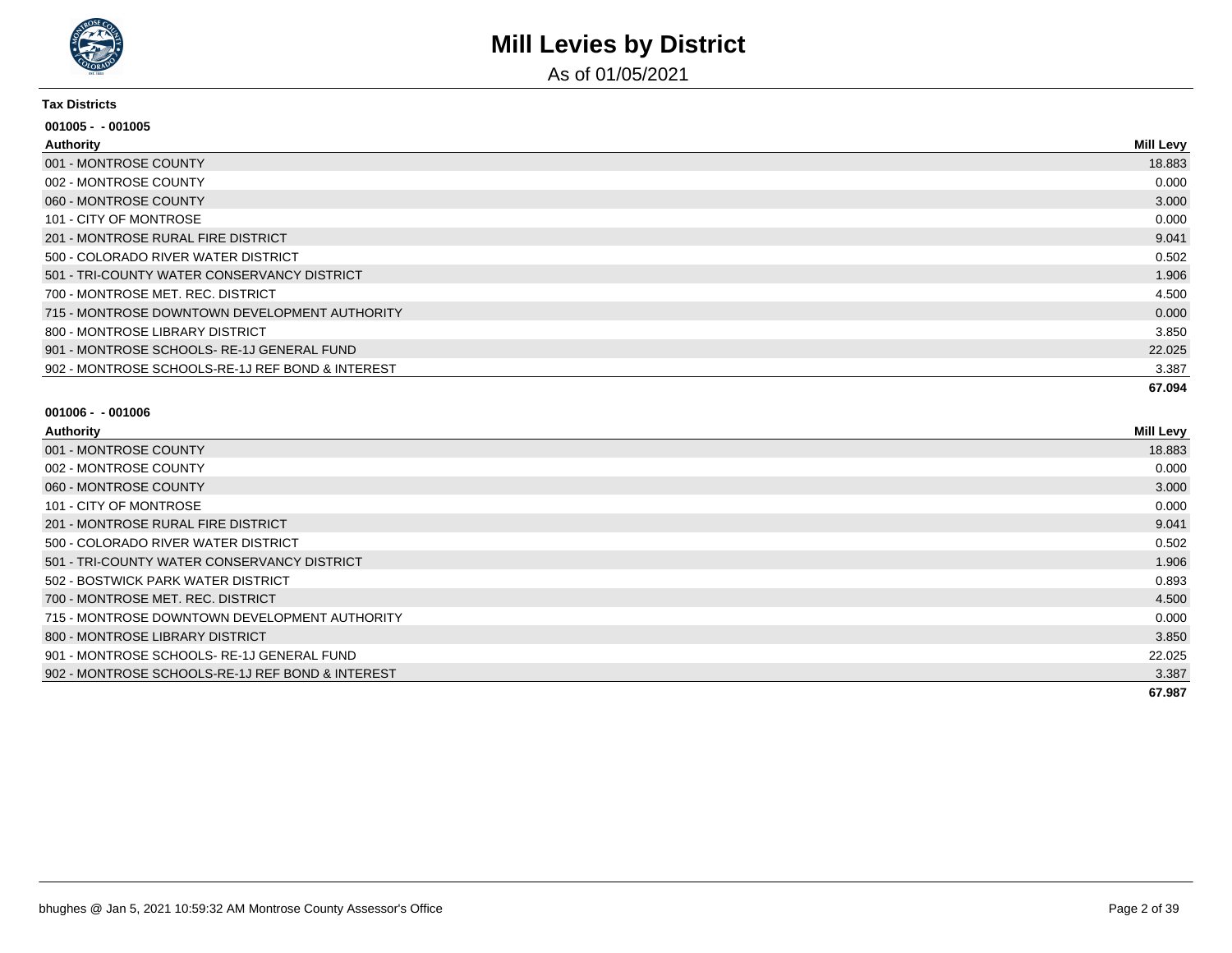

As of 01/05/2021

#### **Tax Districts**

| $001010 - 001010$                                |           |
|--------------------------------------------------|-----------|
| Authority                                        | Mill Levy |
| 001 - MONTROSE COUNTY                            | 18.883    |
| 002 - MONTROSE COUNTY                            | 0.000     |
| 060 - MONTROSE COUNTY                            | 3.000     |
| 201 - MONTROSE RURAL FIRE DISTRICT               | 9.041     |
| 500 - COLORADO RIVER WATER DISTRICT              | 0.502     |
| 501 - TRI-COUNTY WATER CONSERVANCY DISTRICT      | 1.906     |
| 502 - BOSTWICK PARK WATER DISTRICT               | 0.893     |
| 700 - MONTROSE MET. REC. DISTRICT                | 4.500     |
| 800 - MONTROSE LIBRARY DISTRICT                  | 3.850     |
| 901 - MONTROSE SCHOOLS-RE-1J GENERAL FUND        | 22.025    |
| 902 - MONTROSE SCHOOLS-RE-1J REF BOND & INTEREST | 3.387     |
|                                                  | 67.987    |

| <b>Authority</b>                                 | <b>Mill Levy</b> |
|--------------------------------------------------|------------------|
| 001 - MONTROSE COUNTY                            | 18.883           |
| 002 - MONTROSE COUNTY                            | 0.000            |
| 060 - MONTROSE COUNTY                            | 3.000            |
| 201 - MONTROSE RURAL FIRE DISTRICT               | 9.041            |
| 500 - COLORADO RIVER WATER DISTRICT              | 0.502            |
| 502 - BOSTWICK PARK WATER DISTRICT               | 0.893            |
| 700 - MONTROSE MET. REC. DISTRICT                | 4.500            |
| 800 - MONTROSE LIBRARY DISTRICT                  | 3.850            |
| 901 - MONTROSE SCHOOLS-RE-1J GENERAL FUND        | 22.025           |
| 902 - MONTROSE SCHOOLS-RE-1J REF BOND & INTEREST | 3.387            |
|                                                  | 66.081           |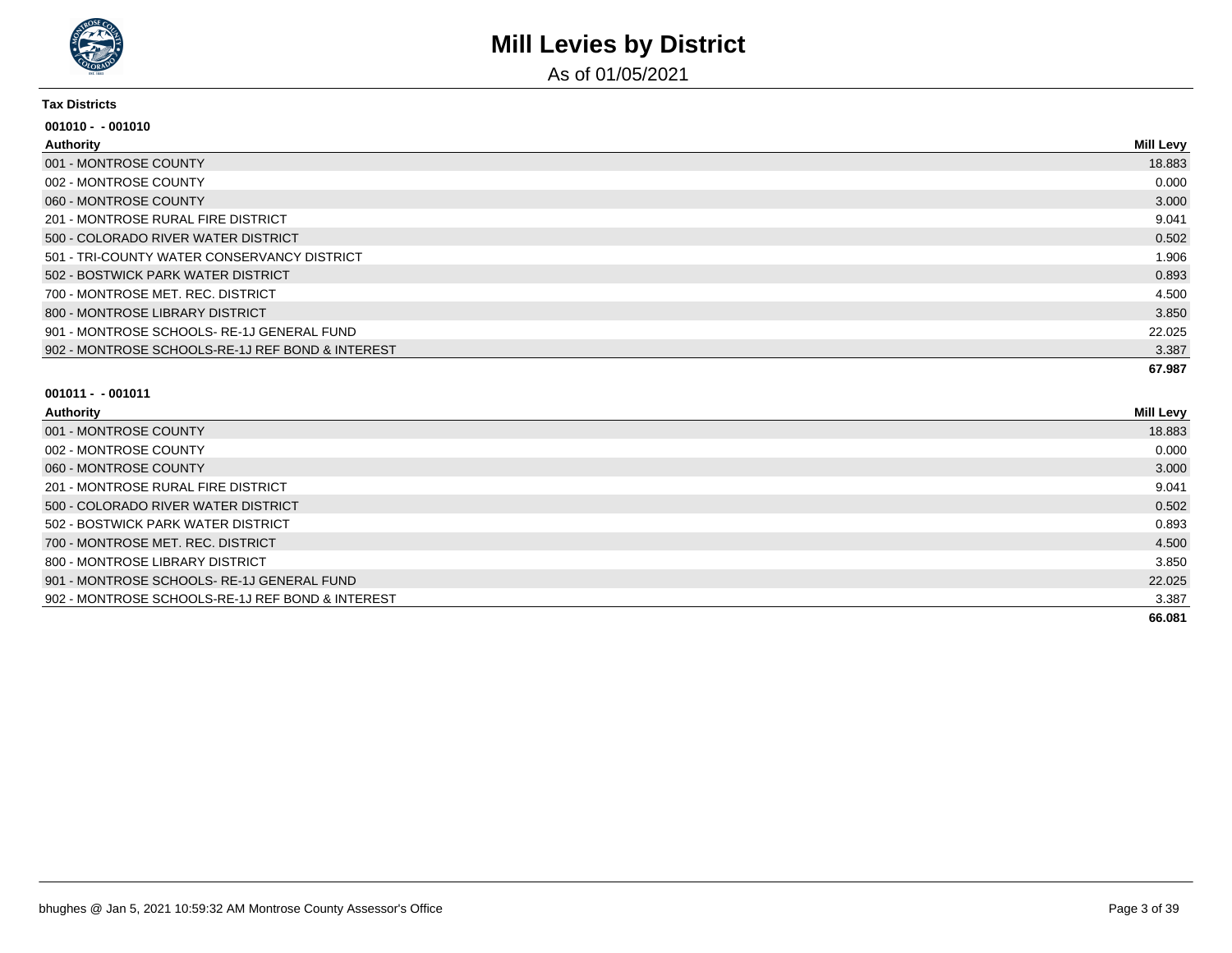

As of 01/05/2021

#### **Tax Districts**

| $001020 - 001020$                                |                  |
|--------------------------------------------------|------------------|
| Authority                                        | <b>Mill Levy</b> |
| 001 - MONTROSE COUNTY                            | 18.883           |
| 002 - MONTROSE COUNTY                            | 0.000            |
| 060 - MONTROSE COUNTY                            | 3.000            |
| 201 - MONTROSE RURAL FIRE DISTRICT               | 9.041            |
| 400 - UNCOMPAHGRE VALLEY PEST DISTRICT           | 0.000            |
| 500 - COLORADO RIVER WATER DISTRICT              | 0.502            |
| 501 - TRI-COUNTY WATER CONSERVANCY DISTRICT      | 1.906            |
| 502 - BOSTWICK PARK WATER DISTRICT               | 0.893            |
| 700 - MONTROSE MET. REC. DISTRICT                | 4.500            |
| 800 - MONTROSE LIBRARY DISTRICT                  | 3.850            |
| 901 - MONTROSE SCHOOLS-RE-1J GENERAL FUND        | 22.025           |
| 902 - MONTROSE SCHOOLS-RE-1J REF BOND & INTEREST | 3.387            |
|                                                  | 67.987           |

#### **001030 - - 001030**

| Authority                                        | <b>Mill Levy</b> |
|--------------------------------------------------|------------------|
| 001 - MONTROSE COUNTY                            | 18.883           |
| 002 - MONTROSE COUNTY                            | 0.000            |
| 060 - MONTROSE COUNTY                            | 3.000            |
| 201 - MONTROSE RURAL FIRE DISTRICT               | 9.041            |
| 500 - COLORADO RIVER WATER DISTRICT              | 0.502            |
| 501 - TRI-COUNTY WATER CONSERVANCY DISTRICT      | 1.906            |
| 502 - BOSTWICK PARK WATER DISTRICT               | 0.893            |
| 800 - MONTROSE LIBRARY DISTRICT                  | 3.850            |
| 901 - MONTROSE SCHOOLS-RE-1J GENERAL FUND        | 22.025           |
| 902 - MONTROSE SCHOOLS-RE-1J REF BOND & INTEREST | 3.387            |
|                                                  | 63.487           |

| <b>Authority</b>                                 | <b>Mill Levy</b> |
|--------------------------------------------------|------------------|
| 001 - MONTROSE COUNTY                            | 18.883           |
| 002 - MONTROSE COUNTY                            | 0.000            |
| 060 - MONTROSE COUNTY                            | 3.000            |
| 201 - MONTROSE RURAL FIRE DISTRICT               | 9.041            |
| 500 - COLORADO RIVER WATER DISTRICT              | 0.502            |
| 502 - BOSTWICK PARK WATER DISTRICT               | 0.893            |
| 800 - MONTROSE LIBRARY DISTRICT                  | 3.850            |
| 901 - MONTROSE SCHOOLS-RE-1J GENERAL FUND        | 22.025           |
| 902 - MONTROSE SCHOOLS-RE-1J REF BOND & INTEREST | 3.387            |
|                                                  | 61.581           |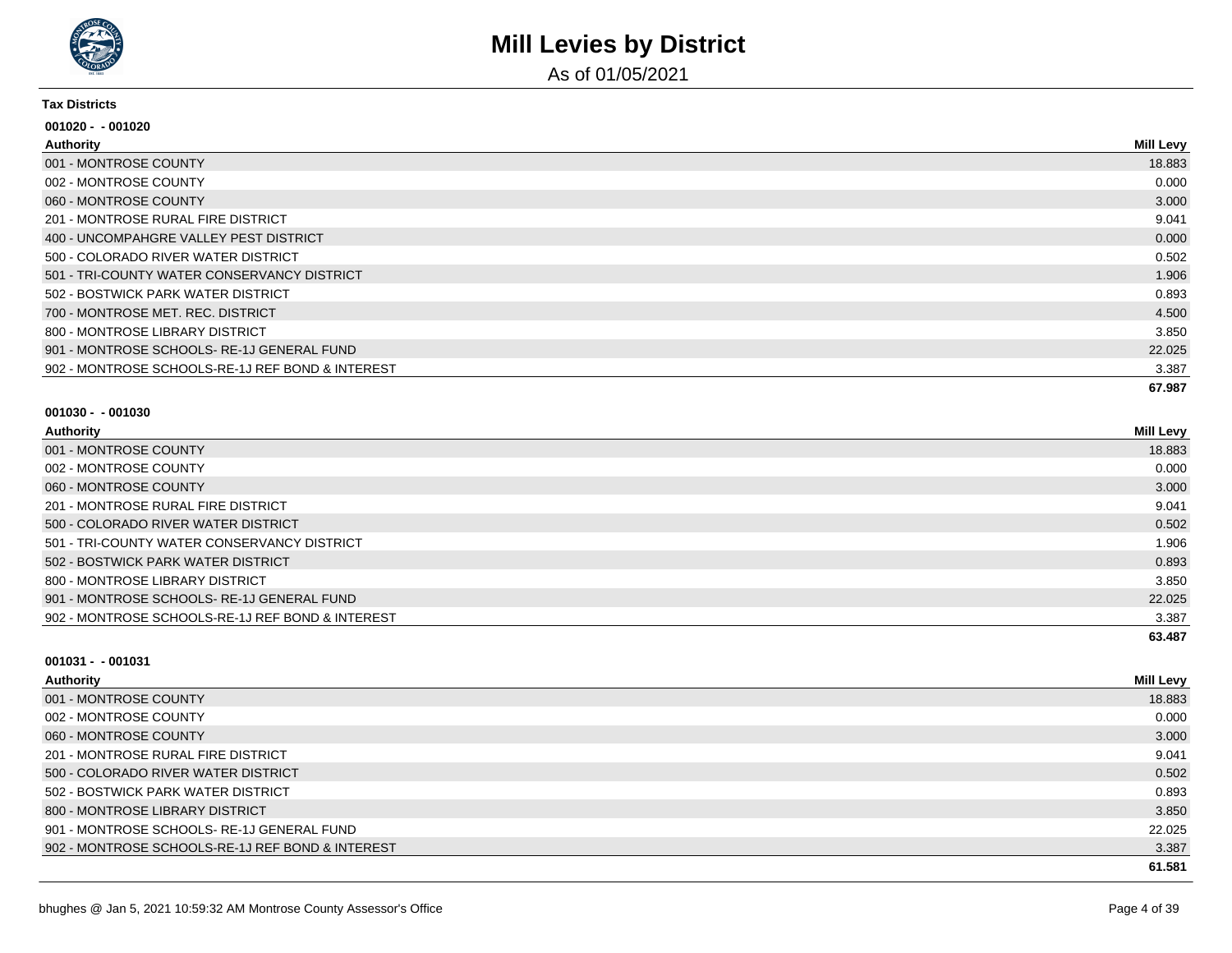

As of 01/05/2021

#### **Tax Districts**

| $001040 - 001040$                                |                  |
|--------------------------------------------------|------------------|
| Authority                                        | <b>Mill Levy</b> |
| 001 - MONTROSE COUNTY                            | 18.883           |
| 002 - MONTROSE COUNTY                            | 0.000            |
| 060 - MONTROSE COUNTY                            | 3.000            |
| 201 - MONTROSE RURAL FIRE DISTRICT               | 9.041            |
| 400 - UNCOMPAHGRE VALLEY PEST DISTRICT           | 0.000            |
| 500 - COLORADO RIVER WATER DISTRICT              | 0.502            |
| 501 - TRI-COUNTY WATER CONSERVANCY DISTRICT      | 1.906            |
| 502 - BOSTWICK PARK WATER DISTRICT               | 0.893            |
| 800 - MONTROSE LIBRARY DISTRICT                  | 3.850            |
| 901 - MONTROSE SCHOOLS-RE-1J GENERAL FUND        | 22.025           |
| 902 - MONTROSE SCHOOLS-RE-1J REF BOND & INTEREST | 3.387            |
|                                                  | 63.487           |

#### **001050 - - 001050**

| Authority                                        | <b>Mill Levy</b> |
|--------------------------------------------------|------------------|
| 001 - MONTROSE COUNTY                            | 18.883           |
| 002 - MONTROSE COUNTY                            | 0.000            |
| 060 - MONTROSE COUNTY                            | 3.000            |
| 500 - COLORADO RIVER WATER DISTRICT              | 0.502            |
| 502 - BOSTWICK PARK WATER DISTRICT               | 0.893            |
| 800 - MONTROSE LIBRARY DISTRICT                  | 3.850            |
| 901 - MONTROSE SCHOOLS-RE-1J GENERAL FUND        | 22.025           |
| 902 - MONTROSE SCHOOLS-RE-1J REF BOND & INTEREST | 3.387            |
|                                                  | 52.540           |

| Authority                                        | <b>Mill Levy</b> |
|--------------------------------------------------|------------------|
| 001 - MONTROSE COUNTY                            | 18.883           |
| 002 - MONTROSE COUNTY                            | 0.000            |
| 060 - MONTROSE COUNTY                            | 3.000            |
| 500 - COLORADO RIVER WATER DISTRICT              | 0.502            |
| 502 - BOSTWICK PARK WATER DISTRICT               | 0.893            |
| 700 - MONTROSE MET, REC. DISTRICT                | 4.500            |
| 800 - MONTROSE LIBRARY DISTRICT                  | 3.850            |
| 901 - MONTROSE SCHOOLS-RE-1J GENERAL FUND        | 22.025           |
| 902 - MONTROSE SCHOOLS-RE-1J REF BOND & INTEREST | 3.387            |
|                                                  | 57.040           |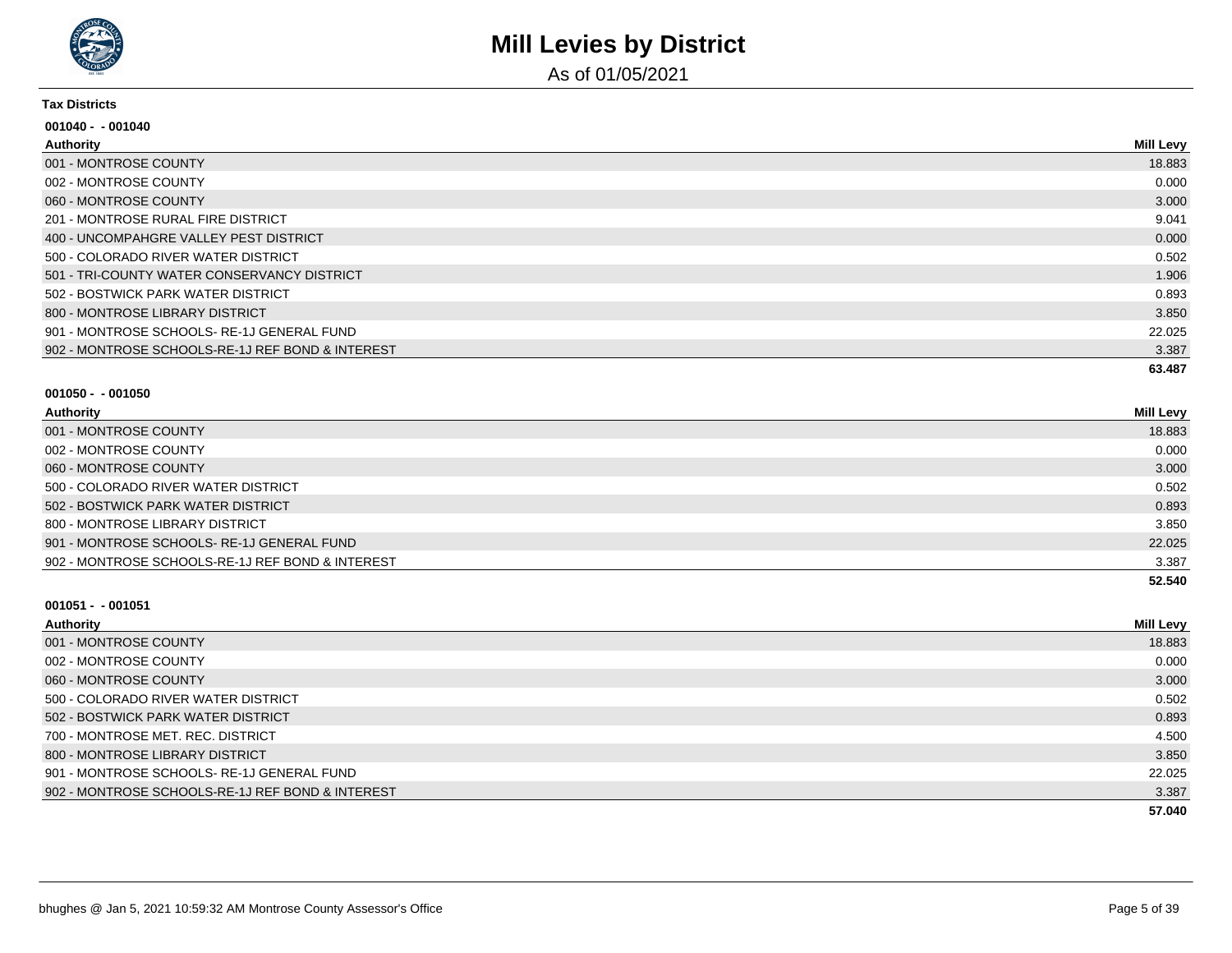

As of 01/05/2021

#### **Tax Districts**

| $001052 - 001052$                                |           |
|--------------------------------------------------|-----------|
| Authority                                        | Mill Levy |
| 001 - MONTROSE COUNTY                            | 18.883    |
| 002 - MONTROSE COUNTY                            | 0.000     |
| 060 - MONTROSE COUNTY                            | 3.000     |
| 500 - COLORADO RIVER WATER DISTRICT              | 0.502     |
| 501 - TRI-COUNTY WATER CONSERVANCY DISTRICT      | 1.906     |
| 502 - BOSTWICK PARK WATER DISTRICT               | 0.893     |
| 800 - MONTROSE LIBRARY DISTRICT                  | 3.850     |
| 901 - MONTROSE SCHOOLS-RE-1J GENERAL FUND        | 22.025    |
| 902 - MONTROSE SCHOOLS-RE-1J REF BOND & INTEREST | 3.387     |
|                                                  | 54.446    |

#### **001053 - - 001053**

| Authority                                        | <b>Mill Levy</b> |
|--------------------------------------------------|------------------|
| 001 - MONTROSE COUNTY                            | 18.883           |
| 002 - MONTROSE COUNTY                            | 0.000            |
| 060 - MONTROSE COUNTY                            | 3.000            |
| 500 - COLORADO RIVER WATER DISTRICT              | 0.502            |
| 501 - TRI-COUNTY WATER CONSERVANCY DISTRICT      | 1.906            |
| 502 - BOSTWICK PARK WATER DISTRICT               | 0.893            |
| 700 - MONTROSE MET. REC. DISTRICT                | 4.500            |
| 800 - MONTROSE LIBRARY DISTRICT                  | 3.850            |
| 901 - MONTROSE SCHOOLS-RE-1J GENERAL FUND        | 22.025           |
| 902 - MONTROSE SCHOOLS-RE-1J REF BOND & INTEREST | 3.387            |
|                                                  | 58.946           |

| Authority                                        | <b>Mill Levy</b> |
|--------------------------------------------------|------------------|
| 001 - MONTROSE COUNTY                            | 18.883           |
| 002 - MONTROSE COUNTY                            | 0.000            |
| 060 - MONTROSE COUNTY                            | 3.000            |
| 500 - COLORADO RIVER WATER DISTRICT              | 0.502            |
| 800 - MONTROSE LIBRARY DISTRICT                  | 3.850            |
| 901 - MONTROSE SCHOOLS-RE-1J GENERAL FUND        | 22.025           |
| 902 - MONTROSE SCHOOLS-RE-1J REF BOND & INTEREST | 3.387            |
|                                                  | 51.647           |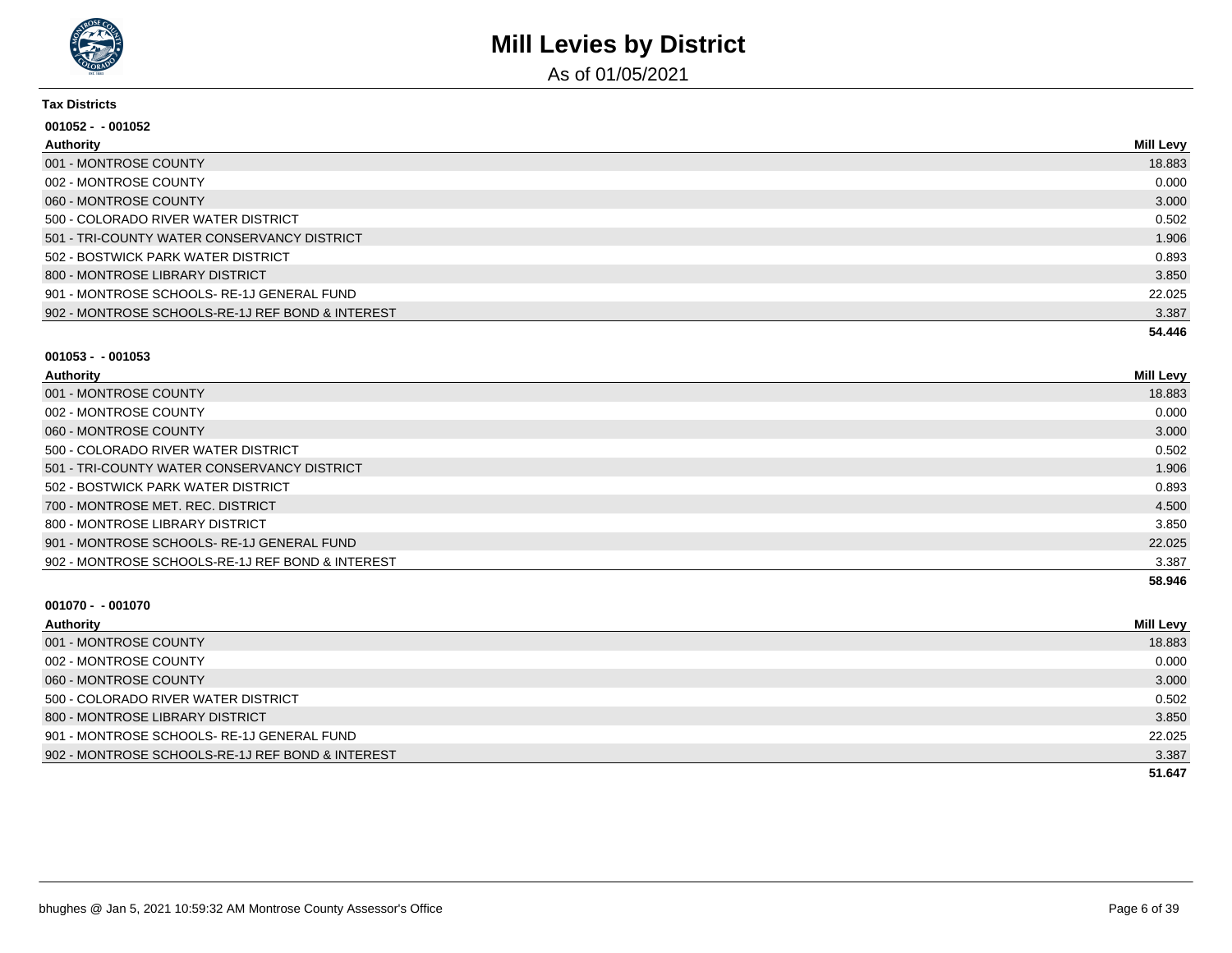

As of 01/05/2021

#### **Tax Districts**

| 001071 - - 001071                                |                  |
|--------------------------------------------------|------------------|
| Authority                                        | <b>Mill Levy</b> |
| 001 - MONTROSE COUNTY                            | 18.883           |
| 002 - MONTROSE COUNTY                            | 0.000            |
| 060 - MONTROSE COUNTY                            | 3.000            |
| 500 - COLORADO RIVER WATER DISTRICT              | 0.502            |
| 700 - MONTROSE MET. REC. DISTRICT                | 4.500            |
| 800 - MONTROSE LIBRARY DISTRICT                  | 3.850            |
| 901 - MONTROSE SCHOOLS-RE-1J GENERAL FUND        | 22.025           |
| 902 - MONTROSE SCHOOLS-RE-1J REF BOND & INTEREST | 3.387            |
|                                                  | 56.147           |

#### **001078 - - 001078**

| <b>Authority</b>                                 | <b>Mill Levy</b> |
|--------------------------------------------------|------------------|
| 001 - MONTROSE COUNTY                            | 18.883           |
| 002 - MONTROSE COUNTY                            | 0.000            |
| 060 - MONTROSE COUNTY                            | 3.000            |
| 201 - MONTROSE RURAL FIRE DISTRICT               | 9.041            |
| 500 - COLORADO RIVER WATER DISTRICT              | 0.502            |
| 506 - FRUITLAND WATER DISTRICT                   | 0.000            |
| 700 - MONTROSE MET. REC. DISTRICT                | 4.500            |
| 800 - MONTROSE LIBRARY DISTRICT                  | 3.850            |
| 901 - MONTROSE SCHOOLS-RE-1J GENERAL FUND        | 22.025           |
| 902 - MONTROSE SCHOOLS-RE-1J REF BOND & INTEREST | 3.387            |
|                                                  | 65.188           |

| Authority                                        | <b>Mill Levy</b> |
|--------------------------------------------------|------------------|
| 001 - MONTROSE COUNTY                            | 18.883           |
| 002 - MONTROSE COUNTY                            | 0.000            |
| 060 - MONTROSE COUNTY                            | 3.000            |
| 201 - MONTROSE RURAL FIRE DISTRICT               | 9.041            |
| 500 - COLORADO RIVER WATER DISTRICT              | 0.502            |
| 506 - FRUITLAND WATER DISTRICT                   | 0.000            |
| 800 - MONTROSE LIBRARY DISTRICT                  | 3.850            |
| 901 - MONTROSE SCHOOLS-RE-1J GENERAL FUND        | 22.025           |
| 902 - MONTROSE SCHOOLS-RE-1J REF BOND & INTEREST | 3.387            |
|                                                  | 60.688           |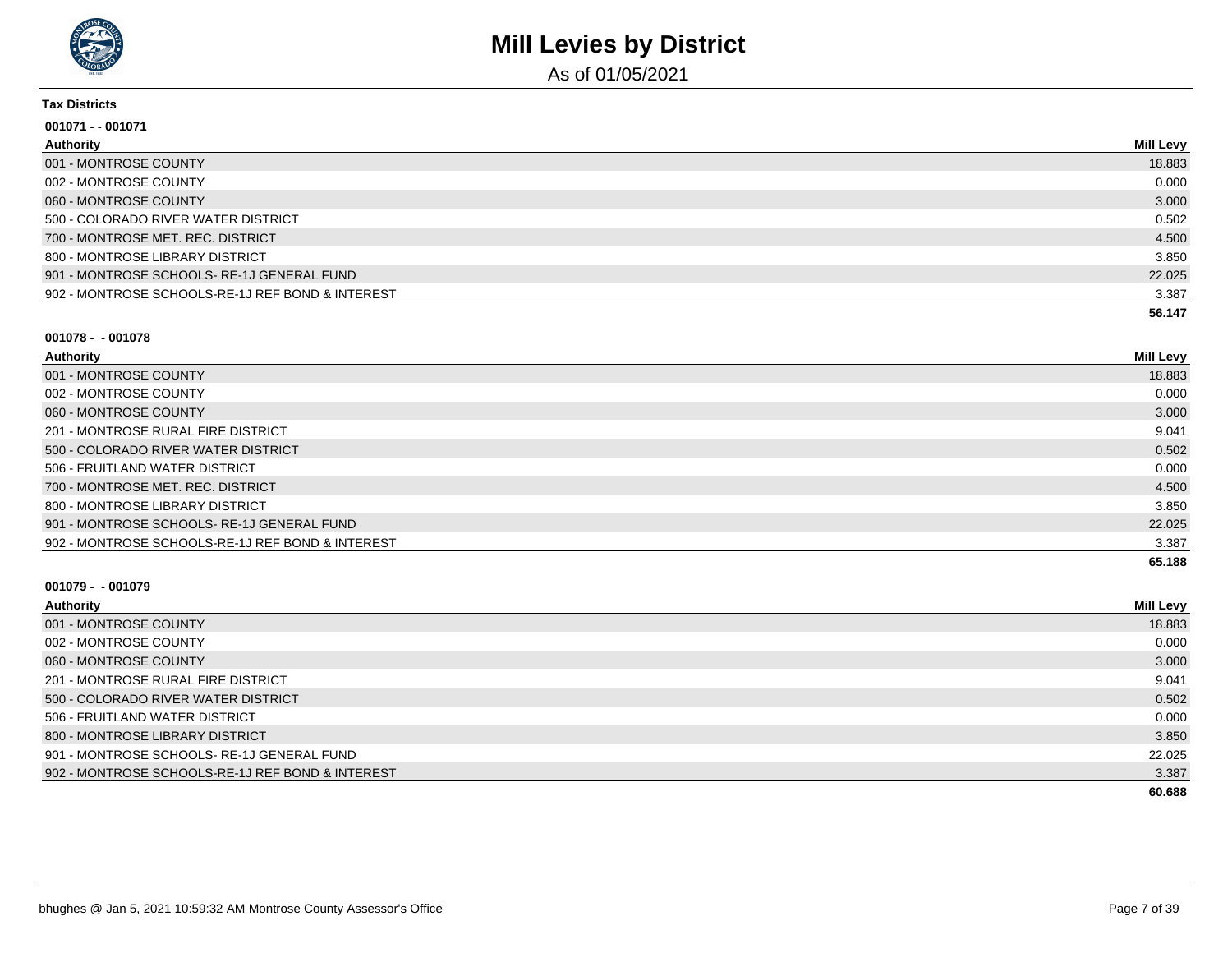

As of 01/05/2021

#### **Tax Districts**

| $001080 - 001080$                                |                  |
|--------------------------------------------------|------------------|
| Authority                                        | <b>Mill Levy</b> |
| 001 - MONTROSE COUNTY                            | 18.883           |
| 002 - MONTROSE COUNTY                            | 0.000            |
| 060 - MONTROSE COUNTY                            | 3.000            |
| 500 - COLORADO RIVER WATER DISTRICT              | 0.502            |
| 506 - FRUITLAND WATER DISTRICT                   | 0.000            |
| 800 - MONTROSE LIBRARY DISTRICT                  | 3.850            |
| 901 - MONTROSE SCHOOLS-RE-1J GENERAL FUND        | 22.025           |
| 902 - MONTROSE SCHOOLS-RE-1J REF BOND & INTEREST | 3.387            |
|                                                  | 51.647           |

#### **001081 - - 001081**

| Authority                                        | <b>Mill Levy</b> |
|--------------------------------------------------|------------------|
| 001 - MONTROSE COUNTY                            | 18.883           |
| 002 - MONTROSE COUNTY                            | 0.000            |
| 060 - MONTROSE COUNTY                            | 3.000            |
| 500 - COLORADO RIVER WATER DISTRICT              | 0.502            |
| 506 - FRUITLAND WATER DISTRICT                   | 0.000            |
| 700 - MONTROSE MET, REC. DISTRICT                | 4.500            |
| 800 - MONTROSE LIBRARY DISTRICT                  | 3.850            |
| 901 - MONTROSE SCHOOLS-RE-1J GENERAL FUND        | 22.025           |
| 902 - MONTROSE SCHOOLS-RE-1J REF BOND & INTEREST | 3.387            |
|                                                  | 56.147           |

| Authority                                        | <b>Mill Levy</b> |
|--------------------------------------------------|------------------|
| 001 - MONTROSE COUNTY                            | 18.883           |
| 002 - MONTROSE COUNTY                            | 0.000            |
| 060 - MONTROSE COUNTY                            | 3.000            |
| 201 - MONTROSE RURAL FIRE DISTRICT               | 9.041            |
| 500 - COLORADO RIVER WATER DISTRICT              | 0.502            |
| 501 - TRI-COUNTY WATER CONSERVANCY DISTRICT      | 1.906            |
| 700 - MONTROSE MET. REC. DISTRICT                | 4.500            |
| 800 - MONTROSE LIBRARY DISTRICT                  | 3.850            |
| 901 - MONTROSE SCHOOLS-RE-1J GENERAL FUND        | 22.025           |
| 902 - MONTROSE SCHOOLS-RE-1J REF BOND & INTEREST | 3.387            |
|                                                  | 67.094           |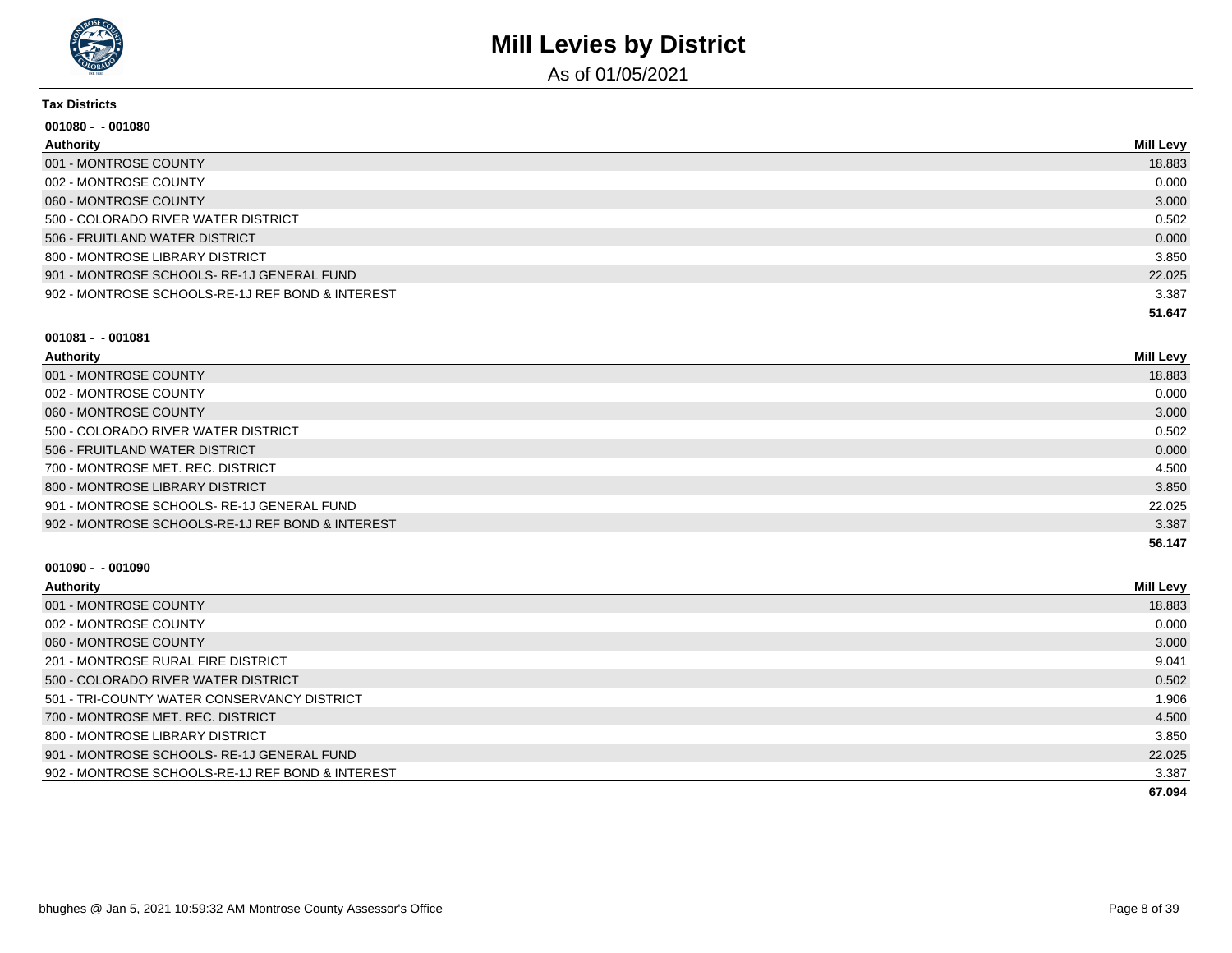

As of 01/05/2021

#### **Tax Districts**

| $001091 - 001091$                                |                  |
|--------------------------------------------------|------------------|
| <b>Authority</b>                                 | <b>Mill Levy</b> |
| 001 - MONTROSE COUNTY                            | 18.883           |
| 002 - MONTROSE COUNTY                            | 0.000            |
| 060 - MONTROSE COUNTY                            | 3.000            |
| 201 - MONTROSE RURAL FIRE DISTRICT               | 9.041            |
| 500 - COLORADO RIVER WATER DISTRICT              | 0.502            |
| 501 - TRI-COUNTY WATER CONSERVANCY DISTRICT      | 1.906            |
| 601 - WEST MONTROSE SANITATION                   | 3.196            |
| 700 - MONTROSE MET. REC. DISTRICT                | 4.500            |
| 800 - MONTROSE LIBRARY DISTRICT                  | 3.850            |
| 901 - MONTROSE SCHOOLS-RE-1J GENERAL FUND        | 22.025           |
| 902 - MONTROSE SCHOOLS-RE-1J REF BOND & INTEREST | 3.387            |
|                                                  | 70.290           |

| Authority                                        | <b>Mill Levy</b> |
|--------------------------------------------------|------------------|
| 001 - MONTROSE COUNTY                            | 18.883           |
| 002 - MONTROSE COUNTY                            | 0.000            |
| 060 - MONTROSE COUNTY                            | 3.000            |
| 201 - MONTROSE RURAL FIRE DISTRICT               | 9.041            |
| 400 - UNCOMPAHGRE VALLEY PEST DISTRICT           | 0.000            |
| 500 - COLORADO RIVER WATER DISTRICT              | 0.502            |
| 501 - TRI-COUNTY WATER CONSERVANCY DISTRICT      | 1.906            |
| 700 - MONTROSE MET. REC. DISTRICT                | 4.500            |
| 800 - MONTROSE LIBRARY DISTRICT                  | 3.850            |
| 901 - MONTROSE SCHOOLS-RE-1J GENERAL FUND        | 22.025           |
| 902 - MONTROSE SCHOOLS-RE-1J REF BOND & INTEREST | 3.387            |
|                                                  | 67.094           |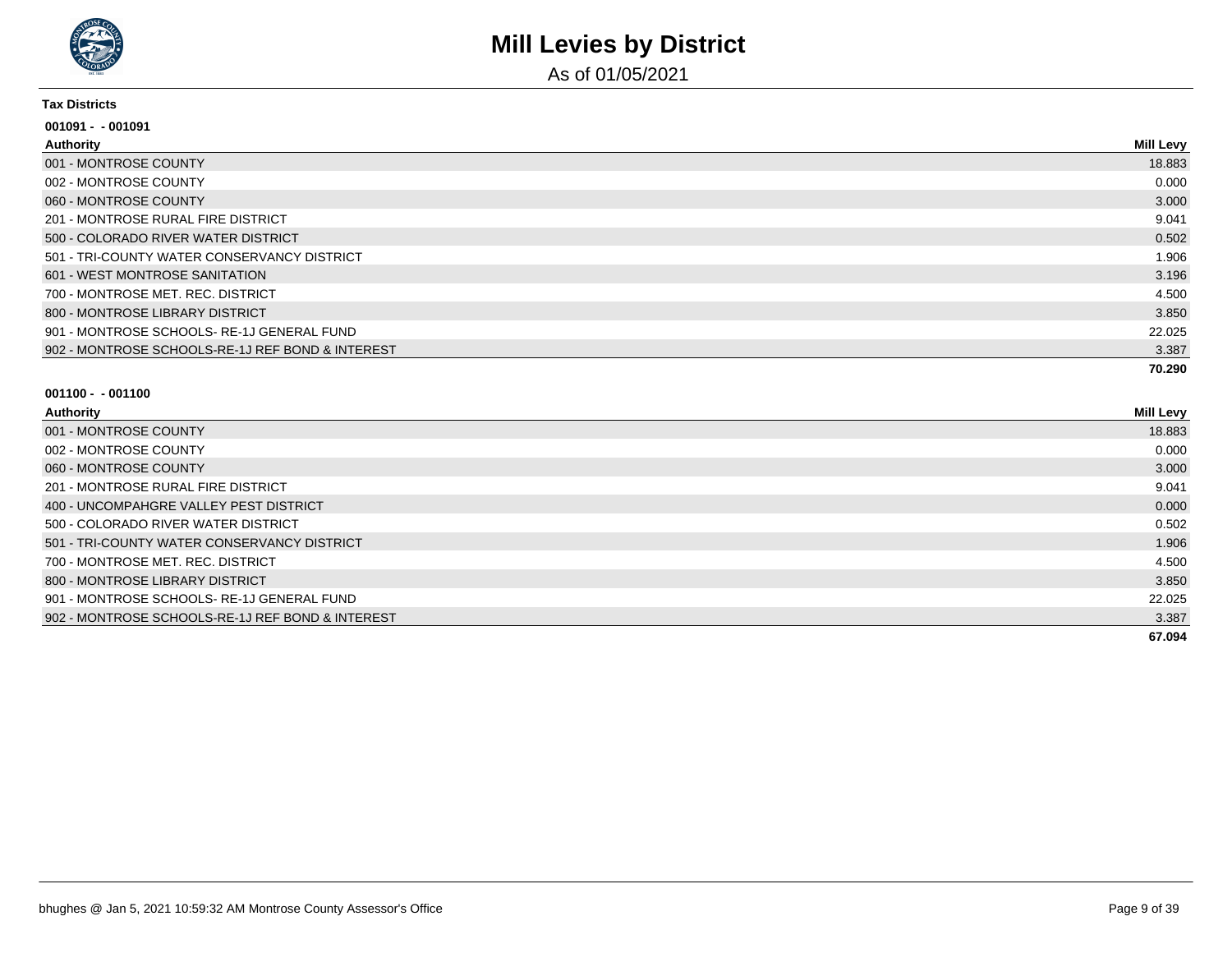

As of 01/05/2021

#### **Tax Districts**

| 001101 - - 001101                                |                  |
|--------------------------------------------------|------------------|
| <b>Authority</b>                                 | <b>Mill Levy</b> |
| 001 - MONTROSE COUNTY                            | 18.883           |
| 002 - MONTROSE COUNTY                            | 0.000            |
| 060 - MONTROSE COUNTY                            | 3.000            |
| 201 - MONTROSE RURAL FIRE DISTRICT               | 9.041            |
| 400 - UNCOMPAHGRE VALLEY PEST DISTRICT           | 0.000            |
| 500 - COLORADO RIVER WATER DISTRICT              | 0.502            |
| 501 - TRI-COUNTY WATER CONSERVANCY DISTRICT      | 1.906            |
| 601 - WEST MONTROSE SANITATION                   | 3.196            |
| 700 - MONTROSE MET. REC. DISTRICT                | 4.500            |
| 800 - MONTROSE LIBRARY DISTRICT                  | 3.850            |
| 901 - MONTROSE SCHOOLS-RE-1J GENERAL FUND        | 22.025           |
| 902 - MONTROSE SCHOOLS-RE-1J REF BOND & INTEREST | 3.387            |
|                                                  | 70.290           |

| Authority                                        | Mill Levy |
|--------------------------------------------------|-----------|
| 001 - MONTROSE COUNTY                            | 18.883    |
| 002 - MONTROSE COUNTY                            | 0.000     |
| 060 - MONTROSE COUNTY                            | 3.000     |
| 201 - MONTROSE RURAL FIRE DISTRICT               | 9.041     |
| 500 - COLORADO RIVER WATER DISTRICT              | 0.502     |
| 501 - TRI-COUNTY WATER CONSERVANCY DISTRICT      | 1.906     |
| 700 - MONTROSE MET. REC. DISTRICT                | 4.500     |
| 701 - BUCKHORN HEIGHTS METROPOLITAN DIST         | 0.000     |
| 800 - MONTROSE LIBRARY DISTRICT                  | 3.850     |
| 901 - MONTROSE SCHOOLS-RE-1J GENERAL FUND        | 22.025    |
| 902 - MONTROSE SCHOOLS-RE-1J REF BOND & INTEREST | 3.387     |
|                                                  | 67.094    |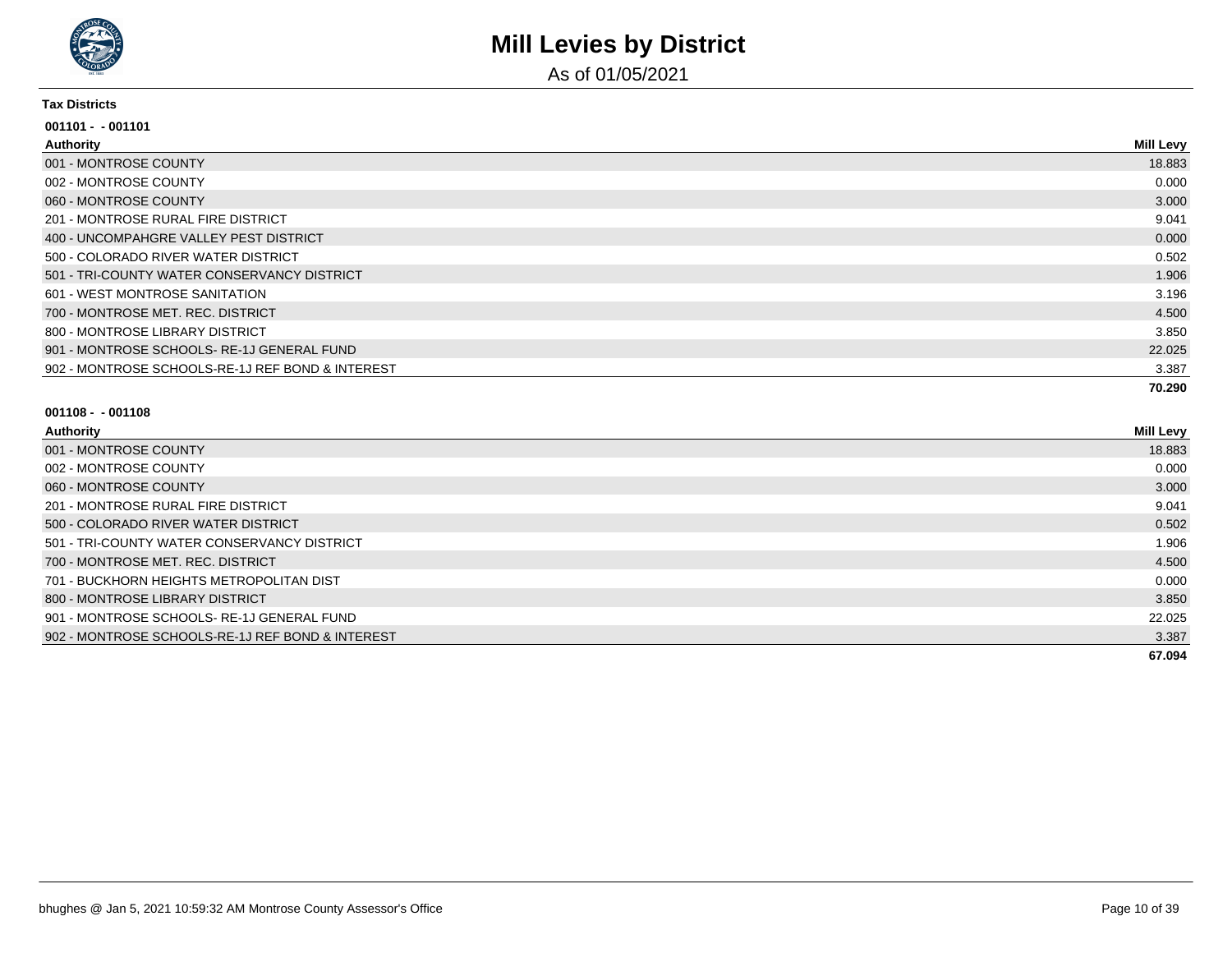

As of 01/05/2021

#### **Tax Districts**

| $001109 - 001109$                                |                  |
|--------------------------------------------------|------------------|
| Authority                                        | <b>Mill Levy</b> |
| 001 - MONTROSE COUNTY                            | 18.883           |
| 002 - MONTROSE COUNTY                            | 0.000            |
| 060 - MONTROSE COUNTY                            | 3.000            |
| 201 - MONTROSE RURAL FIRE DISTRICT               | 9.041            |
| 500 - COLORADO RIVER WATER DISTRICT              | 0.502            |
| 501 - TRI-COUNTY WATER CONSERVANCY DISTRICT      | 1.906            |
| 701 - BUCKHORN HEIGHTS METROPOLITAN DIST         | 0.000            |
| 800 - MONTROSE LIBRARY DISTRICT                  | 3.850            |
| 901 - MONTROSE SCHOOLS-RE-1J GENERAL FUND        | 22.025           |
| 902 - MONTROSE SCHOOLS-RE-1J REF BOND & INTEREST | 3.387            |
|                                                  | 62.594           |

#### **001110 - - 001110**

| <b>Authority</b>                                 | <b>Mill Levy</b> |
|--------------------------------------------------|------------------|
| 001 - MONTROSE COUNTY                            | 18.883           |
| 002 - MONTROSE COUNTY                            | 0.000            |
| 060 - MONTROSE COUNTY                            | 3.000            |
| 201 - MONTROSE RURAL FIRE DISTRICT               | 9.041            |
| 500 - COLORADO RIVER WATER DISTRICT              | 0.502            |
| 501 - TRI-COUNTY WATER CONSERVANCY DISTRICT      | 1.906            |
| 800 - MONTROSE LIBRARY DISTRICT                  | 3.850            |
| 901 - MONTROSE SCHOOLS- RE-1J GENERAL FUND       | 22.025           |
| 902 - MONTROSE SCHOOLS-RE-1J REF BOND & INTEREST | 3.387            |
|                                                  | 62.594           |

| <b>Authority</b>                                 | <b>Mill Levy</b> |
|--------------------------------------------------|------------------|
| 001 - MONTROSE COUNTY                            | 18.883           |
| 002 - MONTROSE COUNTY                            | 0.000            |
| 060 - MONTROSE COUNTY                            | 3.000            |
| 201 - MONTROSE RURAL FIRE DISTRICT               | 9.041            |
| 500 - COLORADO RIVER WATER DISTRICT              | 0.502            |
| 501 - TRI-COUNTY WATER CONSERVANCY DISTRICT      | 1.906            |
| 601 - WEST MONTROSE SANITATION                   | 3.196            |
| 800 - MONTROSE LIBRARY DISTRICT                  | 3.850            |
| 901 - MONTROSE SCHOOLS-RE-1J GENERAL FUND        | 22.025           |
| 902 - MONTROSE SCHOOLS-RE-1J REF BOND & INTEREST | 3.387            |
|                                                  | 65.790           |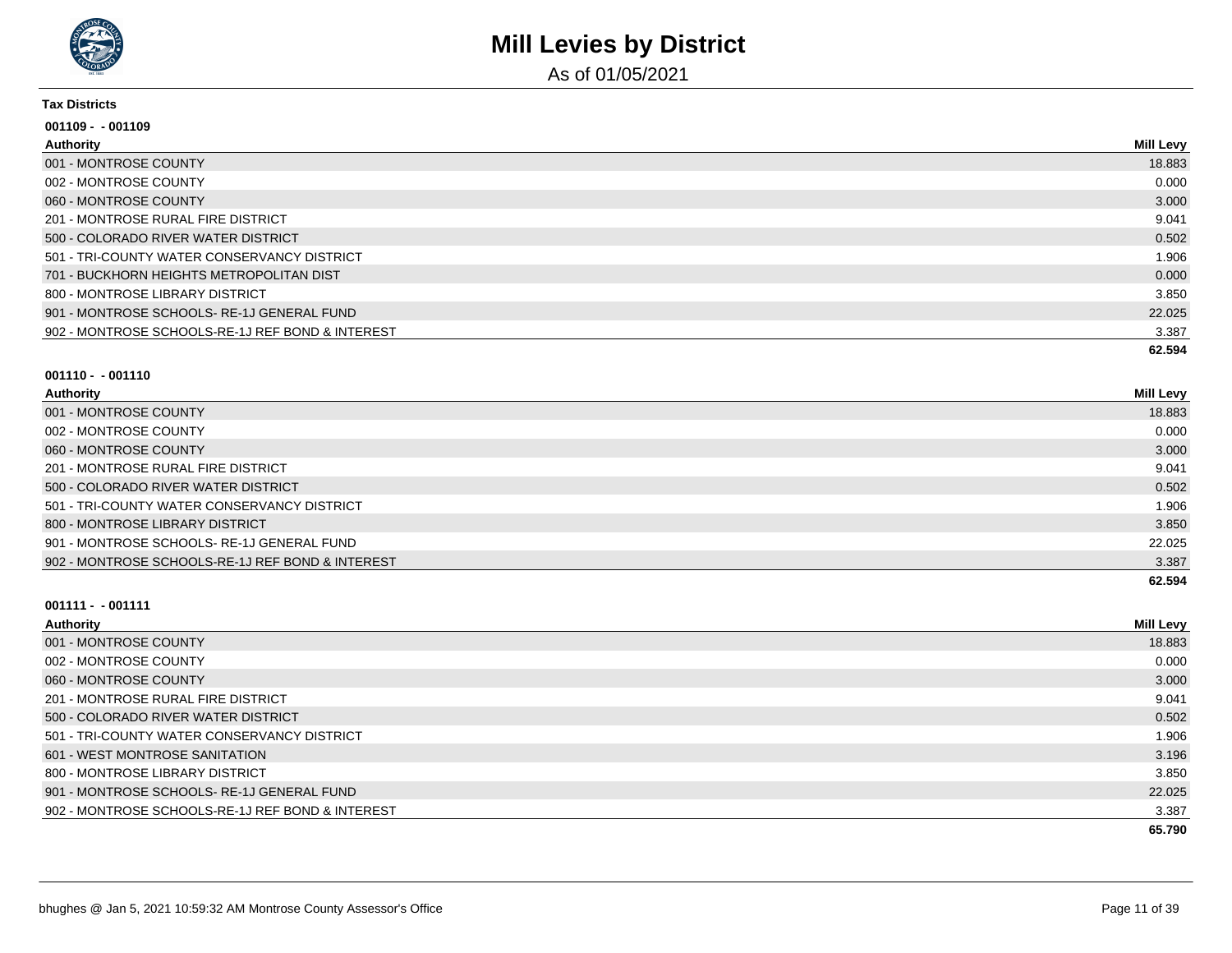

As of 01/05/2021

#### **Tax Districts**

| $001120 - 001120$                                |                  |
|--------------------------------------------------|------------------|
| Authority                                        | <b>Mill Levy</b> |
| 001 - MONTROSE COUNTY                            | 18.883           |
| 002 - MONTROSE COUNTY                            | 0.000            |
| 060 - MONTROSE COUNTY                            | 3.000            |
| 201 - MONTROSE RURAL FIRE DISTRICT               | 9.041            |
| 400 - UNCOMPAHGRE VALLEY PEST DISTRICT           | 0.000            |
| 500 - COLORADO RIVER WATER DISTRICT              | 0.502            |
| 501 - TRI-COUNTY WATER CONSERVANCY DISTRICT      | 1.906            |
| 800 - MONTROSE LIBRARY DISTRICT                  | 3.850            |
| 901 - MONTROSE SCHOOLS- RE-1J GENERAL FUND       | 22.025           |
| 902 - MONTROSE SCHOOLS-RE-1J REF BOND & INTEREST | 3.387            |
|                                                  | 62.594           |

#### **001121 - - 001121**

| Authority                                        | <b>Mill Levy</b> |
|--------------------------------------------------|------------------|
| 001 - MONTROSE COUNTY                            | 18.883           |
| 002 - MONTROSE COUNTY                            | 0.000            |
| 060 - MONTROSE COUNTY                            | 3.000            |
| 201 - MONTROSE RURAL FIRE DISTRICT               | 9.041            |
| 400 - UNCOMPAHGRE VALLEY PEST DISTRICT           | 0.000            |
| 500 - COLORADO RIVER WATER DISTRICT              | 0.502            |
| 501 - TRI-COUNTY WATER CONSERVANCY DISTRICT      | 1.906            |
| 601 - WEST MONTROSE SANITATION                   | 3.196            |
| 800 - MONTROSE LIBRARY DISTRICT                  | 3.850            |
| 901 - MONTROSE SCHOOLS-RE-1J GENERAL FUND        | 22.025           |
| 902 - MONTROSE SCHOOLS-RE-1J REF BOND & INTEREST | 3.387            |
|                                                  | 65.790           |

| Authority                                        | Mill Levy |
|--------------------------------------------------|-----------|
| 001 - MONTROSE COUNTY                            | 18.883    |
| 002 - MONTROSE COUNTY                            | 0.000     |
| 060 - MONTROSE COUNTY                            | 3.000     |
| 500 - COLORADO RIVER WATER DISTRICT              | 0.502     |
| 501 - TRI-COUNTY WATER CONSERVANCY DISTRICT      | 1.906     |
| 800 - MONTROSE LIBRARY DISTRICT                  | 3.850     |
| 901 - MONTROSE SCHOOLS-RE-1J GENERAL FUND        | 22.025    |
| 902 - MONTROSE SCHOOLS-RE-1J REF BOND & INTEREST | 3.387     |
|                                                  | 53.553    |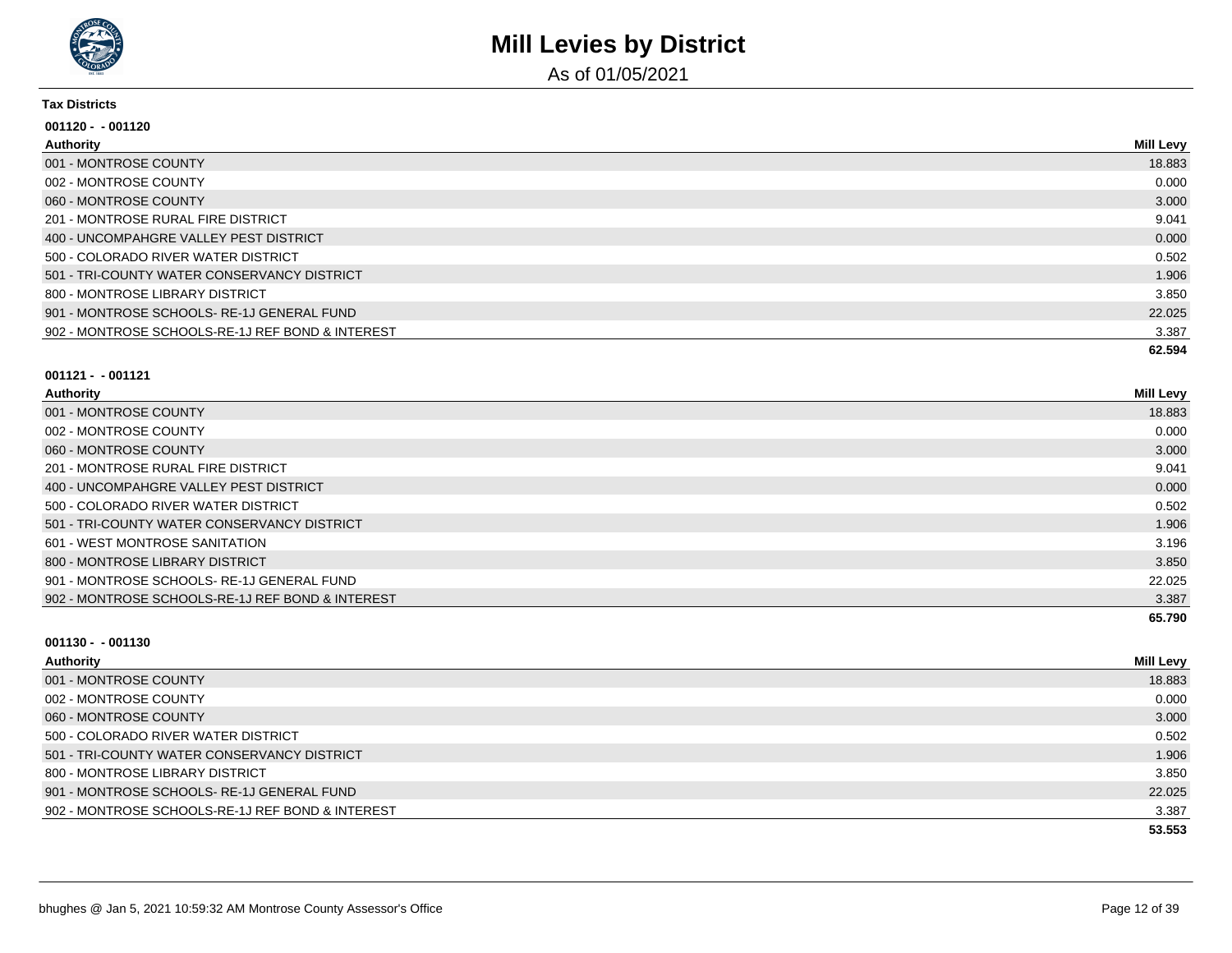

As of 01/05/2021

#### **Tax Districts**

| 001131 - - 001131                                |                  |
|--------------------------------------------------|------------------|
| Authority                                        | <b>Mill Levy</b> |
| 001 - MONTROSE COUNTY                            | 18.883           |
| 002 - MONTROSE COUNTY                            | 0.000            |
| 060 - MONTROSE COUNTY                            | 3.000            |
| 500 - COLORADO RIVER WATER DISTRICT              | 0.502            |
| 501 - TRI-COUNTY WATER CONSERVANCY DISTRICT      | 1.906            |
| 700 - MONTROSE MET, REC. DISTRICT                | 4.500            |
| 800 - MONTROSE LIBRARY DISTRICT                  | 3.850            |
| 901 - MONTROSE SCHOOLS-RE-1J GENERAL FUND        | 22.025           |
| 902 - MONTROSE SCHOOLS-RE-1J REF BOND & INTEREST | 3.387            |
|                                                  | 58.053           |

| Authority                                        | <b>Mill Levy</b> |
|--------------------------------------------------|------------------|
| 001 - MONTROSE COUNTY                            | 18.883           |
| 002 - MONTROSE COUNTY                            | 0.000            |
| 060 - MONTROSE COUNTY                            | 3.000            |
| 101 - CITY OF MONTROSE                           | 0.000            |
| 201 - MONTROSE RURAL FIRE DISTRICT               | 9.041            |
| 500 - COLORADO RIVER WATER DISTRICT              | 0.502            |
| 501 - TRI-COUNTY WATER CONSERVANCY DISTRICT      | 1.906            |
| 502 - BOSTWICK PARK WATER DISTRICT               | 0.893            |
| 700 - MONTROSE MET. REC. DISTRICT                | 4.500            |
| 800 - MONTROSE LIBRARY DISTRICT                  | 3.850            |
| 901 - MONTROSE SCHOOLS-RE-1J GENERAL FUND        | 22.025           |
| 902 - MONTROSE SCHOOLS-RE-1J REF BOND & INTEREST | 3.387            |
|                                                  | 67.987           |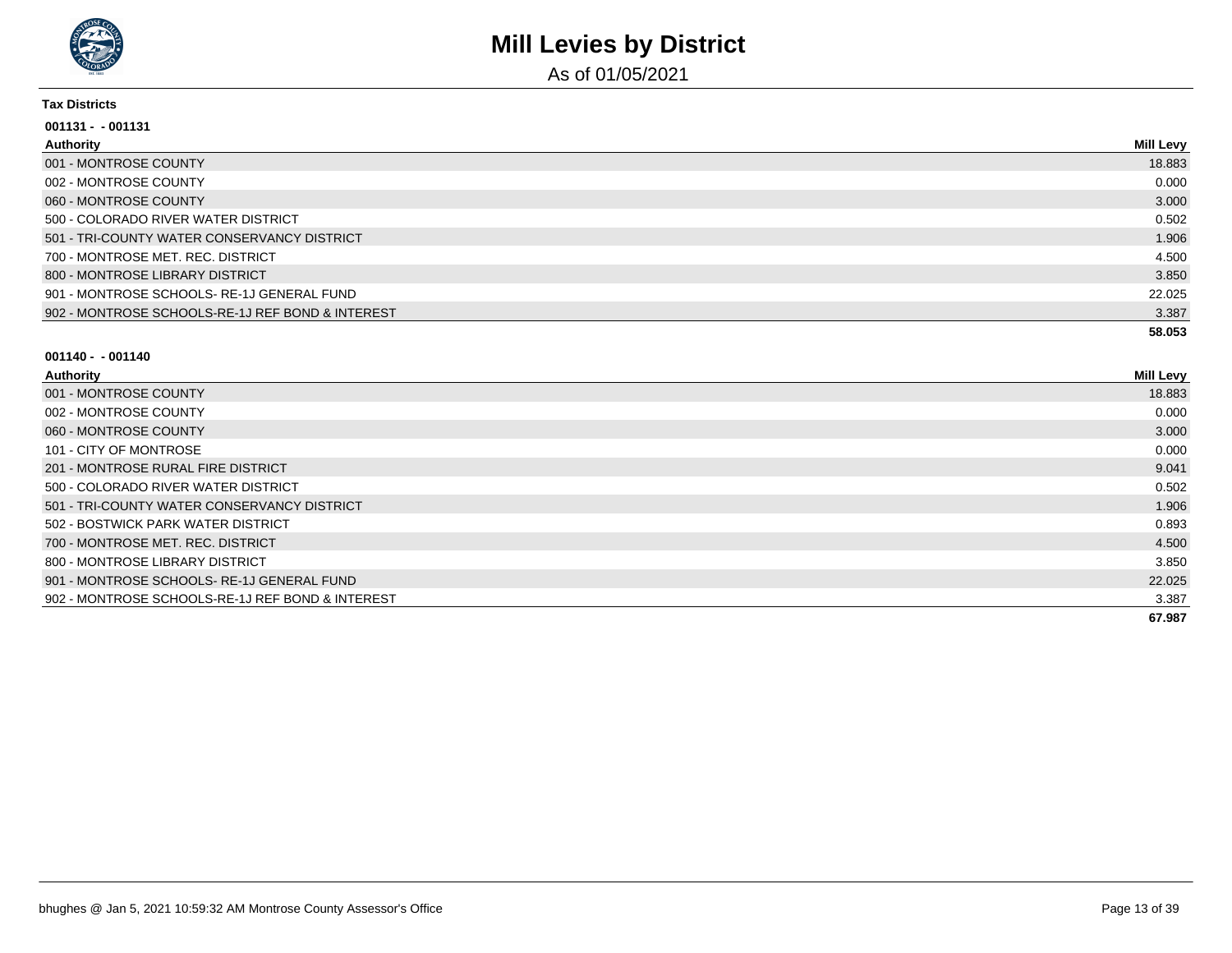

As of 01/05/2021

#### **Tax Districts**

| $001141 - 001141$                                |                  |
|--------------------------------------------------|------------------|
| <b>Authority</b>                                 | <b>Mill Levy</b> |
| 001 - MONTROSE COUNTY                            | 18.883           |
| 002 - MONTROSE COUNTY                            | 0.000            |
| 060 - MONTROSE COUNTY                            | 3.000            |
| 101 - CITY OF MONTROSE                           | 0.000            |
| 201 - MONTROSE RURAL FIRE DISTRICT               | 9.041            |
| 500 - COLORADO RIVER WATER DISTRICT              | 0.502            |
| 501 - TRI-COUNTY WATER CONSERVANCY DISTRICT      | 1.906            |
| 502 - BOSTWICK PARK WATER DISTRICT               | 0.893            |
| 601 - WEST MONTROSE SANITATION                   | 3.196            |
| 700 - MONTROSE MET. REC. DISTRICT                | 4.500            |
| 800 - MONTROSE LIBRARY DISTRICT                  | 3.850            |
| 901 - MONTROSE SCHOOLS- RE-1J GENERAL FUND       | 22.025           |
| 902 - MONTROSE SCHOOLS-RE-1J REF BOND & INTEREST | 3.387            |
|                                                  | 71.183           |

| Authority                                        | <b>Mill Levy</b> |
|--------------------------------------------------|------------------|
| 001 - MONTROSE COUNTY                            | 18.883           |
| 002 - MONTROSE COUNTY                            | 0.000            |
| 060 - MONTROSE COUNTY                            | 3.000            |
| 101 - CITY OF MONTROSE                           | 0.000            |
| 201 - MONTROSE RURAL FIRE DISTRICT               | 9.041            |
| 500 - COLORADO RIVER WATER DISTRICT              | 0.502            |
| 501 - TRI-COUNTY WATER CONSERVANCY DISTRICT      | 1.906            |
| 502 - BOSTWICK PARK WATER DISTRICT               | 0.893            |
| 800 - MONTROSE LIBRARY DISTRICT                  | 3.850            |
| 901 - MONTROSE SCHOOLS-RE-1J GENERAL FUND        | 22.025           |
| 902 - MONTROSE SCHOOLS-RE-1J REF BOND & INTEREST | 3.387            |
|                                                  | 63.487           |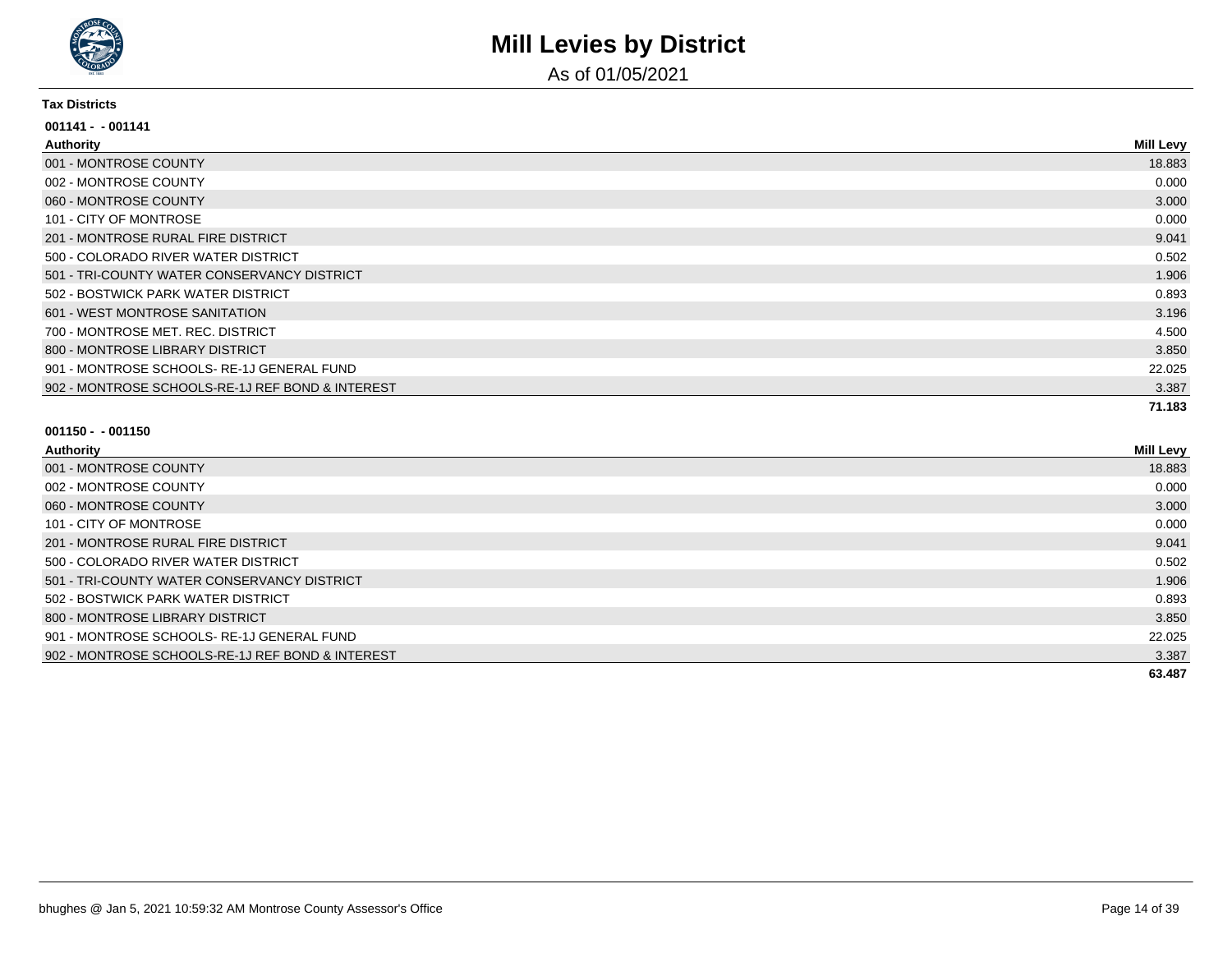

As of 01/05/2021

#### **Tax Districts**

| $001151 - 001151$                                |                  |
|--------------------------------------------------|------------------|
| Authority                                        | <b>Mill Levy</b> |
| 001 - MONTROSE COUNTY                            | 18.883           |
| 002 - MONTROSE COUNTY                            | 0.000            |
| 060 - MONTROSE COUNTY                            | 3.000            |
| 101 - CITY OF MONTROSE                           | 0.000            |
| 201 - MONTROSE RURAL FIRE DISTRICT               | 9.041            |
| 400 - UNCOMPAHGRE VALLEY PEST DISTRICT           | 0.000            |
| 500 - COLORADO RIVER WATER DISTRICT              | 0.502            |
| 501 - TRI-COUNTY WATER CONSERVANCY DISTRICT      | 1.906            |
| 502 - BOSTWICK PARK WATER DISTRICT               | 0.893            |
| 800 - MONTROSE LIBRARY DISTRICT                  | 3.850            |
| 901 - MONTROSE SCHOOLS-RE-1J GENERAL FUND        | 22.025           |
| 902 - MONTROSE SCHOOLS-RE-1J REF BOND & INTEREST | 3.387            |
|                                                  | 63.487           |

| Authority                                        | <b>Mill Levy</b> |
|--------------------------------------------------|------------------|
| 001 - MONTROSE COUNTY                            | 18.883           |
| 002 - MONTROSE COUNTY                            | 0.000            |
| 060 - MONTROSE COUNTY                            | 3.000            |
| 101 - CITY OF MONTROSE                           | 0.000            |
| 201 - MONTROSE RURAL FIRE DISTRICT               | 9.041            |
| 400 - UNCOMPAHGRE VALLEY PEST DISTRICT           | 0.000            |
| 500 - COLORADO RIVER WATER DISTRICT              | 0.502            |
| 501 - TRI-COUNTY WATER CONSERVANCY DISTRICT      | 1.906            |
| 502 - BOSTWICK PARK WATER DISTRICT               | 0.893            |
| 700 - MONTROSE MET, REC. DISTRICT                | 4.500            |
| 800 - MONTROSE LIBRARY DISTRICT                  | 3.850            |
| 901 - MONTROSE SCHOOLS-RE-1J GENERAL FUND        | 22.025           |
| 902 - MONTROSE SCHOOLS-RE-1J REF BOND & INTEREST | 3.387            |
|                                                  | 67.987           |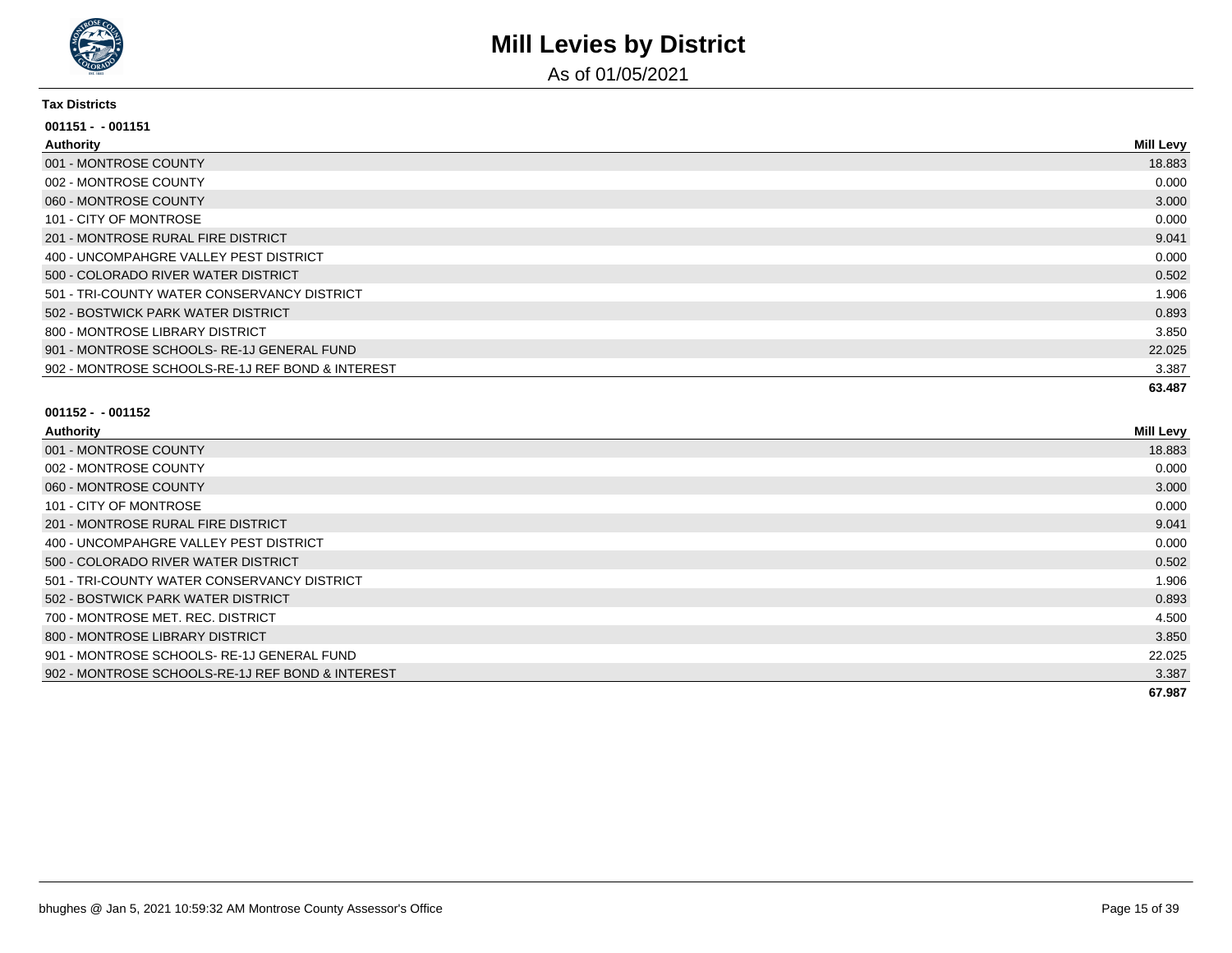

As of 01/05/2021

#### **Tax Districts**

| $001160 - 001160$                                |                  |
|--------------------------------------------------|------------------|
| <b>Authority</b>                                 | <b>Mill Levy</b> |
| 001 - MONTROSE COUNTY                            | 18.883           |
| 002 - MONTROSE COUNTY                            | 0.000            |
| 060 - MONTROSE COUNTY                            | 3.000            |
| 101 - CITY OF MONTROSE                           | 0.000            |
| 201 - MONTROSE RURAL FIRE DISTRICT               | 9.041            |
| 400 - UNCOMPAHGRE VALLEY PEST DISTRICT           | 0.000            |
| 500 - COLORADO RIVER WATER DISTRICT              | 0.502            |
| 501 - TRI-COUNTY WATER CONSERVANCY DISTRICT      | 1.906            |
| 700 - MONTROSE MET. REC. DISTRICT                | 4.500            |
| 800 - MONTROSE LIBRARY DISTRICT                  | 3.850            |
| 901 - MONTROSE SCHOOLS-RE-1J GENERAL FUND        | 22.025           |
| 902 - MONTROSE SCHOOLS-RE-1J REF BOND & INTEREST | 3.387            |
|                                                  | 67.094           |

| Authority                                        | <b>Mill Levy</b> |
|--------------------------------------------------|------------------|
| 001 - MONTROSE COUNTY                            | 18.883           |
| 002 - MONTROSE COUNTY                            | 0.000            |
| 060 - MONTROSE COUNTY                            | 3.000            |
| 101 - CITY OF MONTROSE                           | 0.000            |
| 201 - MONTROSE RURAL FIRE DISTRICT               | 9.041            |
| 400 - UNCOMPAHGRE VALLEY PEST DISTRICT           | 0.000            |
| 500 - COLORADO RIVER WATER DISTRICT              | 0.502            |
| 501 - TRI-COUNTY WATER CONSERVANCY DISTRICT      | 1.906            |
| 800 - MONTROSE LIBRARY DISTRICT                  | 3.850            |
| 901 - MONTROSE SCHOOLS-RE-1J GENERAL FUND        | 22.025           |
| 902 - MONTROSE SCHOOLS-RE-1J REF BOND & INTEREST | 3.387            |
|                                                  | 62.594           |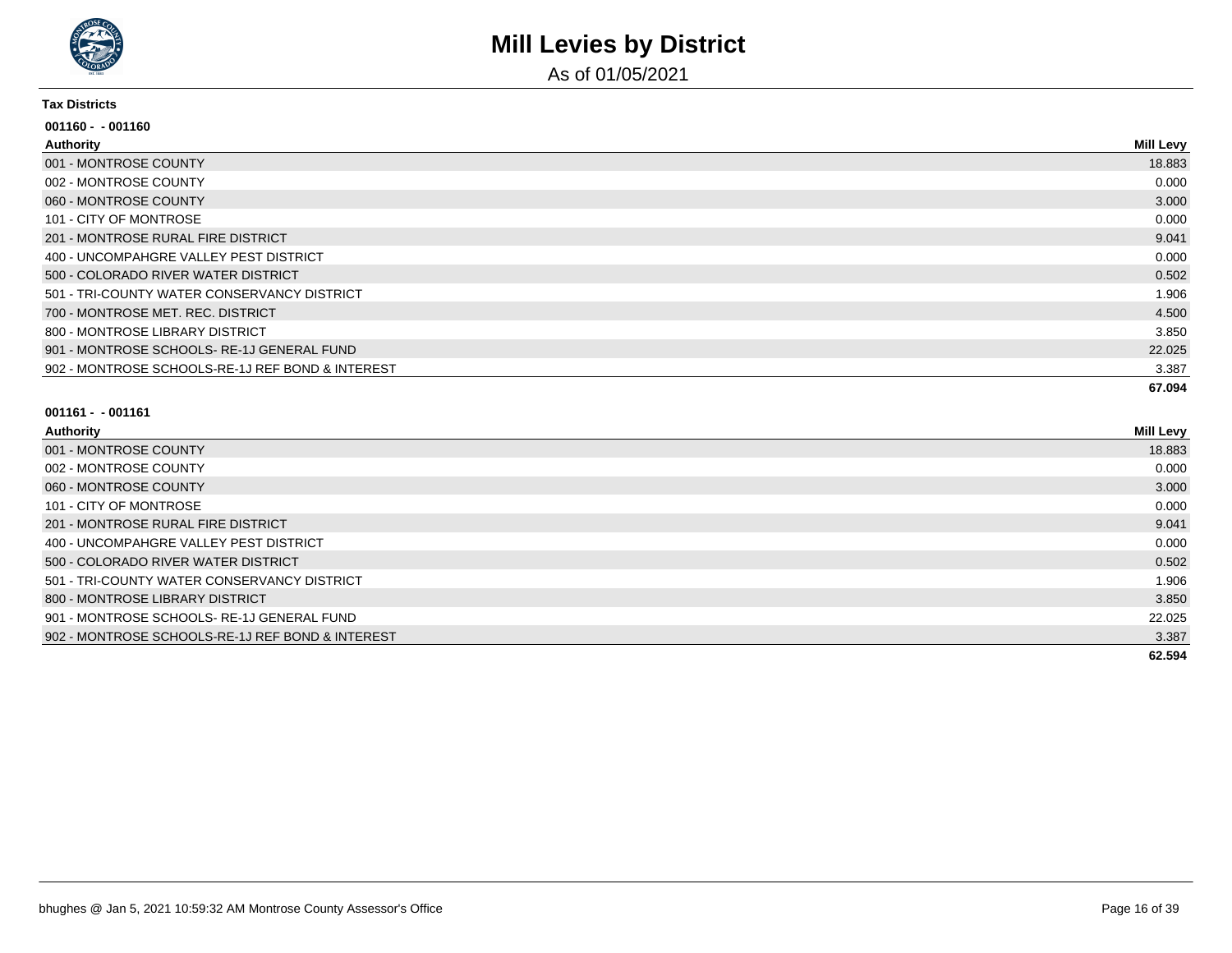

As of 01/05/2021

#### **Tax Districts**

| $001162 - 001162$                                |           |
|--------------------------------------------------|-----------|
| Authority                                        | Mill Levy |
| 001 - MONTROSE COUNTY                            | 18.883    |
| 002 - MONTROSE COUNTY                            | 0.000     |
| 060 - MONTROSE COUNTY                            | 3.000     |
| 101 - CITY OF MONTROSE                           | 0.000     |
| 201 - MONTROSE RURAL FIRE DISTRICT               | 9.041     |
| 400 - UNCOMPAHGRE VALLEY PEST DISTRICT           | 0.000     |
| 500 - COLORADO RIVER WATER DISTRICT              | 0.502     |
| 501 - TRI-COUNTY WATER CONSERVANCY DISTRICT      | 1.906     |
| 601 - WEST MONTROSE SANITATION                   | 3.196     |
| 800 - MONTROSE LIBRARY DISTRICT                  | 3.850     |
| 901 - MONTROSE SCHOOLS-RE-1J GENERAL FUND        | 22.025    |
| 902 - MONTROSE SCHOOLS-RE-1J REF BOND & INTEREST | 3.387     |
|                                                  | 65.790    |

| Authority                                        | <b>Mill Levy</b> |
|--------------------------------------------------|------------------|
| 001 - MONTROSE COUNTY                            | 18.883           |
| 002 - MONTROSE COUNTY                            | 0.000            |
| 060 - MONTROSE COUNTY                            | 3.000            |
| 101 - CITY OF MONTROSE                           | 0.000            |
| 201 - MONTROSE RURAL FIRE DISTRICT               | 9.041            |
| 400 - UNCOMPAHGRE VALLEY PEST DISTRICT           | 0.000            |
| 500 - COLORADO RIVER WATER DISTRICT              | 0.502            |
| 501 - TRI-COUNTY WATER CONSERVANCY DISTRICT      | 1.906            |
| 601 - WEST MONTROSE SANITATION                   | 3.196            |
| 700 - MONTROSE MET, REC, DISTRICT                | 4.500            |
| 800 - MONTROSE LIBRARY DISTRICT                  | 3.850            |
| 901 - MONTROSE SCHOOLS-RE-1J GENERAL FUND        | 22.025           |
| 902 - MONTROSE SCHOOLS-RE-1J REF BOND & INTEREST | 3.387            |
|                                                  | 70.290           |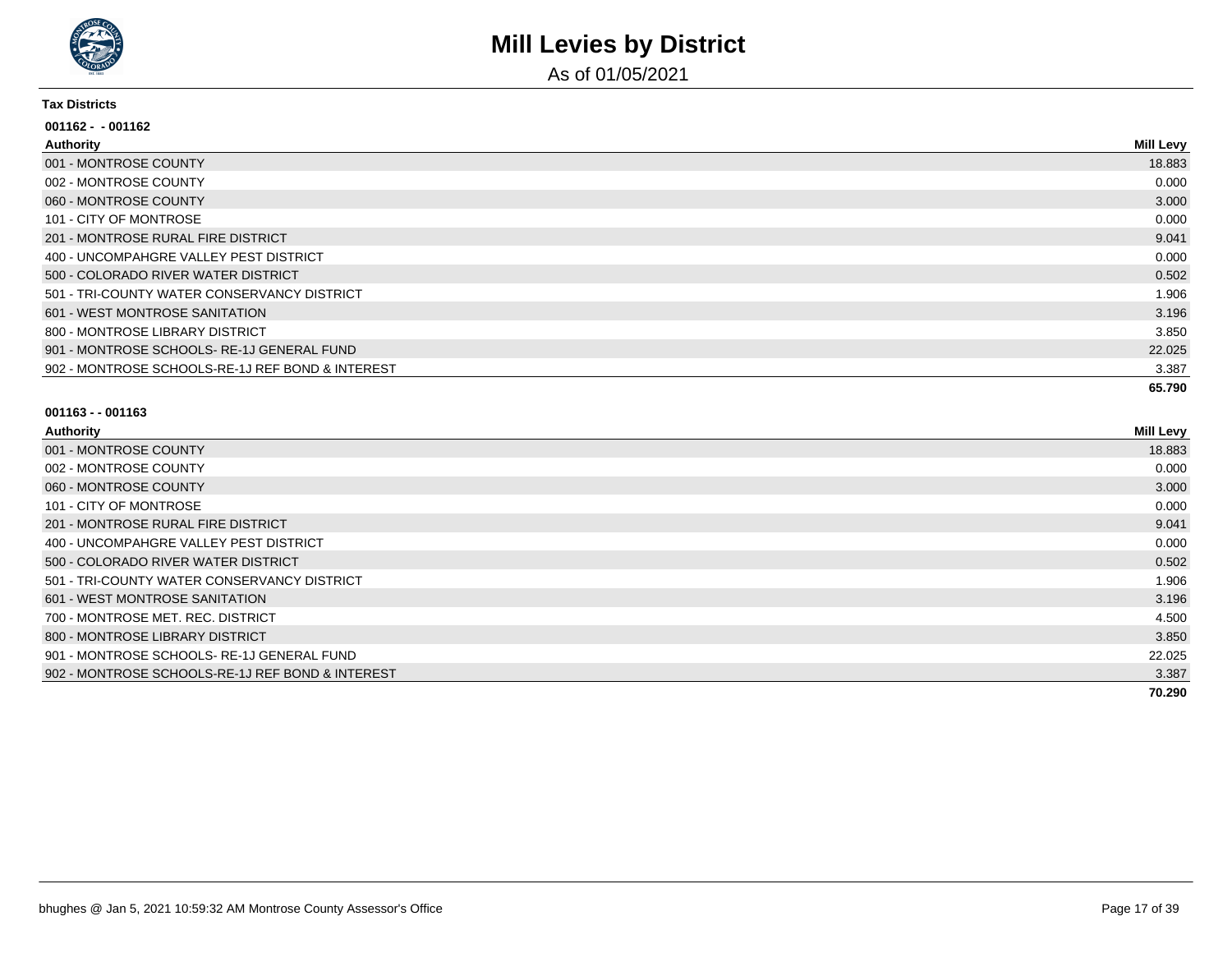

As of 01/05/2021

#### **Tax Districts**

| 001164 - - 001164                                |           |
|--------------------------------------------------|-----------|
| Authority                                        | Mill Levy |
| 001 - MONTROSE COUNTY                            | 18.883    |
| 002 - MONTROSE COUNTY                            | 0.000     |
| 060 - MONTROSE COUNTY                            | 3.000     |
| 101 - CITY OF MONTROSE                           | 0.000     |
| 201 - MONTROSE RURAL FIRE DISTRICT               | 9.041     |
| 500 - COLORADO RIVER WATER DISTRICT              | 0.502     |
| 501 - TRI-COUNTY WATER CONSERVANCY DISTRICT      | 1.906     |
| 601 - WEST MONTROSE SANITATION                   | 3.196     |
| 800 - MONTROSE LIBRARY DISTRICT                  | 3.850     |
| 901 - MONTROSE SCHOOLS- RE-1J GENERAL FUND       | 22.025    |
| 902 - MONTROSE SCHOOLS-RE-1J REF BOND & INTEREST | 3.387     |
|                                                  | 65.790    |

| Authority                                        | <b>Mill Levy</b> |
|--------------------------------------------------|------------------|
| 001 - MONTROSE COUNTY                            | 18.883           |
| 002 - MONTROSE COUNTY                            | 0.000            |
| 060 - MONTROSE COUNTY                            | 3.000            |
| 101 - CITY OF MONTROSE                           | 0.000            |
| 201 - MONTROSE RURAL FIRE DISTRICT               | 9.041            |
| 500 - COLORADO RIVER WATER DISTRICT              | 0.502            |
| 501 - TRI-COUNTY WATER CONSERVANCY DISTRICT      | 1.906            |
| 601 - WEST MONTROSE SANITATION                   | 3.196            |
| 700 - MONTROSE MET. REC. DISTRICT                | 4.500            |
| 800 - MONTROSE LIBRARY DISTRICT                  | 3.850            |
| 901 - MONTROSE SCHOOLS-RE-1J GENERAL FUND        | 22.025           |
| 902 - MONTROSE SCHOOLS-RE-1J REF BOND & INTEREST | 3.387            |
|                                                  | 70.290           |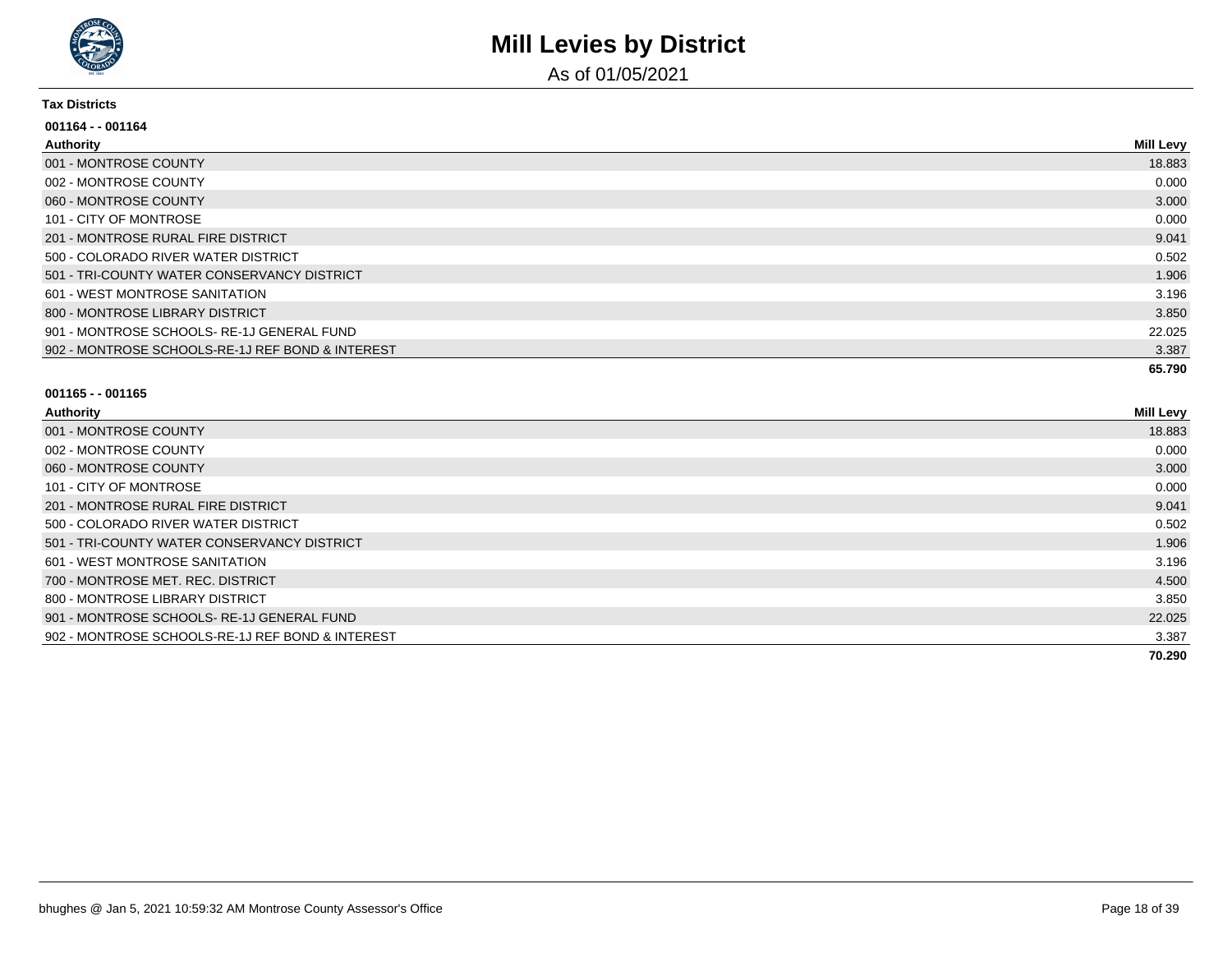

As of 01/05/2021

#### **Tax Districts**

| $001166 - 001166$                                |                  |
|--------------------------------------------------|------------------|
| Authority                                        | <b>Mill Levy</b> |
| 001 - MONTROSE COUNTY                            | 18.883           |
| 002 - MONTROSE COUNTY                            | 0.000            |
| 060 - MONTROSE COUNTY                            | 3.000            |
| 101 - CITY OF MONTROSE                           | 0.000            |
| 201 - MONTROSE RURAL FIRE DISTRICT               | 9.041            |
| 500 - COLORADO RIVER WATER DISTRICT              | 0.502            |
| 501 - TRI-COUNTY WATER CONSERVANCY DISTRICT      | 1.906            |
| 502 - BOSTWICK PARK WATER DISTRICT               | 0.893            |
| 601 - WEST MONTROSE SANITATION                   | 3.196            |
| 800 - MONTROSE LIBRARY DISTRICT                  | 3.850            |
| 901 - MONTROSE SCHOOLS-RE-1J GENERAL FUND        | 22.025           |
| 902 - MONTROSE SCHOOLS-RE-1J REF BOND & INTEREST | 3.387            |
|                                                  | 66.683           |

| Authority                                        | <b>Mill Levy</b> |
|--------------------------------------------------|------------------|
| 001 - MONTROSE COUNTY                            | 18.883           |
| 002 - MONTROSE COUNTY                            | 0.000            |
| 060 - MONTROSE COUNTY                            | 3.000            |
| 101 - CITY OF MONTROSE                           | 0.000            |
| 201 - MONTROSE RURAL FIRE DISTRICT               | 9.041            |
| 500 - COLORADO RIVER WATER DISTRICT              | 0.502            |
| 501 - TRI-COUNTY WATER CONSERVANCY DISTRICT      | 1.906            |
| 502 - BOSTWICK PARK WATER DISTRICT               | 0.893            |
| 700 - MONTROSE MET. REC. DISTRICT                | 4.500            |
| 800 - MONTROSE LIBRARY DISTRICT                  | 3.850            |
| 901 - MONTROSE SCHOOLS-RE-1J GENERAL FUND        | 22.025           |
| 902 - MONTROSE SCHOOLS-RE-1J REF BOND & INTEREST | 3.387            |
|                                                  | 67.987           |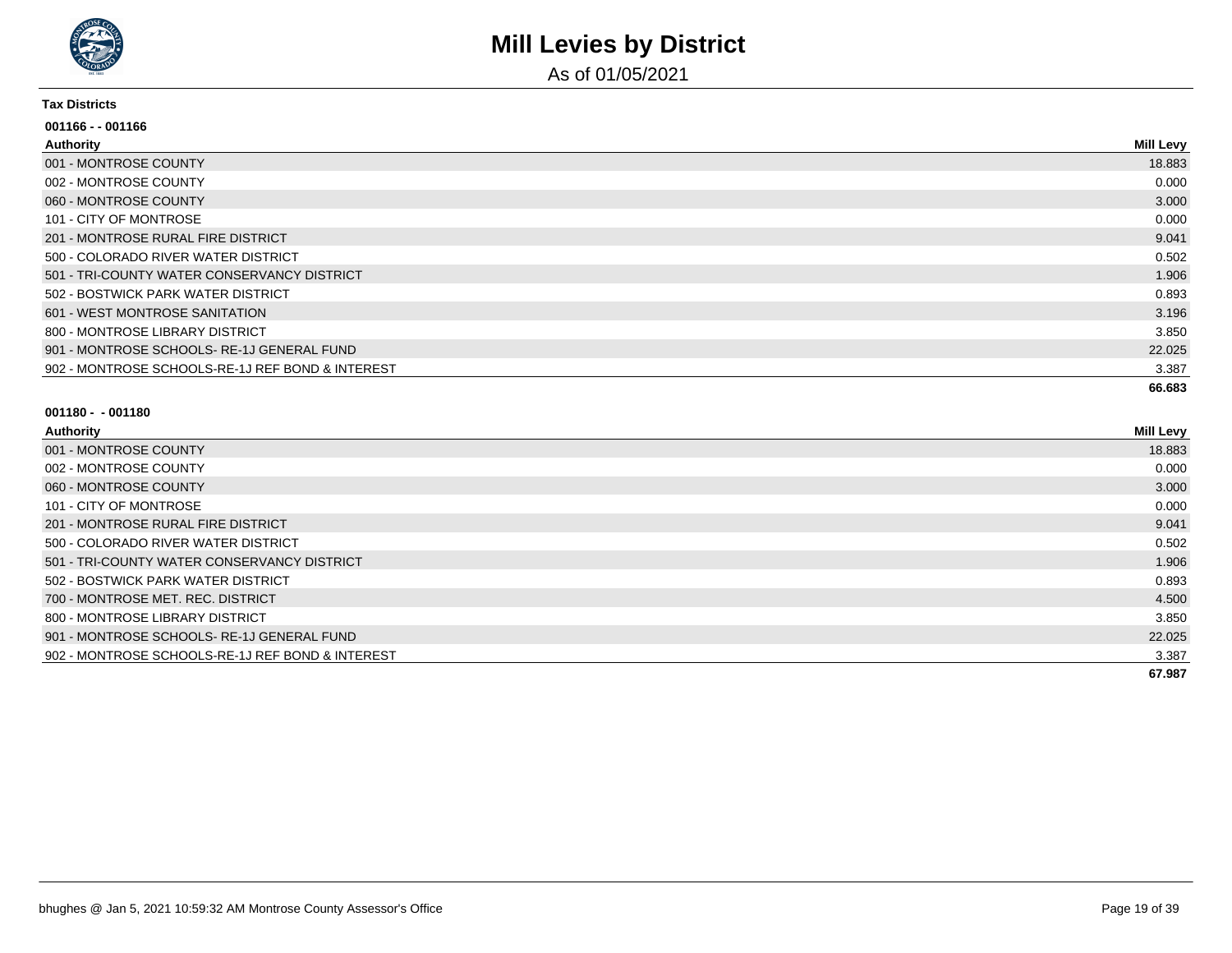

As of 01/05/2021

#### **Tax Districts**

| 001181 - - 001181                                |                  |
|--------------------------------------------------|------------------|
| Authority                                        | <b>Mill Levy</b> |
| 001 - MONTROSE COUNTY                            | 18.883           |
| 002 - MONTROSE COUNTY                            | 0.000            |
| 060 - MONTROSE COUNTY                            | 3.000            |
| 101 - CITY OF MONTROSE                           | 0.000            |
| 201 - MONTROSE RURAL FIRE DISTRICT               | 9.041            |
| 500 - COLORADO RIVER WATER DISTRICT              | 0.502            |
| 501 - TRI-COUNTY WATER CONSERVANCY DISTRICT      | 1.906            |
| 502 - BOSTWICK PARK WATER DISTRICT               | 0.893            |
| 601 - WEST MONTROSE SANITATION                   | 3.196            |
| 700 - MONTROSE MET. REC. DISTRICT                | 4.500            |
| 800 - MONTROSE LIBRARY DISTRICT                  | 3.850            |
| 901 - MONTROSE SCHOOLS-RE-1J GENERAL FUND        | 22.025           |
| 902 - MONTROSE SCHOOLS-RE-1J REF BOND & INTEREST | 3.387            |
|                                                  | 71.183           |

| Authority                                        | <b>Mill Levy</b> |
|--------------------------------------------------|------------------|
| 001 - MONTROSE COUNTY                            | 18.883           |
| 002 - MONTROSE COUNTY                            | 0.000            |
| 060 - MONTROSE COUNTY                            | 3.000            |
| 101 - CITY OF MONTROSE                           | 0.000            |
| 201 - MONTROSE RURAL FIRE DISTRICT               | 9.041            |
| 400 - UNCOMPAHGRE VALLEY PEST DISTRICT           | 0.000            |
| 500 - COLORADO RIVER WATER DISTRICT              | 0.502            |
| 501 - TRI-COUNTY WATER CONSERVANCY DISTRICT      | 1.906            |
| 502 - BOSTWICK PARK WATER DISTRICT               | 0.893            |
| 800 - MONTROSE LIBRARY DISTRICT                  | 3.850            |
| 901 - MONTROSE SCHOOLS-RE-1J GENERAL FUND        | 22.025           |
| 902 - MONTROSE SCHOOLS-RE-1J REF BOND & INTEREST | 3.387            |
|                                                  | 63.487           |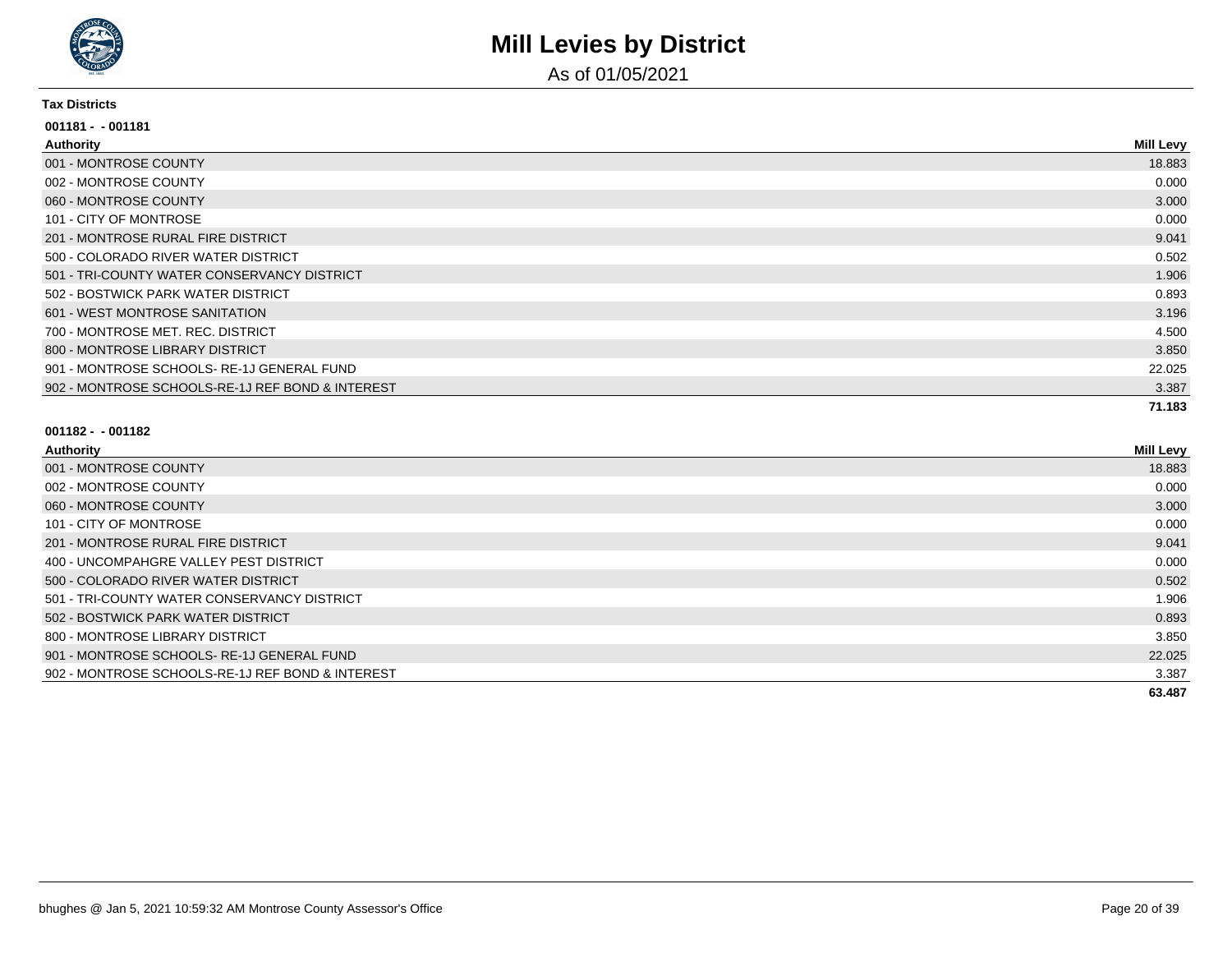

As of 01/05/2021

#### **Tax Districts**

| $001183 - 001183$                                |                  |
|--------------------------------------------------|------------------|
| Authority                                        | <b>Mill Levy</b> |
| 001 - MONTROSE COUNTY                            | 18.883           |
| 002 - MONTROSE COUNTY                            | 0.000            |
| 060 - MONTROSE COUNTY                            | 3.000            |
| 101 - CITY OF MONTROSE                           | 0.000            |
| 201 - MONTROSE RURAL FIRE DISTRICT               | 9.041            |
| 400 - UNCOMPAHGRE VALLEY PEST DISTRICT           | 0.000            |
| 500 - COLORADO RIVER WATER DISTRICT              | 0.502            |
| 501 - TRI-COUNTY WATER CONSERVANCY DISTRICT      | 1.906            |
| 700 - MONTROSE MET. REC. DISTRICT                | 4.500            |
| 800 - MONTROSE LIBRARY DISTRICT                  | 3.850            |
| 901 - MONTROSE SCHOOLS-RE-1J GENERAL FUND        | 22.025           |
| 902 - MONTROSE SCHOOLS-RE-1J REF BOND & INTEREST | 3.387            |
|                                                  | 67.094           |

#### **001184 - - 001184**

| Authority                                        | <b>Mill Levy</b> |
|--------------------------------------------------|------------------|
| 001 - MONTROSE COUNTY                            | 18.883           |
| 002 - MONTROSE COUNTY                            | 0.000            |
| 060 - MONTROSE COUNTY                            | 3.000            |
| 101 - CITY OF MONTROSE                           | 0.000            |
| 201 - MONTROSE RURAL FIRE DISTRICT               | 9.041            |
| 500 - COLORADO RIVER WATER DISTRICT              | 0.502            |
| 501 - TRI-COUNTY WATER CONSERVANCY DISTRICT      | 1.906            |
| 700 - MONTROSE MET. REC. DISTRICT                | 4.500            |
| 800 - MONTROSE LIBRARY DISTRICT                  | 3.850            |
| 901 - MONTROSE SCHOOLS-RE-1J GENERAL FUND        | 22.025           |
| 902 - MONTROSE SCHOOLS-RE-1J REF BOND & INTEREST | 3.387            |
|                                                  | 67.094           |

| - 1 | uthor |
|-----|-------|
|     |       |

| <b>Authority</b>                                 | <b>Mill Levy</b> |
|--------------------------------------------------|------------------|
| 001 - MONTROSE COUNTY                            | 18.883           |
| 002 - MONTROSE COUNTY                            | 0.000            |
| 060 - MONTROSE COUNTY                            | 3.000            |
| 500 - COLORADO RIVER WATER DISTRICT              | 0.502            |
| 502 - BOSTWICK PARK WATER DISTRICT               | 0.893            |
| 800 - MONTROSE LIBRARY DISTRICT                  | 3.850            |
| 901 - MONTROSE SCHOOLS-RE-1J GENERAL FUND        | 22.025           |
| 902 - MONTROSE SCHOOLS-RE-1J REF BOND & INTEREST | 3.387            |
|                                                  | 52.540           |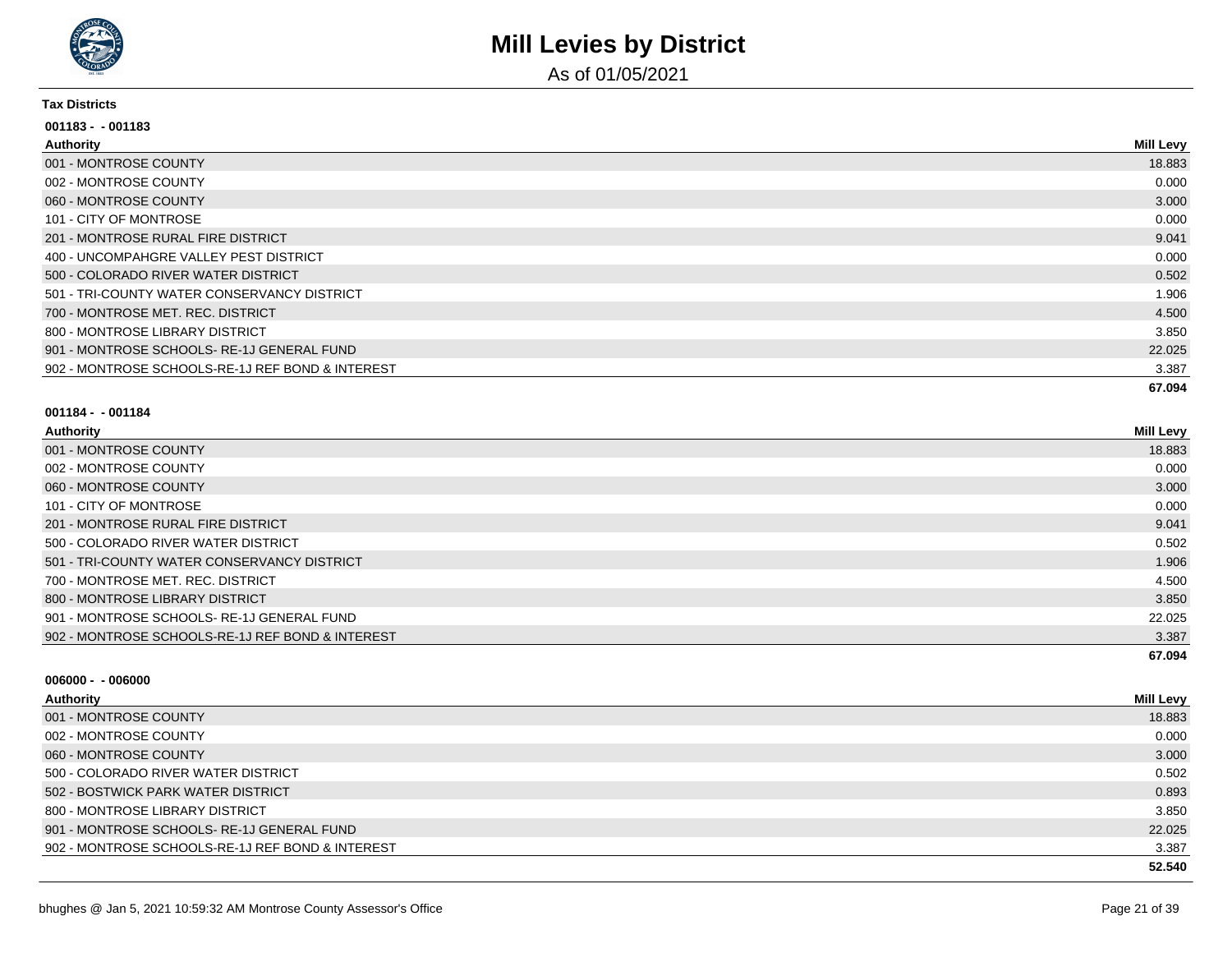

As of 01/05/2021

#### **Tax Districts**

| 006010 - - 006010                                |                  |
|--------------------------------------------------|------------------|
| Authority                                        | <b>Mill Levy</b> |
| 001 - MONTROSE COUNTY                            | 18.883           |
| 002 - MONTROSE COUNTY                            | 0.000            |
| 060 - MONTROSE COUNTY                            | 3.000            |
| 500 - COLORADO RIVER WATER DISTRICT              | 0.502            |
| 502 - BOSTWICK PARK WATER DISTRICT               | 0.893            |
| 700 - MONTROSE MET, REC, DISTRICT                | 4.500            |
| 800 - MONTROSE LIBRARY DISTRICT                  | 3.850            |
| 901 - MONTROSE SCHOOLS-RE-1J GENERAL FUND        | 22.025           |
| 902 - MONTROSE SCHOOLS-RE-1J REF BOND & INTEREST | 3.387            |
|                                                  | 57.040           |

#### **014010 - - 014010**

| Authority                                        | Mill Levy |
|--------------------------------------------------|-----------|
| 001 - MONTROSE COUNTY                            | 18.883    |
| 002 - MONTROSE COUNTY                            | 0.000     |
| 060 - MONTROSE COUNTY                            | 3.000     |
| 202 - OLATHE FIRE DISTRICT                       | 7.516     |
| 307 - PEA GREEN CEMETERY                         | 0.341     |
| 400 - UNCOMPAHGRE VALLEY PEST DISTRICT           | 0.000     |
| 500 - COLORADO RIVER WATER DISTRICT              | 0.502     |
| 501 - TRI-COUNTY WATER CONSERVANCY DISTRICT      | 1.906     |
| 800 - MONTROSE LIBRARY DISTRICT                  | 3.850     |
| 901 - MONTROSE SCHOOLS-RE-1J GENERAL FUND        | 22.025    |
| 902 - MONTROSE SCHOOLS-RE-1J REF BOND & INTEREST | 3.387     |
|                                                  | 61.410    |

| Authority                                        | <b>Mill Levy</b> |
|--------------------------------------------------|------------------|
| 001 - MONTROSE COUNTY                            | 18.883           |
| 002 - MONTROSE COUNTY                            | 0.000            |
| 060 - MONTROSE COUNTY                            | 3.000            |
| 102 - TOWN OF OLATHE                             | 10.741           |
| 202 - OLATHE FIRE DISTRICT                       | 7.516            |
| 302 - OLATHE CEMETERY                            | 0.897            |
| 500 - COLORADO RIVER WATER DISTRICT              | 0.502            |
| 501 - TRI-COUNTY WATER CONSERVANCY DISTRICT      | 1.906            |
| 800 - MONTROSE LIBRARY DISTRICT                  | 3.850            |
| 901 - MONTROSE SCHOOLS-RE-1J GENERAL FUND        | 22.025           |
| 902 - MONTROSE SCHOOLS-RE-1J REF BOND & INTEREST | 3.387            |
|                                                  | 72.707           |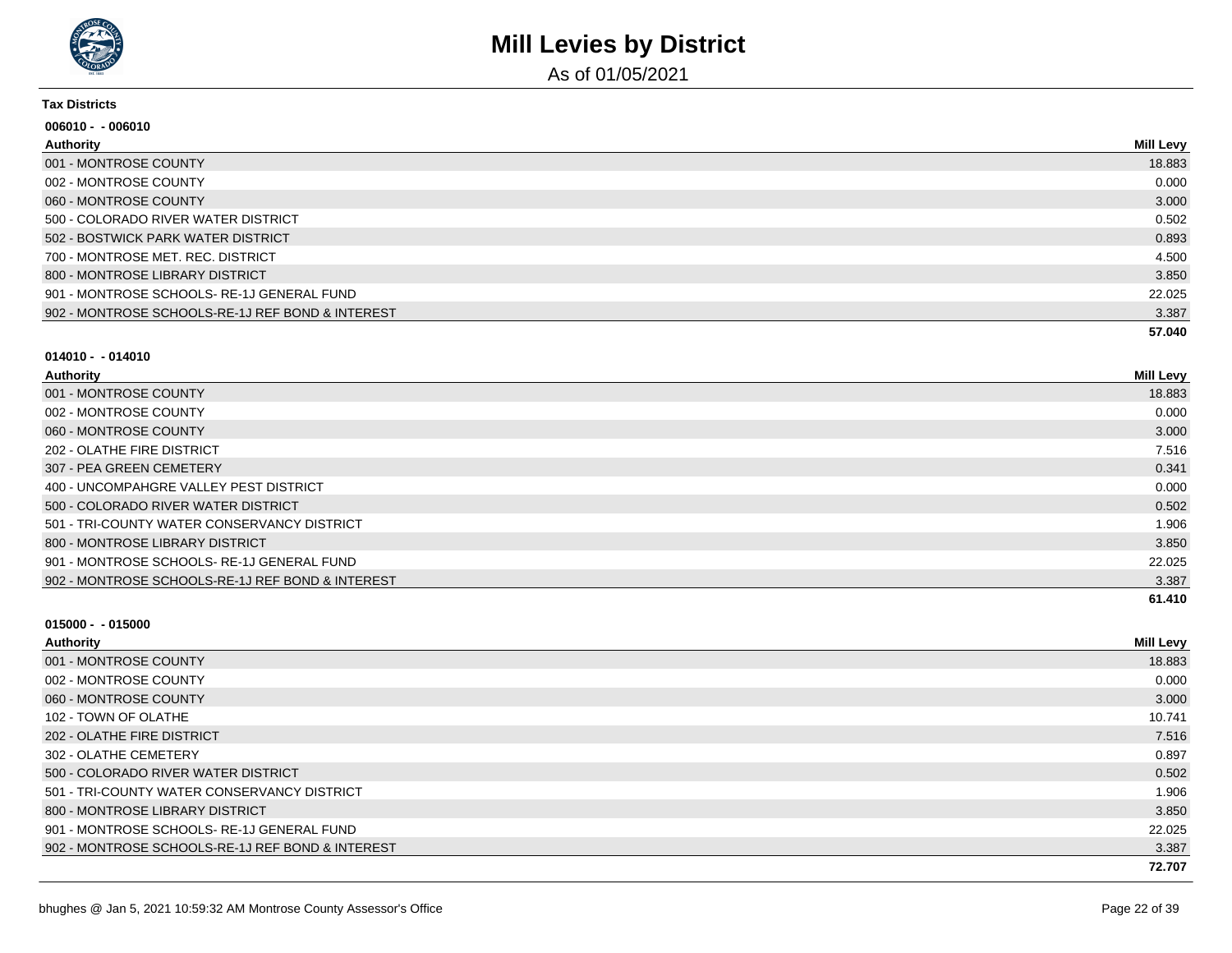

As of 01/05/2021

#### **Tax Districts**

| 015020 - -015020                                 |                  |
|--------------------------------------------------|------------------|
| Authority                                        | <b>Mill Levy</b> |
| 001 - MONTROSE COUNTY                            | 18.883           |
| 002 - MONTROSE COUNTY                            | 0.000            |
| 060 - MONTROSE COUNTY                            | 3.000            |
| 202 - OLATHE FIRE DISTRICT                       | 7.516            |
| 302 - OLATHE CEMETERY                            | 0.897            |
| 500 - COLORADO RIVER WATER DISTRICT              | 0.502            |
| 501 - TRI-COUNTY WATER CONSERVANCY DISTRICT      | 1.906            |
| 800 - MONTROSE LIBRARY DISTRICT                  | 3.850            |
| 901 - MONTROSE SCHOOLS-RE-1J GENERAL FUND        | 22.025           |
| 902 - MONTROSE SCHOOLS-RE-1J REF BOND & INTEREST | 3.387            |
|                                                  | 61.966           |

#### **015030 - - 015030**

| Authority                                        | <b>Mill Levy</b> |
|--------------------------------------------------|------------------|
| 001 - MONTROSE COUNTY                            | 18.883           |
| 002 - MONTROSE COUNTY                            | 0.000            |
| 060 - MONTROSE COUNTY                            | 3.000            |
| 202 - OLATHE FIRE DISTRICT                       | 7.516            |
| 302 - OLATHE CEMETERY                            | 0.897            |
| 400 - UNCOMPAHGRE VALLEY PEST DISTRICT           | 0.000            |
| 500 - COLORADO RIVER WATER DISTRICT              | 0.502            |
| 501 - TRI-COUNTY WATER CONSERVANCY DISTRICT      | 1.906            |
| 800 - MONTROSE LIBRARY DISTRICT                  | 3.850            |
| 901 - MONTROSE SCHOOLS-RE-1J GENERAL FUND        | 22.025           |
| 902 - MONTROSE SCHOOLS-RE-1J REF BOND & INTEREST | 3.387            |
|                                                  | 61.966           |

| <b>Authority</b>                                 | <b>Mill Levy</b> |
|--------------------------------------------------|------------------|
| 001 - MONTROSE COUNTY                            | 18.883           |
| 002 - MONTROSE COUNTY                            | 0.000            |
| 060 - MONTROSE COUNTY                            | 3.000            |
| 400 - UNCOMPAHGRE VALLEY PEST DISTRICT           | 0.000            |
| 500 - COLORADO RIVER WATER DISTRICT              | 0.502            |
| 501 - TRI-COUNTY WATER CONSERVANCY DISTRICT      | 1.906            |
| 800 - MONTROSE LIBRARY DISTRICT                  | 3.850            |
| 901 - MONTROSE SCHOOLS-RE-1J GENERAL FUND        | 22.025           |
| 902 - MONTROSE SCHOOLS-RE-1J REF BOND & INTEREST | 3.387            |
|                                                  | 53.553           |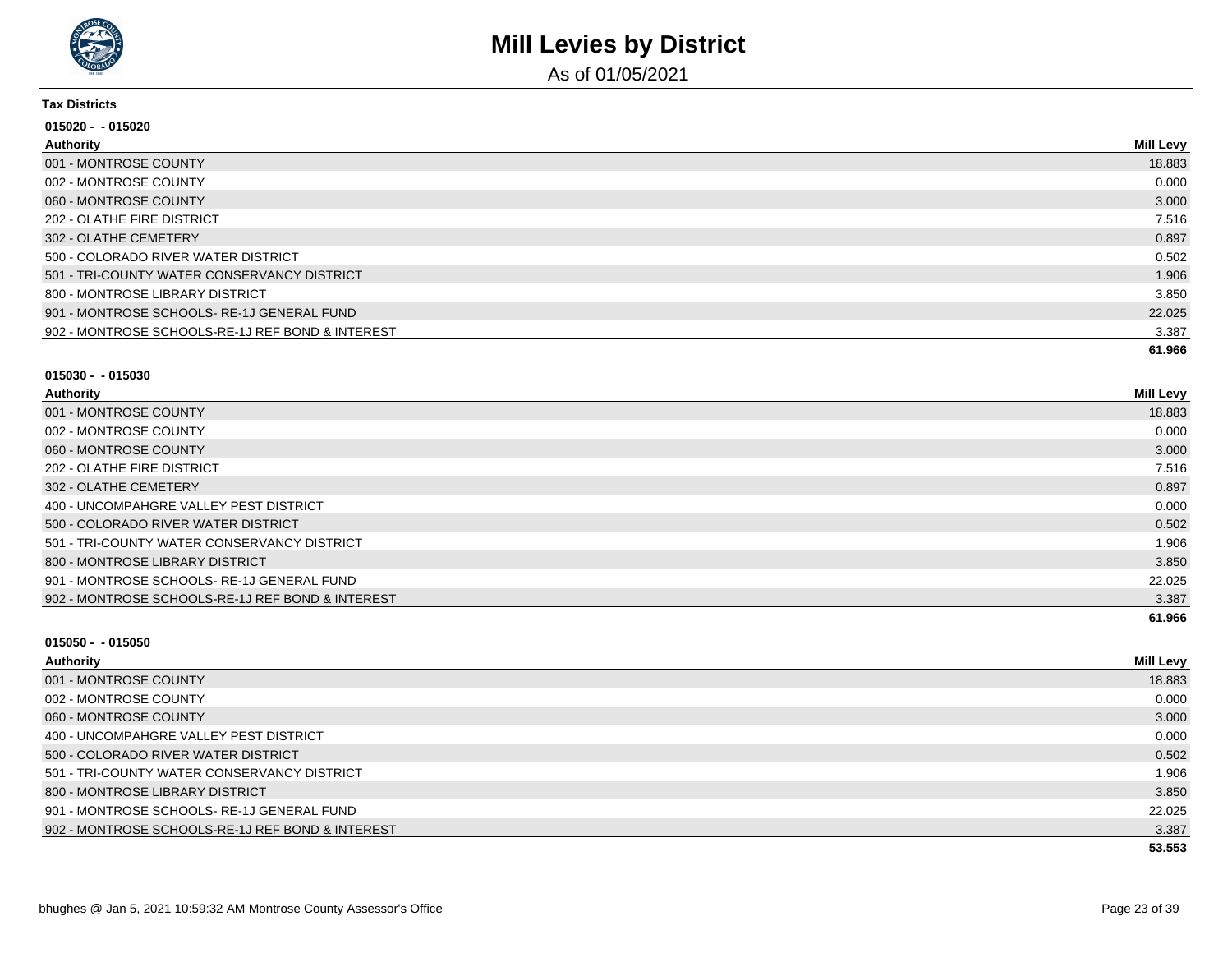

As of 01/05/2021

#### **Tax Districts**

| 015051 - - 015051                                |                  |
|--------------------------------------------------|------------------|
| Authority                                        | <b>Mill Levy</b> |
| 001 - MONTROSE COUNTY                            | 18.883           |
| 002 - MONTROSE COUNTY                            | 0.000            |
| 060 - MONTROSE COUNTY                            | 3.000            |
| 400 - UNCOMPAHGRE VALLEY PEST DISTRICT           | 0.000            |
| 500 - COLORADO RIVER WATER DISTRICT              | 0.502            |
| 501 - TRI-COUNTY WATER CONSERVANCY DISTRICT      | 1.906            |
| 700 - MONTROSE MET. REC. DISTRICT                | 4.500            |
| 800 - MONTROSE LIBRARY DISTRICT                  | 3.850            |
| 901 - MONTROSE SCHOOLS- RE-1J GENERAL FUND       | 22.025           |
| 902 - MONTROSE SCHOOLS-RE-1J REF BOND & INTEREST | 3.387            |
|                                                  | 58.053           |

#### **015080 - - 015080**

| Authority                                        | <b>Mill Levy</b> |
|--------------------------------------------------|------------------|
| 001 - MONTROSE COUNTY                            | 18.883           |
| 002 - MONTROSE COUNTY                            | 0.000            |
| 060 - MONTROSE COUNTY                            | 3.000            |
| 202 - OLATHE FIRE DISTRICT                       | 7.516            |
| 500 - COLORADO RIVER WATER DISTRICT              | 0.502            |
| 506 - FRUITLAND WATER DISTRICT                   | 0.000            |
| 800 - MONTROSE LIBRARY DISTRICT                  | 3.850            |
| 901 - MONTROSE SCHOOLS- RE-1J GENERAL FUND       | 22.025           |
| 902 - MONTROSE SCHOOLS-RE-1J REF BOND & INTEREST | 3.387            |
|                                                  | 59.163           |

| Authority                                        | <b>Mill Levy</b> |
|--------------------------------------------------|------------------|
| 001 - MONTROSE COUNTY                            | 18.883           |
| 002 - MONTROSE COUNTY                            | 0.000            |
| 060 - MONTROSE COUNTY                            | 3.000            |
| 202 - OLATHE FIRE DISTRICT                       | 7.516            |
| 500 - COLORADO RIVER WATER DISTRICT              | 0.502            |
| 501 - TRI-COUNTY WATER CONSERVANCY DISTRICT      | 1.906            |
| 800 - MONTROSE LIBRARY DISTRICT                  | 3.850            |
| 901 - MONTROSE SCHOOLS-RE-1J GENERAL FUND        | 22.025           |
| 902 - MONTROSE SCHOOLS-RE-1J REF BOND & INTEREST | 3.387            |
|                                                  | 61.069           |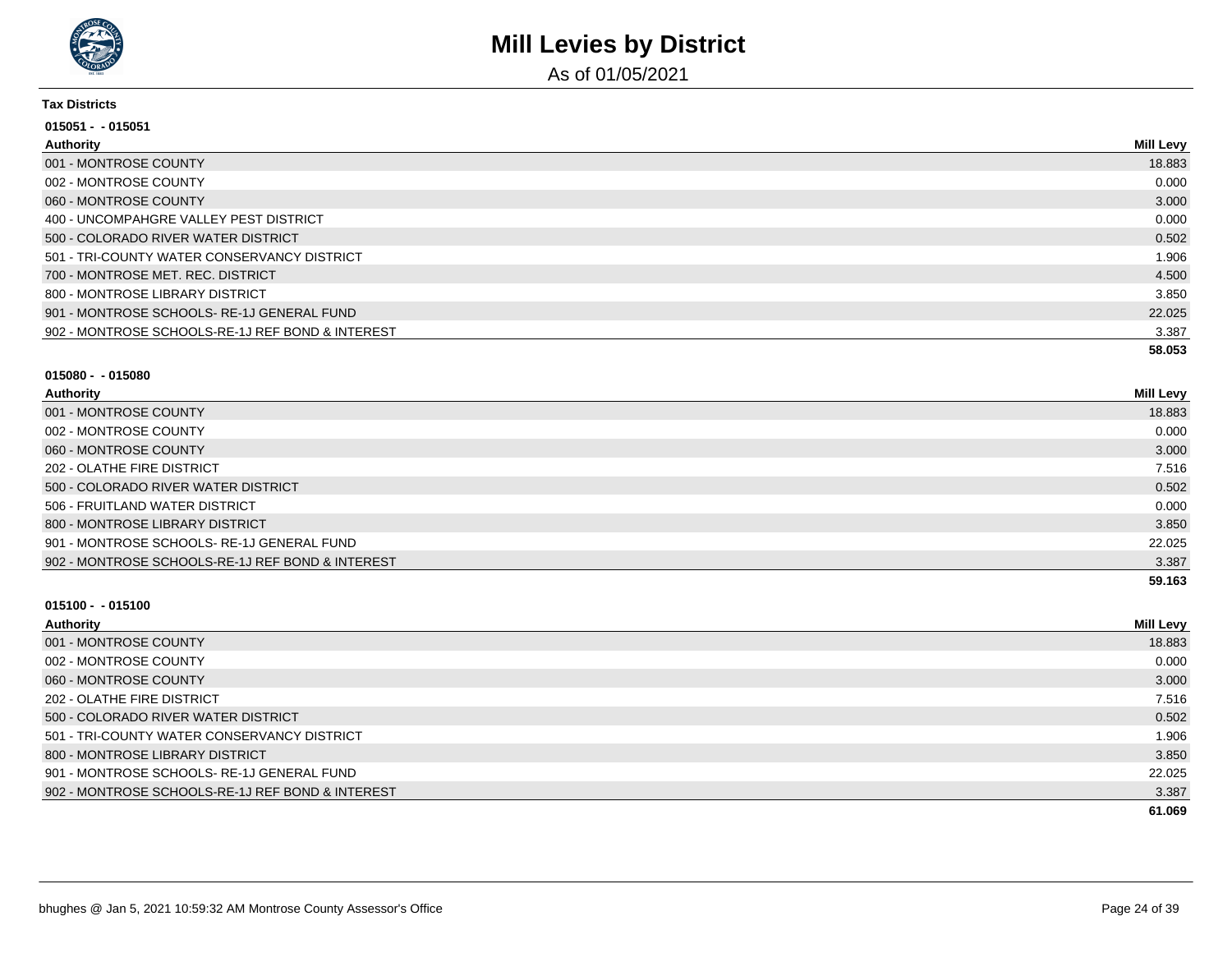

As of 01/05/2021

#### **Tax Districts**

| $015110 - 015110$                                |           |
|--------------------------------------------------|-----------|
| Authority                                        | Mill Levy |
| 001 - MONTROSE COUNTY                            | 18.883    |
| 002 - MONTROSE COUNTY                            | 0.000     |
| 060 - MONTROSE COUNTY                            | 3.000     |
| 202 - OLATHE FIRE DISTRICT                       | 7.516     |
| 400 - UNCOMPAHGRE VALLEY PEST DISTRICT           | 0.000     |
| 500 - COLORADO RIVER WATER DISTRICT              | 0.502     |
| 501 - TRI-COUNTY WATER CONSERVANCY DISTRICT      | 1.906     |
| 800 - MONTROSE LIBRARY DISTRICT                  | 3.850     |
| 901 - MONTROSE SCHOOLS-RE-1J GENERAL FUND        | 22.025    |
| 902 - MONTROSE SCHOOLS-RE-1J REF BOND & INTEREST | 3.387     |
|                                                  | 61.069    |

#### **015111 - - 015111**

| <b>Authority</b>                                 | Mill Levy |
|--------------------------------------------------|-----------|
| 001 - MONTROSE COUNTY                            | 18.883    |
| 002 - MONTROSE COUNTY                            | 0.000     |
| 060 - MONTROSE COUNTY                            | 3.000     |
| 500 - COLORADO RIVER WATER DISTRICT              | 0.502     |
| 501 - TRI-COUNTY WATER CONSERVANCY DISTRICT      | 1.906     |
| 506 - FRUITLAND WATER DISTRICT                   | 0.000     |
| 800 - MONTROSE LIBRARY DISTRICT                  | 3.850     |
| 901 - MONTROSE SCHOOLS-RE-1J GENERAL FUND        | 22.025    |
| 902 - MONTROSE SCHOOLS-RE-1J REF BOND & INTEREST | 3.387     |
|                                                  | 53.553    |

| <b>Mill Levy</b> |
|------------------|
| 18.883           |
| 0.000            |
| 3.000            |
| 7.516            |
| 0.897            |
| 0.502            |
| 1.906            |
| 0.893            |
| 3.850            |
| 22.025           |
| 3.387            |
| 62.859           |
|                  |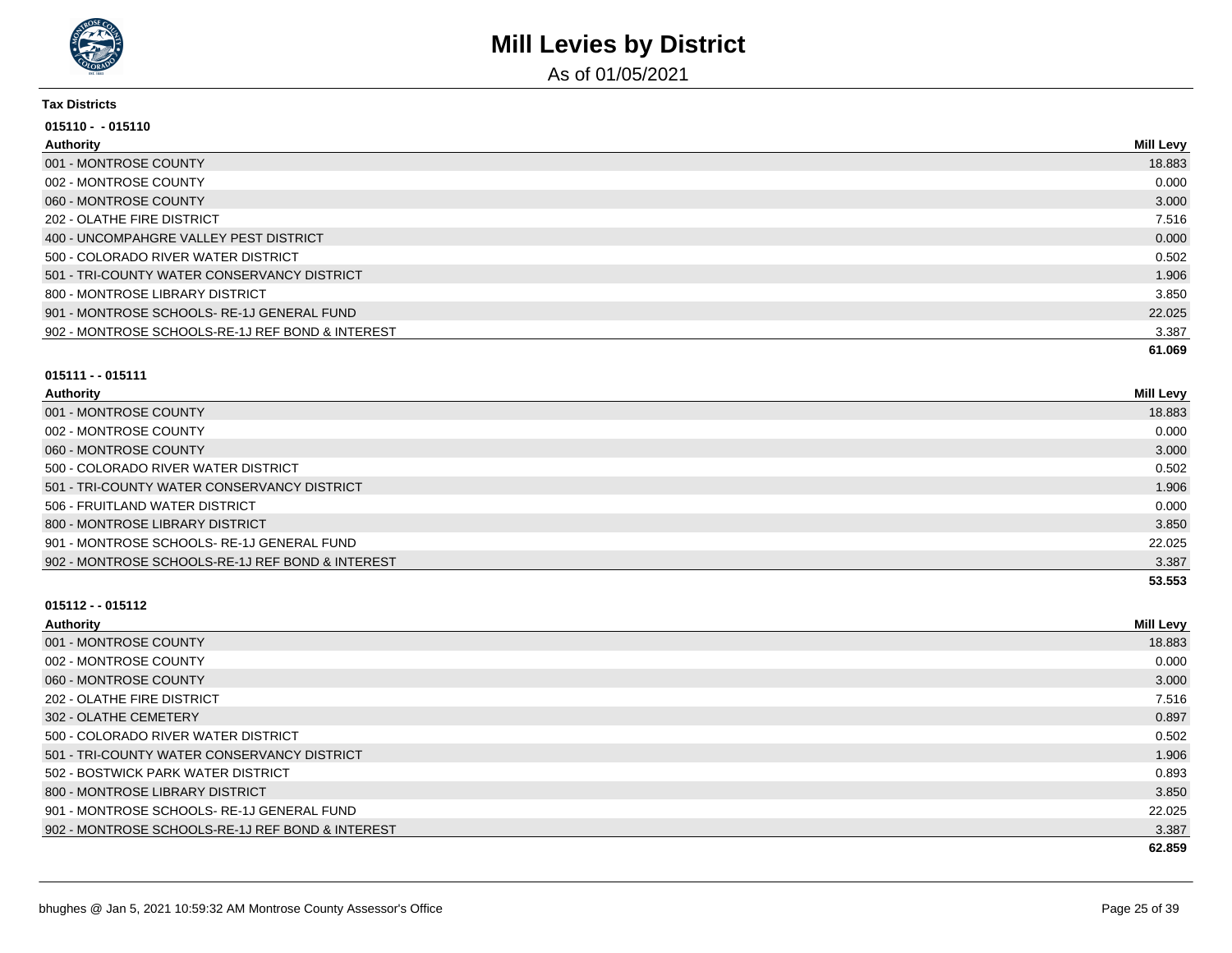

As of 01/05/2021

#### **Tax Districts**

| $015113 - 015113$                                |                  |
|--------------------------------------------------|------------------|
| Authority                                        | <b>Mill Levy</b> |
| 001 - MONTROSE COUNTY                            | 18.883           |
| 002 - MONTROSE COUNTY                            | 0.000            |
| 060 - MONTROSE COUNTY                            | 3.000            |
| 202 - OLATHE FIRE DISTRICT                       | 7.516            |
| 307 - PEA GREEN CEMETERY                         | 0.341            |
| 500 - COLORADO RIVER WATER DISTRICT              | 0.502            |
| 501 - TRI-COUNTY WATER CONSERVANCY DISTRICT      | 1.906            |
| 800 - MONTROSE LIBRARY DISTRICT                  | 3.850            |
| 901 - MONTROSE SCHOOLS-RE-1J GENERAL FUND        | 22.025           |
| 902 - MONTROSE SCHOOLS-RE-1J REF BOND & INTEREST | 3.387            |
|                                                  | 61.410           |

#### **016000 - - 016000**

| Authority                                        | <b>Mill Levy</b> |
|--------------------------------------------------|------------------|
| 001 - MONTROSE COUNTY                            | 18.883           |
| 002 - MONTROSE COUNTY                            | 0.000            |
| 060 - MONTROSE COUNTY                            | 3.000            |
| 503 - SOUTHWESTERN WATER DISTRICT                | 0.407            |
| 800 - MONTROSE LIBRARY DISTRICT                  | 3.850            |
| 901 - MONTROSE SCHOOLS-RE-1J GENERAL FUND        | 22.025           |
| 902 - MONTROSE SCHOOLS-RE-1J REF BOND & INTEREST | 3.387            |
|                                                  | 51.552           |

| Authority                                        | <b>Mill Levy</b> |
|--------------------------------------------------|------------------|
| 001 - MONTROSE COUNTY                            | 18.883           |
| 002 - MONTROSE COUNTY                            | 0.000            |
| 060 - MONTROSE COUNTY                            | 3.000            |
| 501 - TRI-COUNTY WATER CONSERVANCY DISTRICT      | 1.906            |
| 503 - SOUTHWESTERN WATER DISTRICT                | 0.407            |
| 800 - MONTROSE LIBRARY DISTRICT                  | 3.850            |
| 901 - MONTROSE SCHOOLS-RE-1J GENERAL FUND        | 22.025           |
| 902 - MONTROSE SCHOOLS-RE-1J REF BOND & INTEREST | 3.387            |
|                                                  | 53.458           |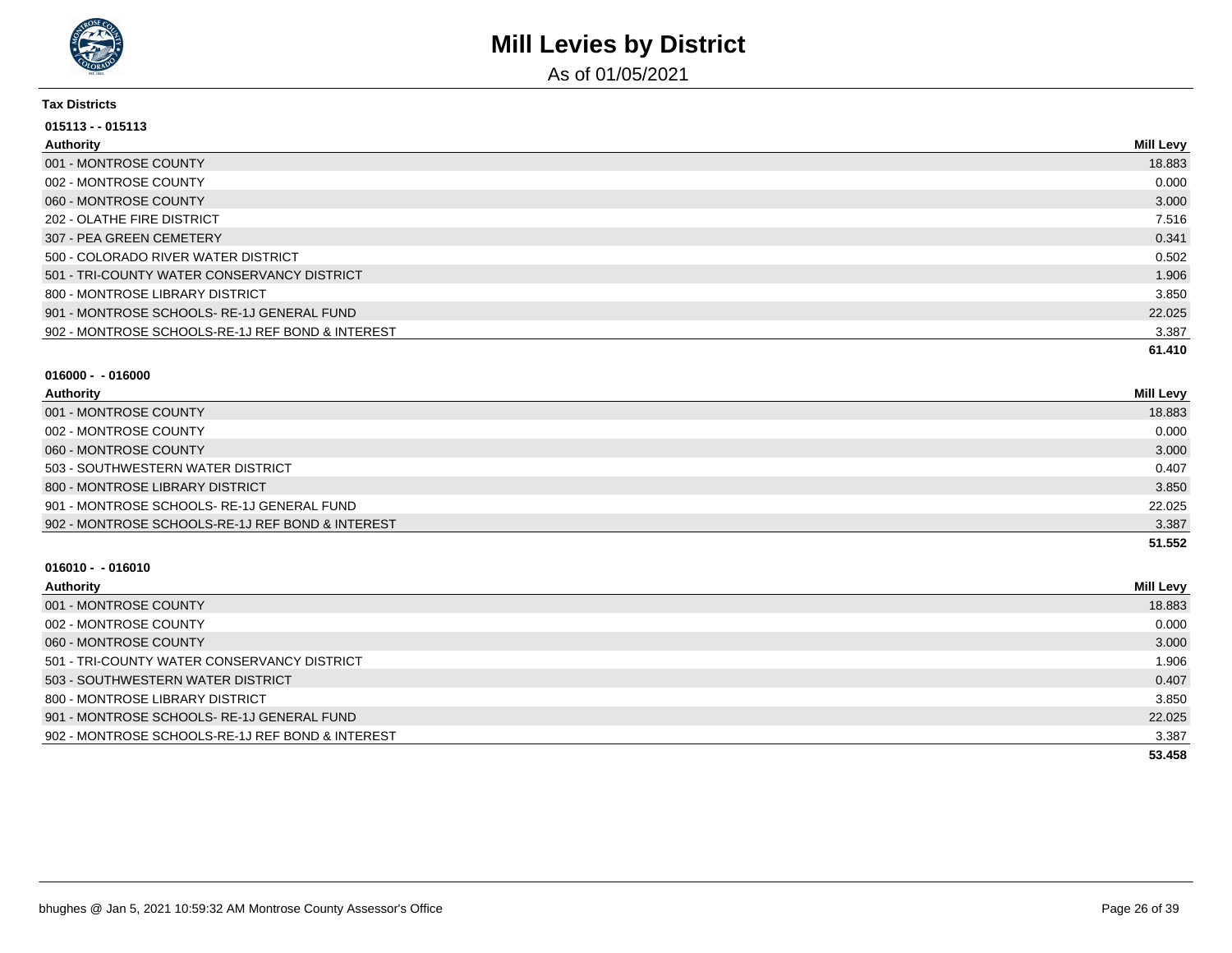

As of 01/05/2021

#### **Tax Districts**

| 016020 - -016020                                 |           |
|--------------------------------------------------|-----------|
| <b>Authority</b>                                 | Mill Levy |
| 001 - MONTROSE COUNTY                            | 18.883    |
| 002 - MONTROSE COUNTY                            | 0.000     |
| 060 - MONTROSE COUNTY                            | 3.000     |
| 501 - TRI-COUNTY WATER CONSERVANCY DISTRICT      | 1.906     |
| 503 - SOUTHWESTERN WATER DISTRICT                | 0.407     |
| 702 - CORNERSTONE METROPOLITAN DISTRICT #1       | 0.000     |
| 800 - MONTROSE LIBRARY DISTRICT                  | 3.850     |
| 901 - MONTROSE SCHOOLS-RE-1J GENERAL FUND        | 22.025    |
| 902 - MONTROSE SCHOOLS-RE-1J REF BOND & INTEREST | 3.387     |
|                                                  | 53.458    |

#### **016030 - - 016030**

| Authority                                        | <b>Mill Levy</b> |
|--------------------------------------------------|------------------|
| 001 - MONTROSE COUNTY                            | 18.883           |
| 002 - MONTROSE COUNTY                            | 0.000            |
| 060 - MONTROSE COUNTY                            | 3.000            |
| 501 - TRI-COUNTY WATER CONSERVANCY DISTRICT      | 1.906            |
| 503 - SOUTHWESTERN WATER DISTRICT                | 0.407            |
| 703 - CORNERSTONE METROPOLITAN DISTRICT #2       | 110.000          |
| 800 - MONTROSE LIBRARY DISTRICT                  | 3.850            |
| 901 - MONTROSE SCHOOLS-RE-1J GENERAL FUND        | 22.025           |
| 902 - MONTROSE SCHOOLS-RE-1J REF BOND & INTEREST | 3.387            |
|                                                  | 163.458          |

| <b>Authority</b>                          | <b>Mill Levy</b> |
|-------------------------------------------|------------------|
| 001 - MONTROSE COUNTY                     | 18.883           |
| 002 - MONTROSE COUNTY                     | 0.000            |
| 060 - MONTROSE COUNTY                     | 3.000            |
| 204 - NORWOOD FIRE PROTECTION DISTRICT    | 10.600           |
| 503 - SOUTHWESTERN WATER DISTRICT         | 0.407            |
| 504 - SAN MIGUEL WATER DISTRICT           | 0.091            |
| 800 - MONTROSE LIBRARY DISTRICT           | 3.850            |
| 917 - NORWOOD SCHOOLS- R2J GENERAL FUND   | 12.641           |
| 918 - NORWOOD SCHOOLS-R2J BOND & INTEREST | 6.350            |
|                                           | 55.822           |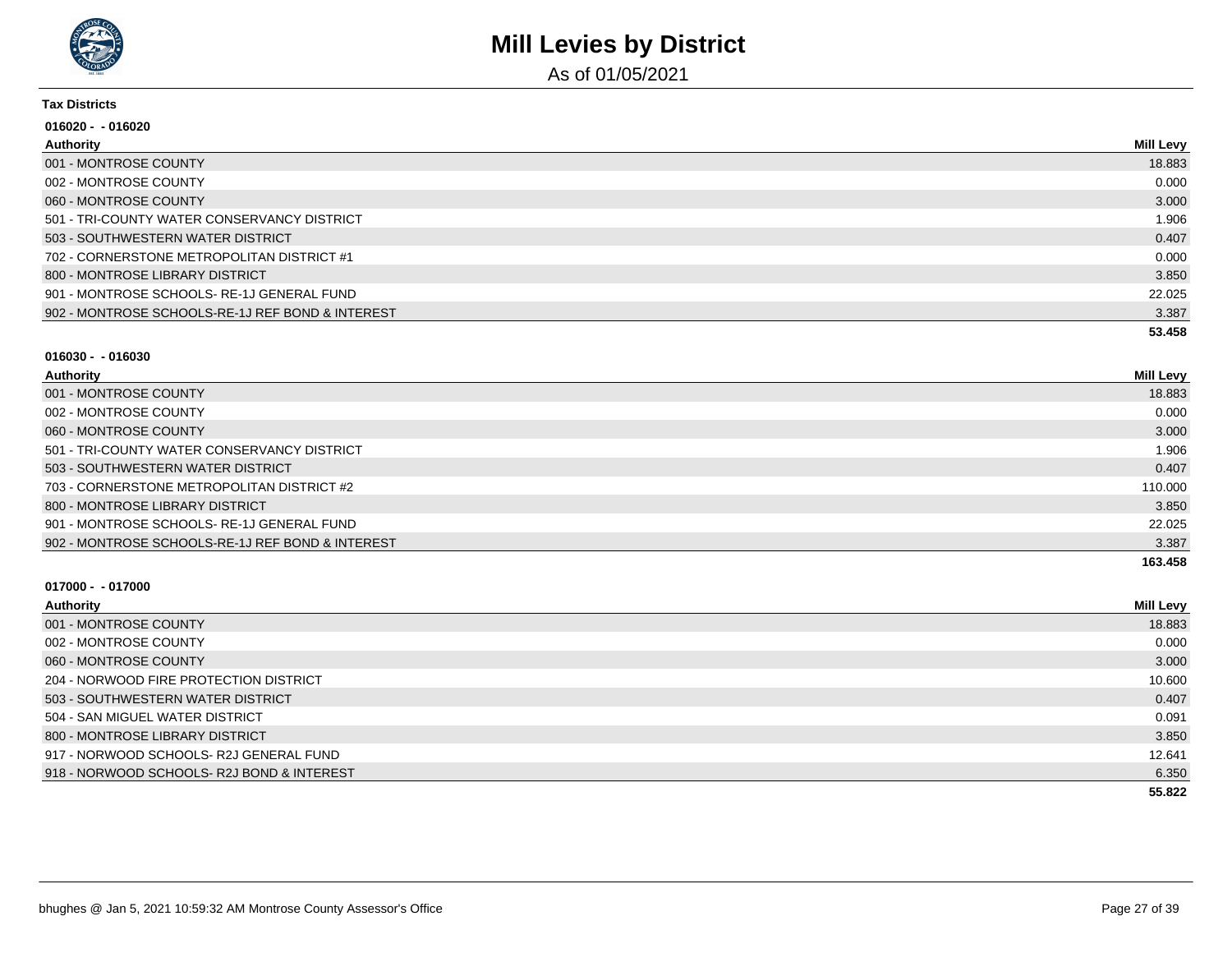

As of 01/05/2021

#### **Tax Districts**

| $017010 - 017010$                          |           |
|--------------------------------------------|-----------|
| Authority                                  | Mill Levy |
| 001 - MONTROSE COUNTY                      | 18.883    |
| 002 - MONTROSE COUNTY                      | 0.000     |
| 060 - MONTROSE COUNTY                      | 3.000     |
| 503 - SOUTHWESTERN WATER DISTRICT          | 0.407     |
| 504 - SAN MIGUEL WATER DISTRICT            | 0.091     |
| 800 - MONTROSE LIBRARY DISTRICT            | 3.850     |
| 917 - NORWOOD SCHOOLS- R2J GENERAL FUND    | 12.641    |
| 918 - NORWOOD SCHOOLS- R2J BOND & INTEREST | 6.350     |
|                                            | 45.222    |

#### **017020 - - 017020**

| Authority                                  | Mill Levy |
|--------------------------------------------|-----------|
| 001 - MONTROSE COUNTY                      | 18.883    |
| 002 - MONTROSE COUNTY                      | 0.000     |
| 060 - MONTROSE COUNTY                      | 3.000     |
| 503 - SOUTHWESTERN WATER DISTRICT          | 0.407     |
| 800 - MONTROSE LIBRARY DISTRICT            | 3.850     |
| 917 - NORWOOD SCHOOLS-R2J GENERAL FUND     | 12.641    |
| 918 - NORWOOD SCHOOLS- R2J BOND & INTEREST | 6.350     |
|                                            | 45.131    |

| Authority                                  | Mill Levy |
|--------------------------------------------|-----------|
| 001 - MONTROSE COUNTY                      | 18.883    |
| 002 - MONTROSE COUNTY                      | 0.000     |
| 060 - MONTROSE COUNTY                      | 3.000     |
| 204 - NORWOOD FIRE PROTECTION DISTRICT     | 10.600    |
| 503 - SOUTHWESTERN WATER DISTRICT          | 0.407     |
| 800 - MONTROSE LIBRARY DISTRICT            | 3.850     |
| 917 - NORWOOD SCHOOLS- R2J GENERAL FUND    | 12.641    |
| 918 - NORWOOD SCHOOLS- R2J BOND & INTEREST | 6.350     |
|                                            | 55.731    |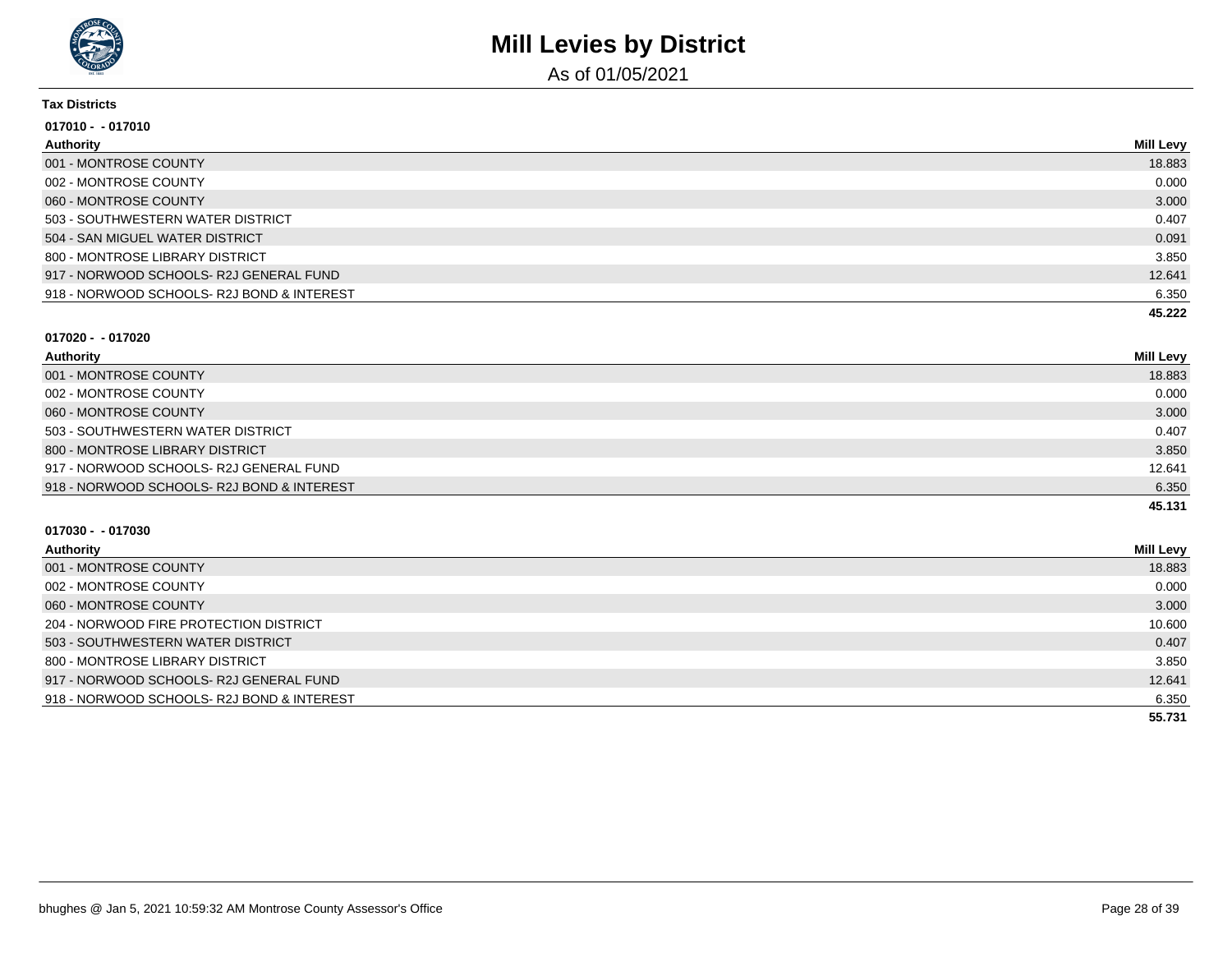

As of 01/05/2021

#### **Tax Districts**

| 017040 - - 017040                                |                  |
|--------------------------------------------------|------------------|
| Authority                                        | <b>Mill Levy</b> |
| 001 - MONTROSE COUNTY                            | 18.883           |
| 002 - MONTROSE COUNTY                            | 0.000            |
| 060 - MONTROSE COUNTY                            | 3.000            |
| 503 - SOUTHWESTERN WATER DISTRICT                | 0.407            |
| 504 - SAN MIGUEL WATER DISTRICT                  | 0.091            |
| 800 - MONTROSE LIBRARY DISTRICT                  | 3.850            |
| 901 - MONTROSE SCHOOLS-RE-1J GENERAL FUND        | 22.025           |
| 902 - MONTROSE SCHOOLS-RE-1J REF BOND & INTEREST | 3.387            |
|                                                  | 51.643           |

#### **017050 - - 017050**

| Authority                                        | <b>Mill Levy</b> |
|--------------------------------------------------|------------------|
| 001 - MONTROSE COUNTY                            | 18.883           |
| 002 - MONTROSE COUNTY                            | 0.000            |
| 060 - MONTROSE COUNTY                            | 3.000            |
| 204 - NORWOOD FIRE PROTECTION DISTRICT           | 10.600           |
| 503 - SOUTHWESTERN WATER DISTRICT                | 0.407            |
| 504 - SAN MIGUEL WATER DISTRICT                  | 0.091            |
| 800 - MONTROSE LIBRARY DISTRICT                  | 3.850            |
| 901 - MONTROSE SCHOOLS-RE-1J GENERAL FUND        | 22.025           |
| 902 - MONTROSE SCHOOLS-RE-1J REF BOND & INTEREST | 3.387            |
|                                                  | 62.243           |

| Authority                                     | <b>Mill Levy</b> |
|-----------------------------------------------|------------------|
| 001 - MONTROSE COUNTY                         | 18.883           |
| 002 - MONTROSE COUNTY                         | 0.000            |
| 060 - MONTROSE COUNTY                         | 3.000            |
| 104 - TOWN OF NUCLA                           | 15.253           |
| 203 - NUCLA-NATURITA FIRE PROTECTION DISTRICT | 5.500            |
| 303 - NUCLA-NATURITA CEMETERY                 | 0.638            |
| 503 - SOUTHWESTERN WATER DISTRICT             | 0.407            |
| 925 - WEST END SCHOOLS-RE2 GENERAL FUND       | 31.767           |
|                                               | 75.448           |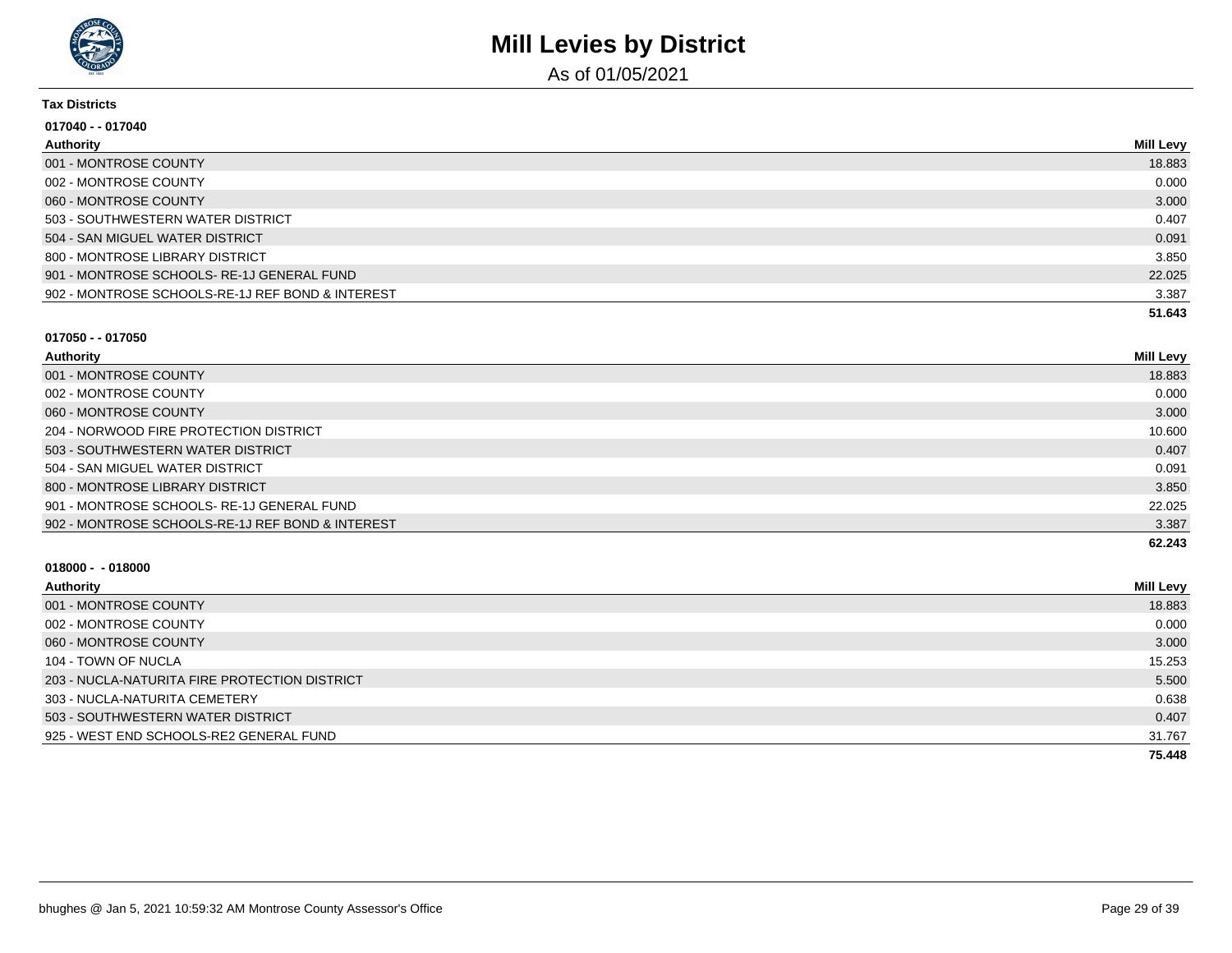

As of 01/05/2021

#### **Tax Districts**

| 025000 - -025000                              |                  |
|-----------------------------------------------|------------------|
| Authority                                     | <b>Mill Levy</b> |
| 001 - MONTROSE COUNTY                         | 18.883           |
| 002 - MONTROSE COUNTY                         | 0.000            |
| 060 - MONTROSE COUNTY                         | 3.000            |
| 103 - TOWN OF NATURITA                        | 13.936           |
| 203 - NUCLA-NATURITA FIRE PROTECTION DISTRICT | 5.500            |
| 303 - NUCLA-NATURITA CEMETERY                 | 0.638            |
| 503 - SOUTHWESTERN WATER DISTRICT             | 0.407            |
| 504 - SAN MIGUEL WATER DISTRICT               | 0.091            |
| 800 - MONTROSE LIBRARY DISTRICT               | 3.850            |
| 925 - WEST END SCHOOLS-RE2 GENERAL FUND       | 31.767           |
|                                               | 78.072           |

#### **025005 - - 025005**

| Authority                                     | <b>Mill Levy</b> |
|-----------------------------------------------|------------------|
| 001 - MONTROSE COUNTY                         | 18.883           |
| 002 - MONTROSE COUNTY                         | 0.000            |
| 060 - MONTROSE COUNTY                         | 3.000            |
| 103 - TOWN OF NATURITA                        | 13.936           |
| 203 - NUCLA-NATURITA FIRE PROTECTION DISTRICT | 5.500            |
| 303 - NUCLA-NATURITA CEMETERY                 | 0.638            |
| 503 - SOUTHWESTERN WATER DISTRICT             | 0.407            |
| 800 - MONTROSE LIBRARY DISTRICT               | 3.850            |
| 925 - WEST END SCHOOLS-RE2 GENERAL FUND       | 31.767           |
|                                               | 77.981           |

| Authority                                     | <b>Mill Levy</b> |
|-----------------------------------------------|------------------|
| 001 - MONTROSE COUNTY                         | 18.883           |
| 002 - MONTROSE COUNTY                         | 0.000            |
| 060 - MONTROSE COUNTY                         | 3.000            |
| 203 - NUCLA-NATURITA FIRE PROTECTION DISTRICT | 5.500            |
| 303 - NUCLA-NATURITA CEMETERY                 | 0.638            |
| 503 - SOUTHWESTERN WATER DISTRICT             | 0.407            |
| 504 - SAN MIGUEL WATER DISTRICT               | 0.091            |
| 800 - MONTROSE LIBRARY DISTRICT               | 3.850            |
| 925 - WEST END SCHOOLS-RE2 GENERAL FUND       | 31.767           |
|                                               | 64.136           |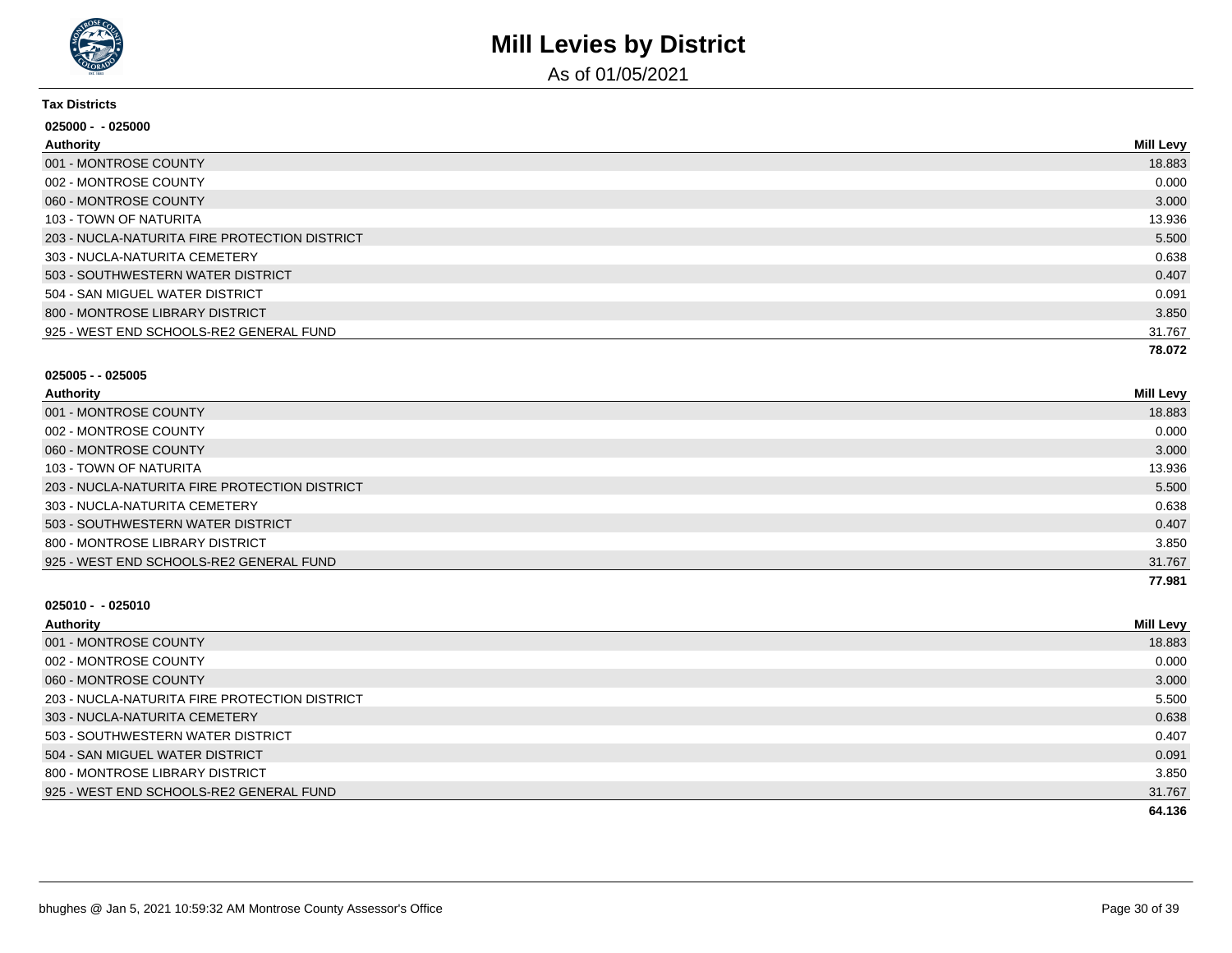

As of 01/05/2021

#### **Tax Districts**

| 025018 - - 025018                       |           |
|-----------------------------------------|-----------|
| Authority                               | Mill Levy |
| 001 - MONTROSE COUNTY                   | 18.883    |
| 002 - MONTROSE COUNTY                   | 0.000     |
| 060 - MONTROSE COUNTY                   | 3.000     |
| 503 - SOUTHWESTERN WATER DISTRICT       | 0.407     |
| 504 - SAN MIGUEL WATER DISTRICT         | 0.091     |
| 800 - MONTROSE LIBRARY DISTRICT         | 3.850     |
| 925 - WEST END SCHOOLS-RE2 GENERAL FUND | 31.767    |
|                                         | 57.998    |

#### **025021 - - 025021**

| Authority                                     | Mill Levy |
|-----------------------------------------------|-----------|
| 001 - MONTROSE COUNTY                         | 18.883    |
| 002 - MONTROSE COUNTY                         | 0.000     |
| 060 - MONTROSE COUNTY                         | 3.000     |
| 203 - NUCLA-NATURITA FIRE PROTECTION DISTRICT | 5.500     |
| 503 - SOUTHWESTERN WATER DISTRICT             | 0.407     |
| 504 - SAN MIGUEL WATER DISTRICT               | 0.091     |
| 800 - MONTROSE LIBRARY DISTRICT               | 3.850     |
| 925 - WEST END SCHOOLS-RE2 GENERAL FUND       | 31.767    |
|                                               | 63.498    |

| Authority                                     | <b>Mill Levy</b> |
|-----------------------------------------------|------------------|
| 001 - MONTROSE COUNTY                         | 18.883           |
| 002 - MONTROSE COUNTY                         | 0.000            |
| 060 - MONTROSE COUNTY                         | 3.000            |
| 203 - NUCLA-NATURITA FIRE PROTECTION DISTRICT | 5.500            |
| 503 - SOUTHWESTERN WATER DISTRICT             | 0.407            |
| 800 - MONTROSE LIBRARY DISTRICT               | 3.850            |
| 925 - WEST END SCHOOLS-RE2 GENERAL FUND       | 31.767           |
|                                               | 63.407           |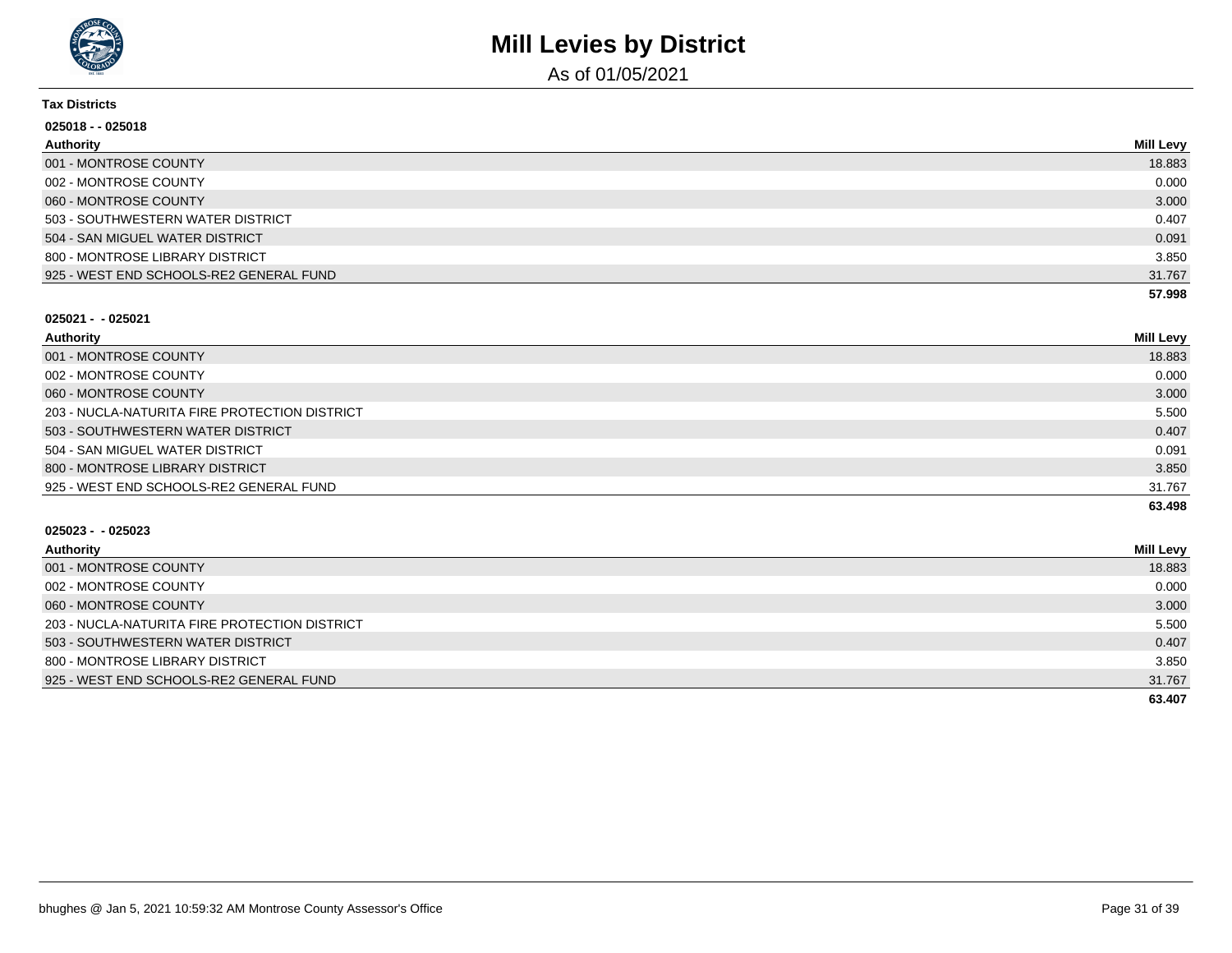

As of 01/05/2021

#### **Tax Districts**

| 025024 - - 025024                             |                  |
|-----------------------------------------------|------------------|
| Authority                                     | <b>Mill Levy</b> |
| 001 - MONTROSE COUNTY                         | 18.883           |
| 002 - MONTROSE COUNTY                         | 0.000            |
| 060 - MONTROSE COUNTY                         | 3.000            |
| 203 - NUCLA-NATURITA FIRE PROTECTION DISTRICT | 5.500            |
| 503 - SOUTHWESTERN WATER DISTRICT             | 0.407            |
| 507 - PARADOX VALLEY WATER DISTRICT           | 0.550            |
| 800 - MONTROSE LIBRARY DISTRICT               | 3.850            |
| 925 - WEST END SCHOOLS-RE2 GENERAL FUND       | 31.767           |
|                                               | 63.957           |

#### **025030 - - 025030**

| Authority                               | <b>Mill Levy</b> |
|-----------------------------------------|------------------|
| 001 - MONTROSE COUNTY                   | 18.883           |
| 002 - MONTROSE COUNTY                   | 0.000            |
| 060 - MONTROSE COUNTY                   | 3.000            |
| 503 - SOUTHWESTERN WATER DISTRICT       | 0.407            |
| 800 - MONTROSE LIBRARY DISTRICT         | 3.850            |
| 925 - WEST END SCHOOLS-RE2 GENERAL FUND | 31.767           |
|                                         | 57.907           |

| Authority                               | <b>Mill Levy</b> |
|-----------------------------------------|------------------|
| 001 - MONTROSE COUNTY                   | 18.883           |
| 002 - MONTROSE COUNTY                   | 0.000            |
| 060 - MONTROSE COUNTY                   | 3.000            |
| 206 - PARADOX RURAL FIRE DISTRICT       | 0.000            |
| 503 - SOUTHWESTERN WATER DISTRICT       | 0.407            |
| 507 - PARADOX VALLEY WATER DISTRICT     | 0.550            |
| 800 - MONTROSE LIBRARY DISTRICT         | 3.850            |
| 925 - WEST END SCHOOLS-RE2 GENERAL FUND | 31.767           |
|                                         | 58.457           |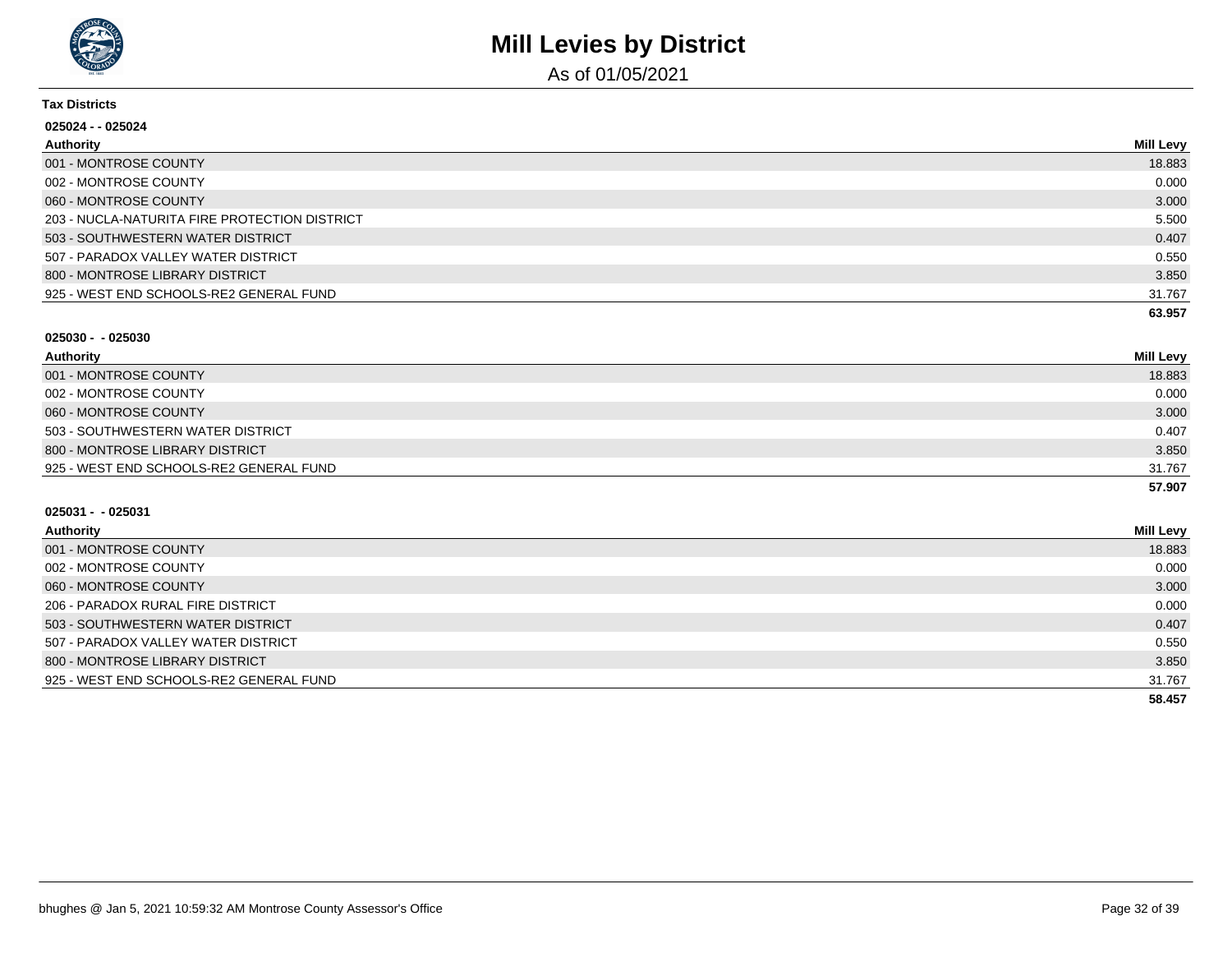

As of 01/05/2021

#### **Tax Districts**

| 025032 - -025032                        |                  |
|-----------------------------------------|------------------|
| <b>Authority</b>                        | <b>Mill Levy</b> |
| 001 - MONTROSE COUNTY                   | 18.883           |
| 002 - MONTROSE COUNTY                   | 0.000            |
| 060 - MONTROSE COUNTY                   | 3.000            |
| 206 - PARADOX RURAL FIRE DISTRICT       | 0.000            |
| 503 - SOUTHWESTERN WATER DISTRICT       | 0.407            |
| 800 - MONTROSE LIBRARY DISTRICT         | 3.850            |
| 925 - WEST END SCHOOLS-RE2 GENERAL FUND | 31.767           |
|                                         | 57.907           |

#### **025034 - - 025034**

| Authority                               | <b>Mill Levy</b> |
|-----------------------------------------|------------------|
| 001 - MONTROSE COUNTY                   | 18.883           |
| 002 - MONTROSE COUNTY                   | 0.000            |
| 060 - MONTROSE COUNTY                   | 3.000            |
| 206 - PARADOX RURAL FIRE DISTRICT       | 0.000            |
| 503 - SOUTHWESTERN WATER DISTRICT       | 0.407            |
| 504 - SAN MIGUEL WATER DISTRICT         | 0.091            |
| 800 - MONTROSE LIBRARY DISTRICT         | 3.850            |
| 925 - WEST END SCHOOLS-RE2 GENERAL FUND | 31.767           |
|                                         | 57.998           |

| Authority                               | <b>Mill Levy</b> |
|-----------------------------------------|------------------|
| 001 - MONTROSE COUNTY                   | 18.883           |
| 002 - MONTROSE COUNTY                   | 0.000            |
| 060 - MONTROSE COUNTY                   | 3.000            |
| 500 - COLORADO RIVER WATER DISTRICT     | 0.502            |
| 800 - MONTROSE LIBRARY DISTRICT         | 3.850            |
| 925 - WEST END SCHOOLS-RE2 GENERAL FUND | 31.767           |
|                                         | 58.002           |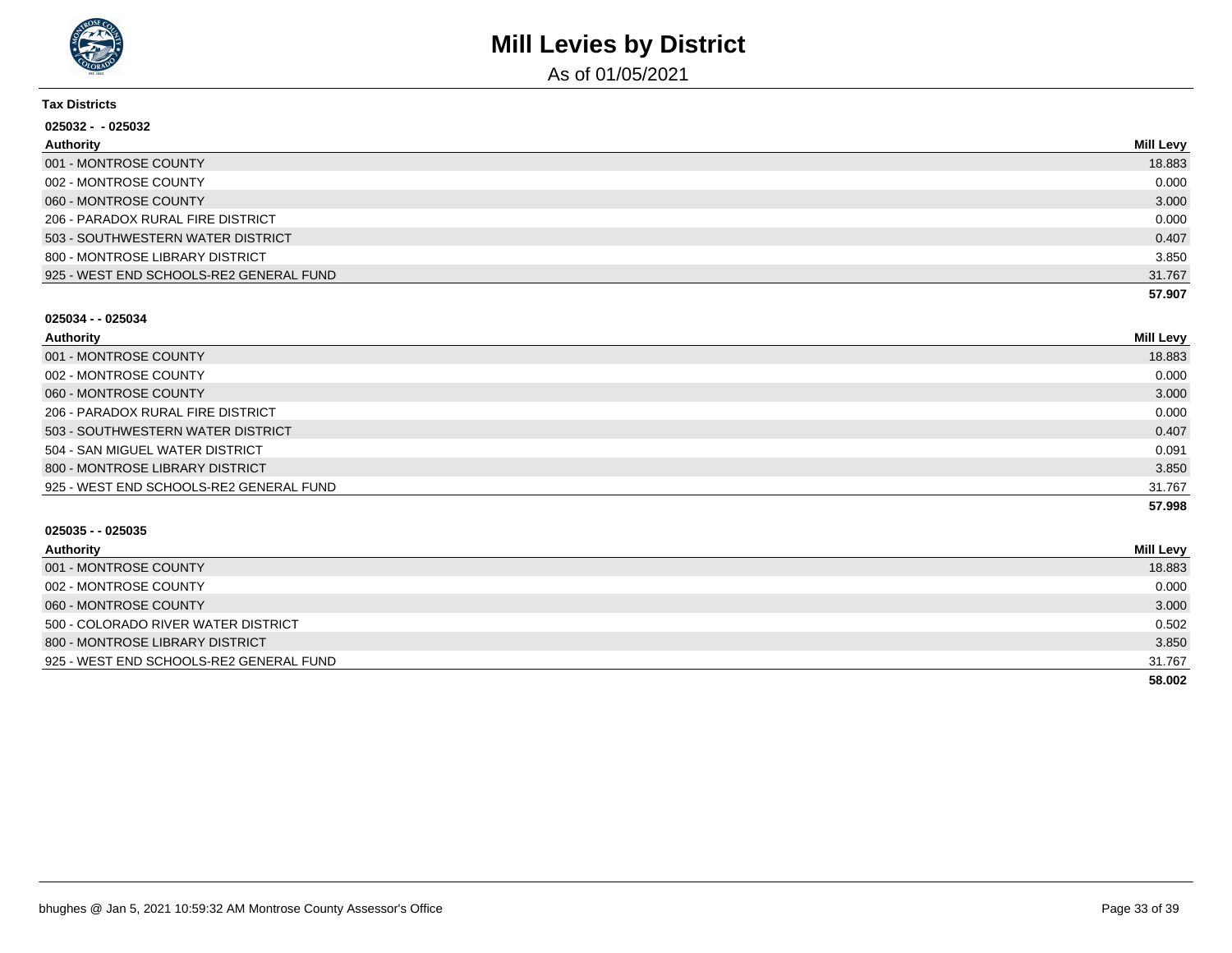

As of 01/05/2021

#### **Tax Districts**

| 025037 - - 025037                       |           |
|-----------------------------------------|-----------|
| <b>Authority</b>                        | Mill Levy |
| 001 - MONTROSE COUNTY                   | 18.883    |
| 002 - MONTROSE COUNTY                   | 0.000     |
| 060 - MONTROSE COUNTY                   | 3.000     |
| 204 - NORWOOD FIRE PROTECTION DISTRICT  | 10.600    |
| 503 - SOUTHWESTERN WATER DISTRICT       | 0.407     |
| 800 - MONTROSE LIBRARY DISTRICT         | 3.850     |
| 925 - WEST END SCHOOLS-RE2 GENERAL FUND | 31.767    |
|                                         | 68.507    |

#### **025039 - - 025039**

| Authority                               | Mill Levy |
|-----------------------------------------|-----------|
| 001 - MONTROSE COUNTY                   | 18.883    |
| 002 - MONTROSE COUNTY                   | 0.000     |
| 060 - MONTROSE COUNTY                   | 3.000     |
| 204 - NORWOOD FIRE PROTECTION DISTRICT  | 10.600    |
| 503 - SOUTHWESTERN WATER DISTRICT       | 0.407     |
| 504 - SAN MIGUEL WATER DISTRICT         | 0.091     |
| 800 - MONTROSE LIBRARY DISTRICT         | 3.850     |
| 925 - WEST END SCHOOLS-RE2 GENERAL FUND | 31.767    |
|                                         | 68.598    |

| Authority                                     | <b>Mill Levy</b> |
|-----------------------------------------------|------------------|
| 001 - MONTROSE COUNTY                         | 18.883           |
| 002 - MONTROSE COUNTY                         | 0.000            |
| 060 - MONTROSE COUNTY                         | 3.000            |
| 203 - NUCLA-NATURITA FIRE PROTECTION DISTRICT | 5.500            |
| 303 - NUCLA-NATURITA CEMETERY                 | 0.638            |
| 503 - SOUTHWESTERN WATER DISTRICT             | 0.407            |
| 800 - MONTROSE LIBRARY DISTRICT               | 3.850            |
| 925 - WEST END SCHOOLS-RE2 GENERAL FUND       | 31.767           |
|                                               | 64.045           |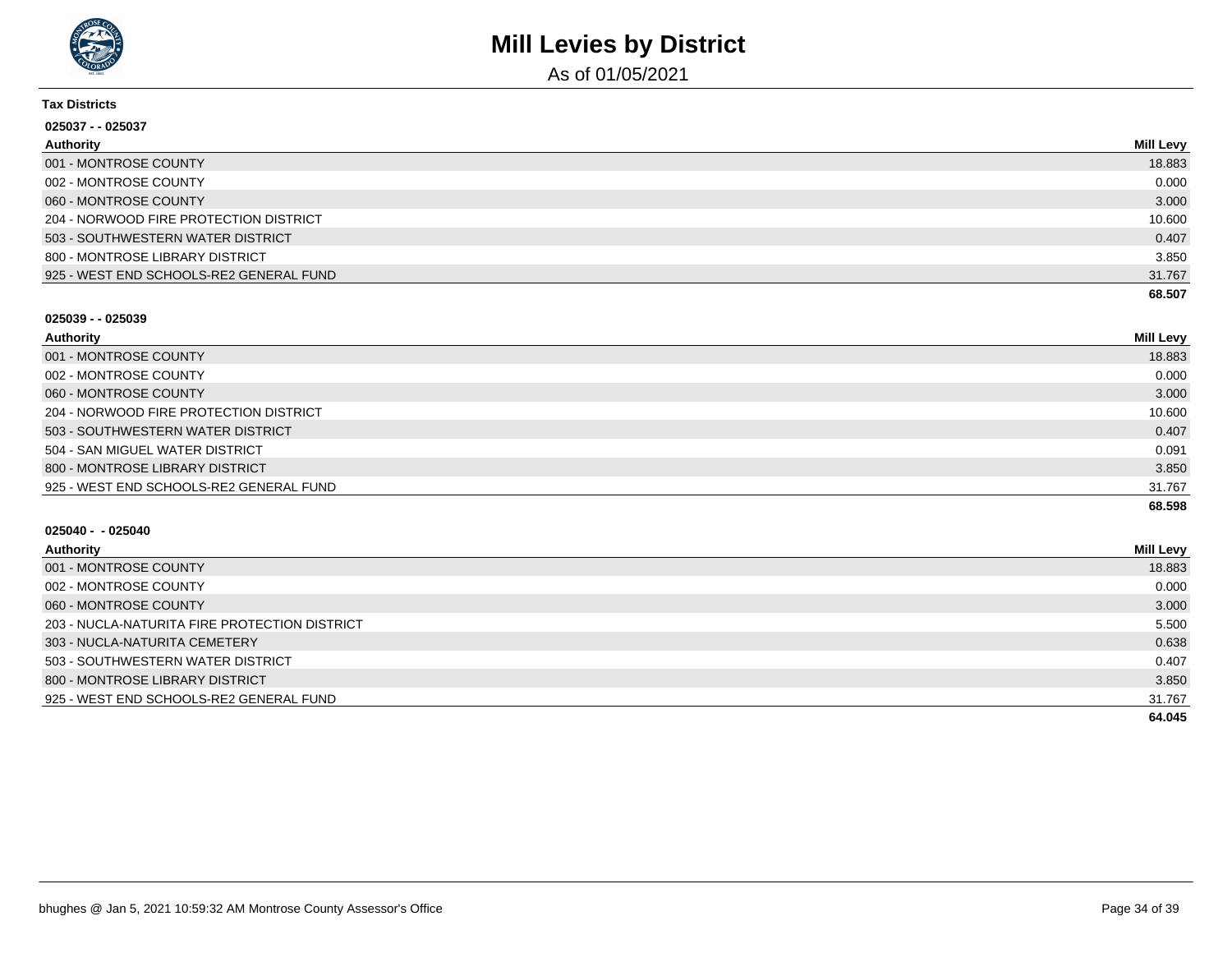

As of 01/05/2021

#### **Tax Districts**

| 025041 - - 025041                       |           |
|-----------------------------------------|-----------|
| Authority                               | Mill Levy |
| 001 - MONTROSE COUNTY                   | 18.883    |
| 002 - MONTROSE COUNTY                   | 0.000     |
| 060 - MONTROSE COUNTY                   | 3.000     |
| 503 - SOUTHWESTERN WATER DISTRICT       | 0.407     |
| 507 - PARADOX VALLEY WATER DISTRICT     | 0.550     |
| 800 - MONTROSE LIBRARY DISTRICT         | 3.850     |
| 925 - WEST END SCHOOLS-RE2 GENERAL FUND | 31.767    |
|                                         | 58.457    |

#### **050000 - - 050000**

| Authority                                          | Mill Levy |
|----------------------------------------------------|-----------|
| 001 - MONTROSE COUNTY                              | 18.883    |
| 002 - MONTROSE COUNTY                              | 0.000     |
| 060 - MONTROSE COUNTY                              | 3.000     |
| 205 - CRAWFORD RURAL FIRE DISTRICT #5              | 3.723     |
| 207 - NORTH FORK AMBULANCE HEALTH SERVICE DISTRICT | 5.887     |
| 306 - CRAWFORD CEMETERY                            | 0.554     |
| 500 - COLORADO RIVER WATER DISTRICT                | 0.502     |
| 506 - FRUITLAND WATER DISTRICT                     | 0.000     |
| 805 - DELTA PUBLIC LIBRARY                         | 3.000     |
| 950 - DELTA SCHOOLS-50J GENERAL FUND               | 22.703    |
| 951 - DELTA SCHOOLS-50J BOND & INTEREST            | 4.944     |
|                                                    | 63.196    |

| Authority                                          | <b>Mill Levy</b> |
|----------------------------------------------------|------------------|
| 001 - MONTROSE COUNTY                              | 18.883           |
| 002 - MONTROSE COUNTY                              | 0.000            |
| 060 - MONTROSE COUNTY                              | 3.000            |
| 205 - CRAWFORD RURAL FIRE DISTRICT #5              | 3.723            |
| 207 - NORTH FORK AMBULANCE HEALTH SERVICE DISTRICT | 5.887            |
| 306 - CRAWFORD CEMETERY                            | 0.554            |
| 500 - COLORADO RIVER WATER DISTRICT                | 0.502            |
| 506 - FRUITLAND WATER DISTRICT                     | 0.000            |
| 700 - MONTROSE MET. REC. DISTRICT                  | 4.500            |
| 805 - DELTA PUBLIC LIBRARY                         | 3.000            |
| 950 - DELTA SCHOOLS-50J GENERAL FUND               | 22.703           |
| 951 - DELTA SCHOOLS-50J BOND & INTEREST            | 4.944            |
|                                                    | 67.696           |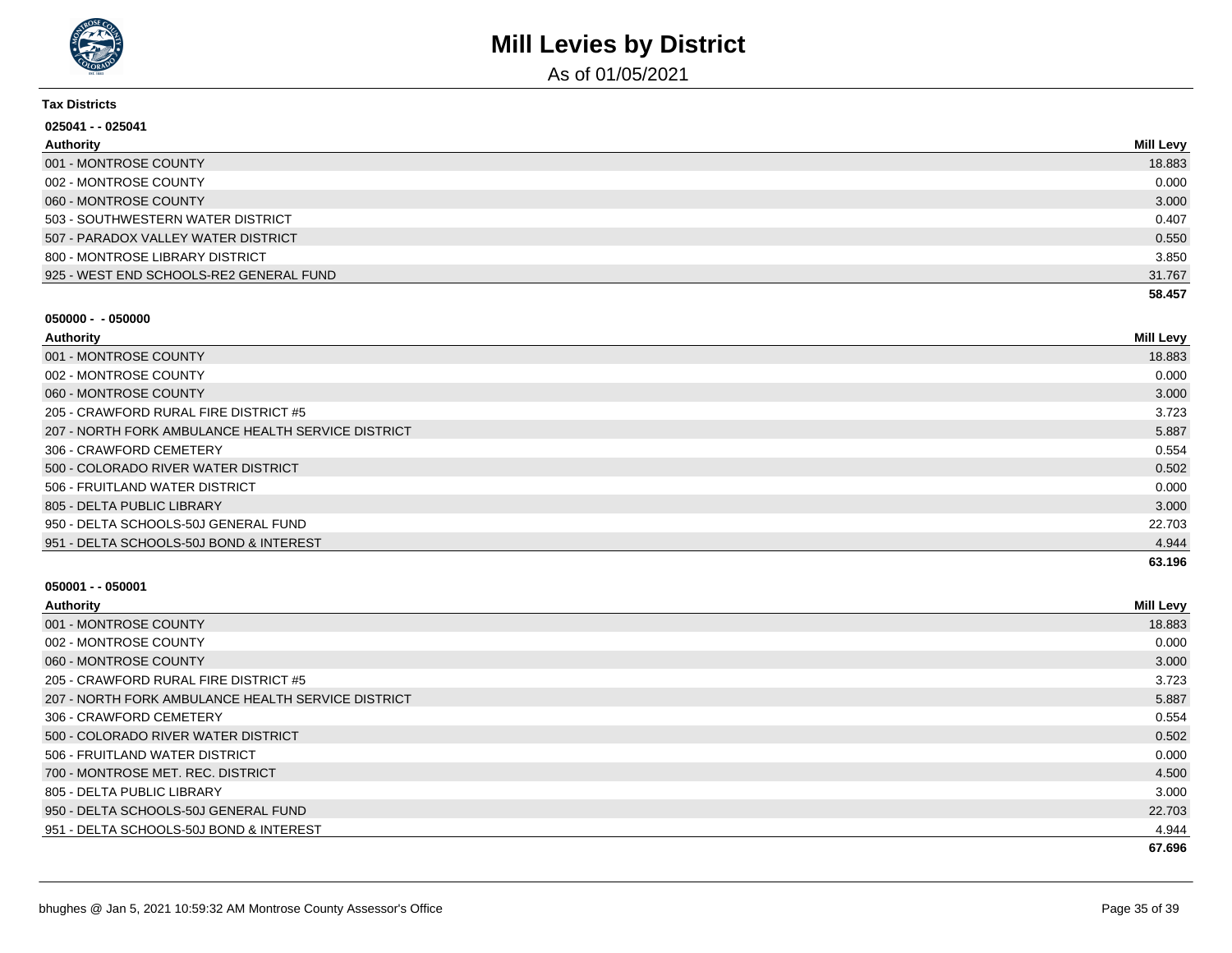

As of 01/05/2021

#### **Tax Districts**

| 050010 - - 050010                                  |           |
|----------------------------------------------------|-----------|
| Authority                                          | Mill Levy |
| 001 - MONTROSE COUNTY                              | 18.883    |
| 002 - MONTROSE COUNTY                              | 0.000     |
| 060 - MONTROSE COUNTY                              | 3.000     |
| 205 - CRAWFORD RURAL FIRE DISTRICT #5              | 3.723     |
| 207 - NORTH FORK AMBULANCE HEALTH SERVICE DISTRICT | 5.887     |
| 306 - CRAWFORD CEMETERY                            | 0.554     |
| 500 - COLORADO RIVER WATER DISTRICT                | 0.502     |
| 505 - CRAWFORD WATER CONSERVANCY DISTRICT          | 0.448     |
| 805 - DELTA PUBLIC LIBRARY                         | 3.000     |
| 950 - DELTA SCHOOLS-50J GENERAL FUND               | 22.703    |
| 951 - DELTA SCHOOLS-50J BOND & INTEREST            | 4.944     |
|                                                    | 63.644    |

| Authority                                          | <b>Mill Levy</b> |
|----------------------------------------------------|------------------|
| 001 - MONTROSE COUNTY                              | 18.883           |
| 002 - MONTROSE COUNTY                              | 0.000            |
| 060 - MONTROSE COUNTY                              | 3.000            |
| 205 - CRAWFORD RURAL FIRE DISTRICT #5              | 3.723            |
| 207 - NORTH FORK AMBULANCE HEALTH SERVICE DISTRICT | 5.887            |
| 306 - CRAWFORD CEMETERY                            | 0.554            |
| 500 - COLORADO RIVER WATER DISTRICT                | 0.502            |
| 805 - DELTA PUBLIC LIBRARY                         | 3.000            |
| 950 - DELTA SCHOOLS-50J GENERAL FUND               | 22.703           |
| 951 - DELTA SCHOOLS-50J BOND & INTEREST            | 4.944            |
|                                                    | 63.196           |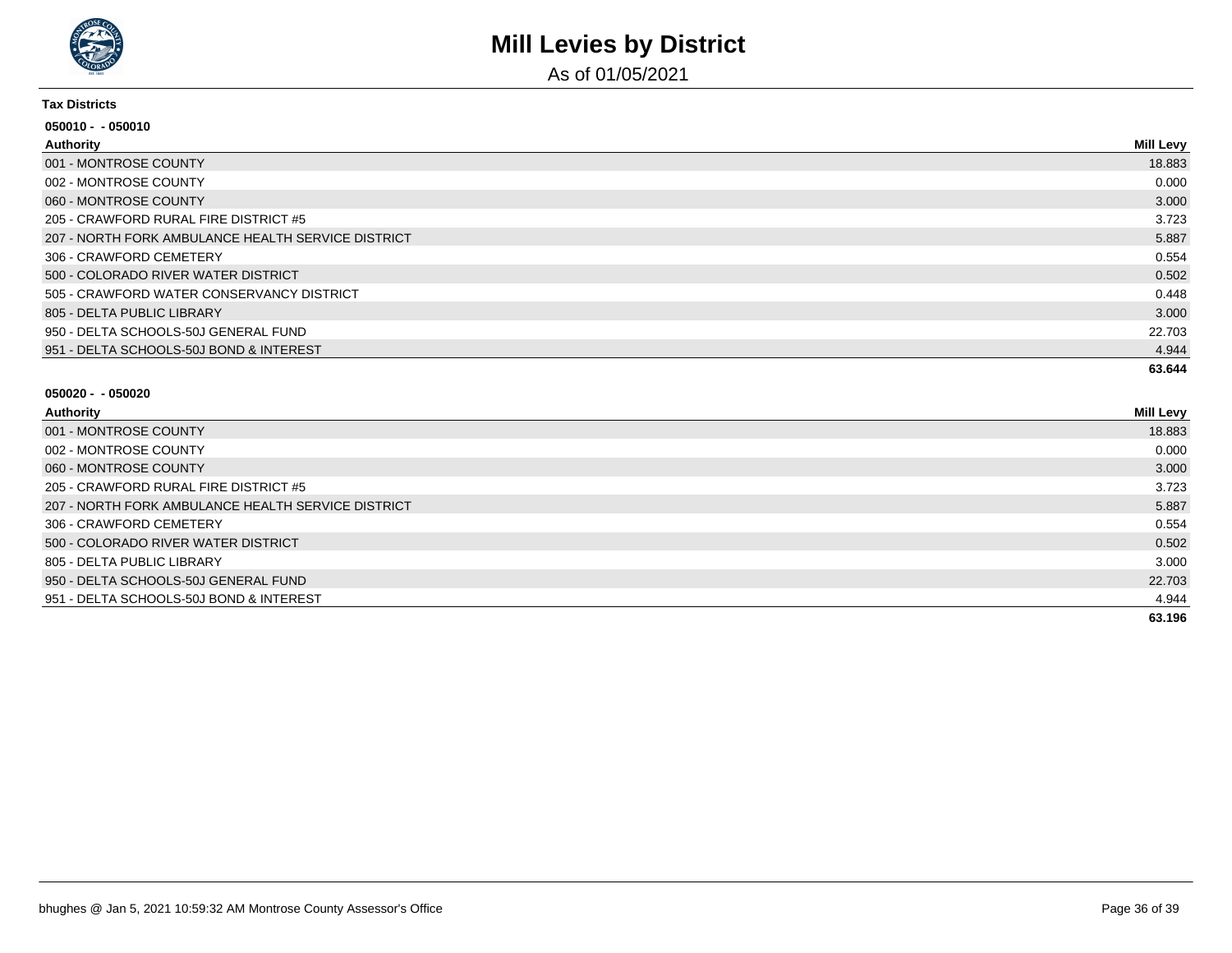

As of 01/05/2021

#### **Tax Districts**

| 050021 - - 050021                                  |                  |
|----------------------------------------------------|------------------|
| Authority                                          | <b>Mill Levy</b> |
| 001 - MONTROSE COUNTY                              | 18.883           |
| 002 - MONTROSE COUNTY                              | 0.000            |
| 060 - MONTROSE COUNTY                              | 3.000            |
| 205 - CRAWFORD RURAL FIRE DISTRICT #5              | 3.723            |
| 207 - NORTH FORK AMBULANCE HEALTH SERVICE DISTRICT | 5.887            |
| 306 - CRAWFORD CEMETERY                            | 0.554            |
| 500 - COLORADO RIVER WATER DISTRICT                | 0.502            |
| 700 - MONTROSE MET. REC. DISTRICT                  | 4.500            |
| 805 - DELTA PUBLIC LIBRARY                         | 3.000            |
| 950 - DELTA SCHOOLS-50J GENERAL FUND               | 22.703           |
| 951 - DELTA SCHOOLS-50J BOND & INTEREST            | 4.944            |
|                                                    | 67.696           |

| <b>Authority</b> |  |
|------------------|--|
|                  |  |

| Authority                                          | <b>Mill Levy</b> |
|----------------------------------------------------|------------------|
| 001 - MONTROSE COUNTY                              | 18.883           |
| 002 - MONTROSE COUNTY                              | 0.000            |
| 060 - MONTROSE COUNTY                              | 3.000            |
| 207 - NORTH FORK AMBULANCE HEALTH SERVICE DISTRICT | 5.887            |
| 306 - CRAWFORD CEMETERY                            | 0.554            |
| 500 - COLORADO RIVER WATER DISTRICT                | 0.502            |
| 506 - FRUITLAND WATER DISTRICT                     | 0.000            |
| 805 - DELTA PUBLIC LIBRARY                         | 3.000            |
| 950 - DELTA SCHOOLS-50J GENERAL FUND               | 22.703           |
| 951 - DELTA SCHOOLS-50J BOND & INTEREST            | 4.944            |
|                                                    | 59.473           |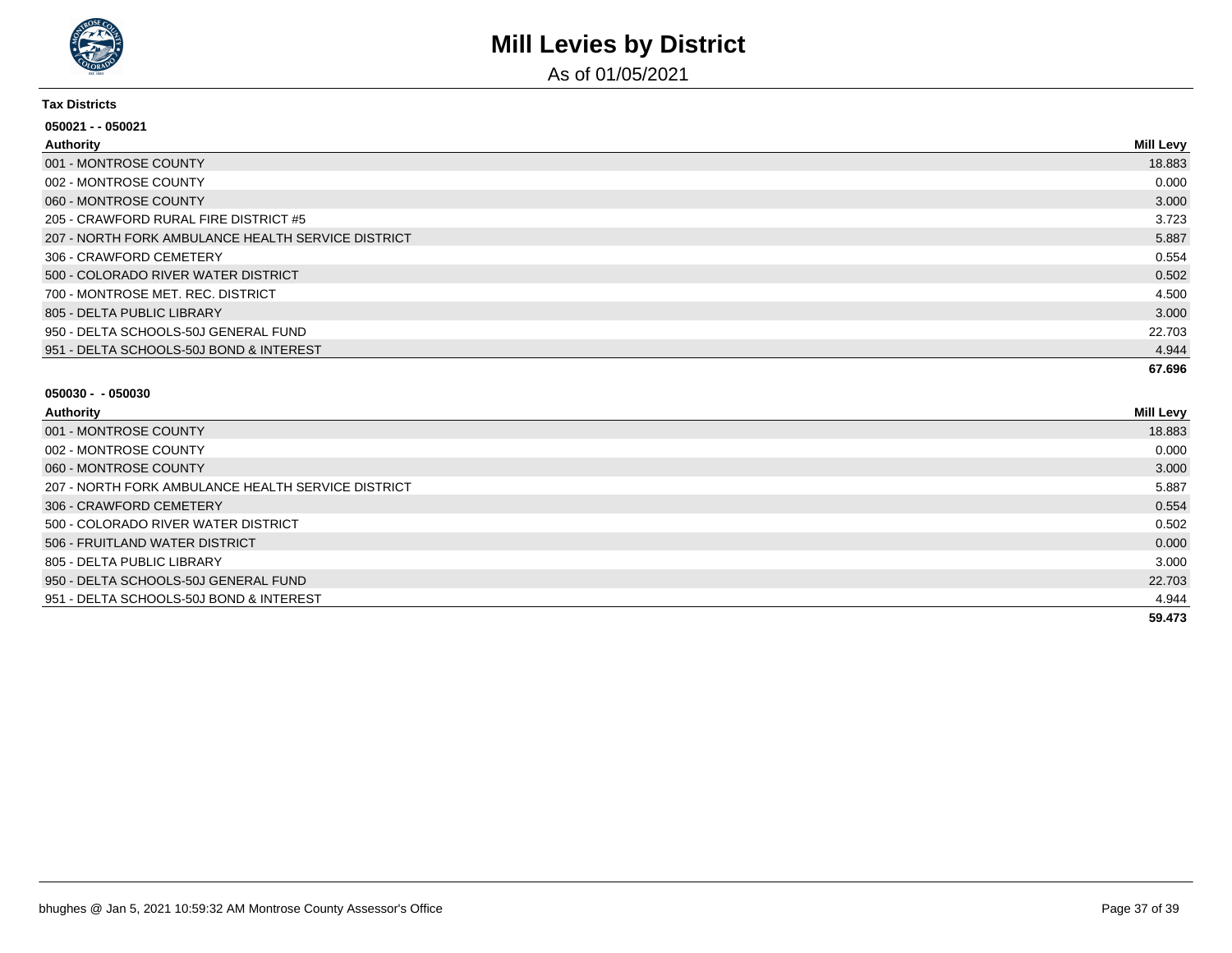

As of 01/05/2021

#### **Tax Districts**

| $050031 - 050031$                                  |                  |
|----------------------------------------------------|------------------|
| Authority                                          | <b>Mill Levy</b> |
| 001 - MONTROSE COUNTY                              | 18.883           |
| 002 - MONTROSE COUNTY                              | 0.000            |
| 060 - MONTROSE COUNTY                              | 3.000            |
| 207 - NORTH FORK AMBULANCE HEALTH SERVICE DISTRICT | 5.887            |
| 306 - CRAWFORD CEMETERY                            | 0.554            |
| 500 - COLORADO RIVER WATER DISTRICT                | 0.502            |
| 506 - FRUITLAND WATER DISTRICT                     | 0.000            |
| 700 - MONTROSE MET, REC, DISTRICT                  | 4.500            |
| 805 - DELTA PUBLIC LIBRARY                         | 3.000            |
| 950 - DELTA SCHOOLS-50J GENERAL FUND               | 22.703           |
| 951 - DELTA SCHOOLS-50J BOND & INTEREST            | 4.944            |
|                                                    | 63.973           |

| Authority |
|-----------|
|-----------|

| <b>Authority</b>                                   | <b>Mill Levy</b> |
|----------------------------------------------------|------------------|
| 001 - MONTROSE COUNTY                              | 18.883           |
| 002 - MONTROSE COUNTY                              | 0.000            |
| 060 - MONTROSE COUNTY                              | 3.000            |
| 207 - NORTH FORK AMBULANCE HEALTH SERVICE DISTRICT | 5.887            |
| 306 - CRAWFORD CEMETERY                            | 0.554            |
| 500 - COLORADO RIVER WATER DISTRICT                | 0.502            |
| 502 - BOSTWICK PARK WATER DISTRICT                 | 0.893            |
| 805 - DELTA PUBLIC LIBRARY                         | 3.000            |
| 950 - DELTA SCHOOLS-50J GENERAL FUND               | 22.703           |
| 951 - DELTA SCHOOLS-50J BOND & INTEREST            | 4.944            |
|                                                    | 60.366           |